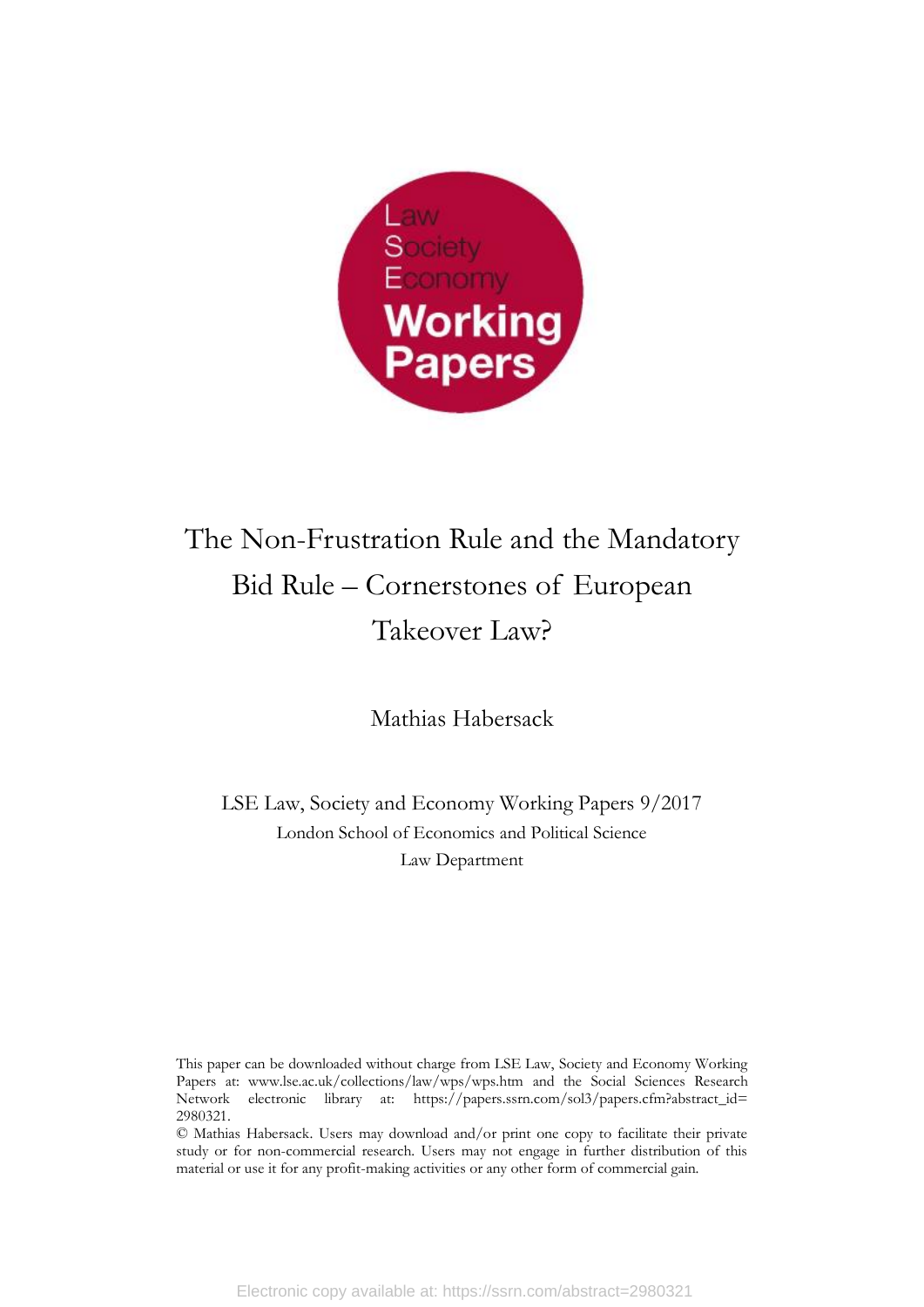## The Non-Frustration Rule and the Mandatory Bid Rule – Cornerstones of European Takeover Law?

### Mathias Habersack \*

**Abstract:** With the non-frustration rule ("NFR") and the mandatory bid rule, the Takeover Bid Directive contains two principles which have strongly influenced British takeover law for approximately 50 years. However, the changes of the economic and legal framework of the market for corporate control which have occurred since the adoption of the Directive call into question the legitimacy of both principles. Although the NFR is capable of disciplining board members, it generates misguided incentives and is, at the most, suitable as a disciplining tool of last resort. The idea that in the alternative we would rely on increasing shareholder activism and of trusting the shareholders to discipline the board (also in a company with dispersed ownership) is compelling in principle; however, as active shareholders often seek the shortterm maximisation of returns, misguided incentives cannot be avoided in this context either. In view of these findings, the article explores the ways of structuring NFR optionality. It submits that only the shareholders should be given the option of opting out of the strict NFR – which would continue to serve as the default rule – and that such an opt out should only be possible for a limited period of time. With respect to the mandatory bid rule, its justification is becoming increasingly difficult since the exploitation of the offeree company by the controlling shareholder is more or less excluded by obligations to disclose information, by shareholder activism and by the reform of the Shareholder Rights Directive. In view of the foregoing, this paper argues for reform of the Directive's mandatory bid rule, making it a mere default rule.

<sup>\*</sup> Visiting Scholar, London School of Economics and Political Science; Professor Dr., Chair of Private and Business Law, Faculty of Law, Ludwig-Maximilian-University, Munich, Germany.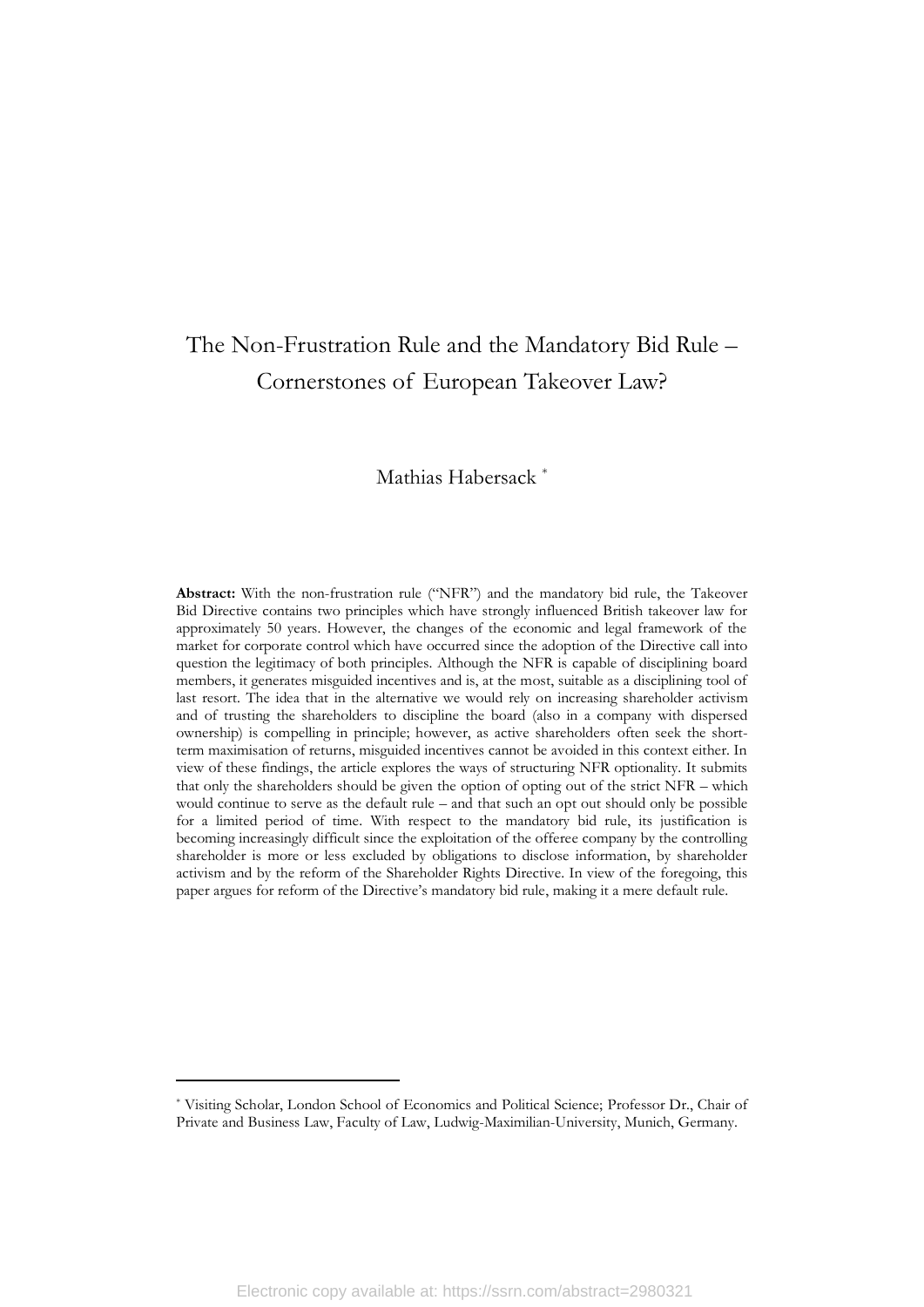

### **I. THE STATUS QUO**

#### 1. THE PATH TO THE TAKEOVER DIRECTIVE

The adoption of the Takeover Bid Directive ("TBD") of 21 April 20041, about 13 years ago, represented the realisation of a project which can be dated back to the 1970s. The "Report on takeover and other bids" prepared by Robert Pennington constituted the starting point.<sup>2</sup> It was published in 1974 and proximate in time to when the United Kingdom joined the European Economic Community, which until then only consisted of the six founding member states. At the time, the City could not only look back on several years of experience with the (First) City Code on Takeover and Mergers from the year 1968; but in addition, the Code itself was based on, the then still salient, experiences with "hostile" takeovers in the 1950s and 60s, as well as on the Notes on Amalgamations of British Businesses from the year 1959, which were introduced as a result of the events in the 1950s.<sup>3</sup>

The fact that thirty years went by until the adoption of the Directive is – not least – attributable to the fact that the very shareholder-friendly approach of British takeover law was met with little approval in continental Europe. It is a telling fact that in Germany not only the – ultimately unsuccessful – attempt of a takeover of *Continental* by *Pirelli* and the – successful – takeover of *Hoesch* by *Krupp*, but also the takeover of *Mannesmann* by *Vodafone* sealed in February 2000 – a transaction with a volume of almost 200 billion US dollars! – could take place without any binding regulation by takeover law. "Guidelines with regard to public voluntary purchase and exchange offers" (*Leitsätze für öffentliche freiwillige Kauf- und Umtauschangebote*) had been in existence since 1979, and a takeover code had been in place since 1 October 1995.<sup>4</sup> Both sets of rules, however, were developed by the Stock Exchange Expert Commission (*Börsensachverständigenkommission*) at the Federal Ministry of Finance, and relied on the voluntary observance by the players – a concept which, in contrast to the United Kingdom – did not ensure compliance.

<sup>1</sup> Directive 2004/25/EC of the European Parliament and of the Council of 21 April 2004 on takeover bids, *OJ* 2004 L 142/12 of 30 April 2004.

<sup>2</sup> Comm. Doc. XI/56/74; in this regard from a German perspective, Behrens, Rechtspolitische Grundsatzfragen zu einer Europäischen Regelung für Übernahmeangebote, 4 *Zeitschrift für Unternehmens- und Gesellschaftsrecht (ZGR)* (1975) pp. 433 et seqq.; Bess, Eine europäische Regelung für Übernahmeangebote 21 *Die Aktiengesellschaft (AG)* (1976), pp. 169 et seqq., 206 et seqq.

<sup>3</sup> For more detail, see D. Kershaw, *Principles of Takeover Regulation* (Oxford 2016), pp. 65 et seqq.

<sup>4</sup> Original version of the Code printed in 40 *Die Aktiengesellschaft* (1995) p. 572; version of 1 January 1998 printed in 43 *Die Aktiengesellschaft* (1998) p. 133; in more detail, Assmann, Verhaltensregeln für freiwillige öffentliche Übernahmeangebote, 40 *AG* (1995) pp. 563 et seqq.; Pötzsch in Assmann/Pötzsch/Schneider, *WpÜG*, 2nd ed. (Cologne 2013) para. 19 et seqq.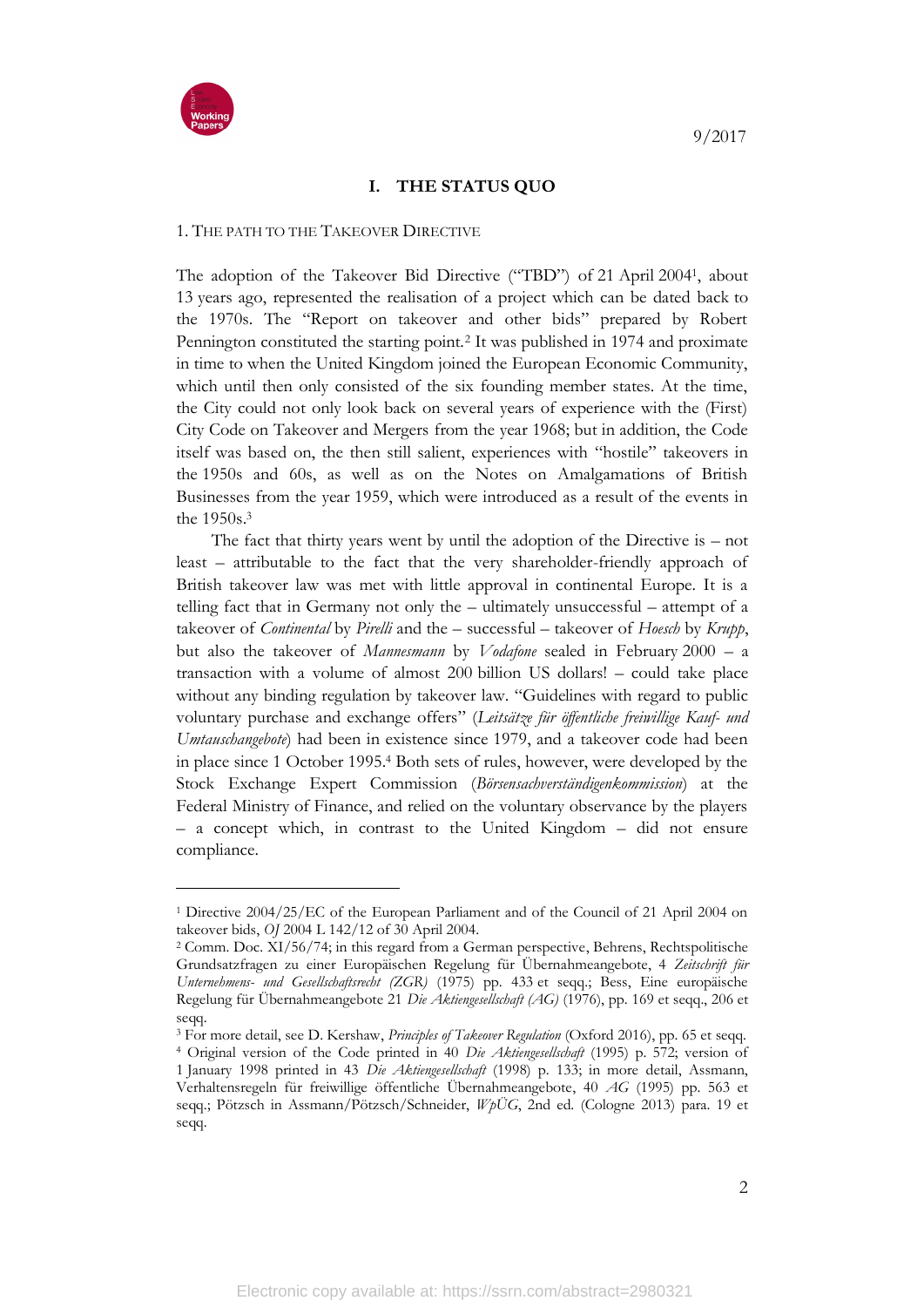Although as of February 1999, the Stock Exchange Expert Commission had already recommended the regulation of takeover bids by law,<sup>5</sup> it was the *Mannesmann* takeover which encouraged the adoption of the German Securities Acquisition and Takeover Act (*Wertpapiererwerbs- und Übernahmegesetz* – "WpÜG") of 20 December 2001.<sup>6</sup> However, from the beginning the "spirit" of the WpÜG differed from that of the City Code. The Notes on Amalgamations of British Businesses and thereafter the Code on Takeovers and Mergers – not least due to the influence of the players involved in creating the Code and the Panel<sup>7</sup> – were reactions to the defences deployed against "hostile" takeover bids and resulted, most importantly, in the introduction of the non-frustration rule.<sup>8</sup> In contrast, German law – as did the law of Delaware<sup>9</sup> before it – took a different path, by abolishing – by means of the reform law of 1998 – takeover barriers rooted in stock corporation law, such as, in particular, maximum and multiple voting rights.<sup>10</sup> Although the takeover law provided a non-frustration rule, stipulated in § 33 of the WpÜG, it has been continuously watered down in the course of the legislative procedure, resulting in a rule that declares legal such actions of the management board which were approved by the supervisory board of the offeree company.

The "*Mannesmann* trauma" and the provision of § 33 of the WpÜG influenced the fate of the Takeover Directive in a decisive manner. As is known, a political agreement between the Member States had been reached in 1999 with regard to the mandatory bid rule ("MBR") – which at first had been harshly

<sup>5</sup> Pötzsch in Assmann et al., *supra* note 4, Introduction para. 22.

<sup>6</sup> Art. 1 German Act regulating public offers to acquire securities and company takeovers of 20 December 2001, BGBl. I p. 3822.

<sup>7</sup> Specifically in this regard Armour/Skeel, Who Writes the Rules for Hostile Takeovers, and Why? – The Peculiar Divergence of U.S. and U.K. Takeover Regulation, 95 *Georgetown Law Journal* (2007) 1727, 1767 et seqq. (institutional investors); Kershaw, *supra* note 3, pp. 85 et seqq. (merchant bankers).

<sup>8</sup> With regard to the genesis of the City Code, in general, and with regard to the origins of the NFR in the preceding hostile bids for the Savoy Hotel Company and for British Aluminium, in particular, cf. Armour/Skeel, *supra* note 7, pp. 1727, 1756 et seqq.; Kershaw, *supra* note 3, pp. 65 et seqq.

<sup>9</sup> For example, Time Warner v Paramout Communications, 571 A2d 1140 (Del 1989). The different development in the UK and in Delaware is even more noteworthy, as in both legal systems listed companies are typically characterised by dispersed ownership and also in the USA the hostile takeover is thought to operate as a disciplinary mechanism for management, which is the reason why among commentators the opinion was dominant, at first, that the management of the offeree company should remain passive. See Coffee, Regulating the Market for Corporate Control: A critical Assessment of the Tender Offer's Role in Corporate Governance, 84 *Columbia Law Review* (1984), pp. 1145, 1147 et seqq.; Kahan/Rock, How I learned to Stop Worrying and love the Pill: Adaptive Responses to Takeover Law, 69 *University of Chicago Law Review* (2002) pp. 871, 874 et seqq.; in more detail with regard to the development and with regard to the reasons for the discrepancy cf. Armour/Skeel, *supra* note 7, pp. 1727, 1751 et seqq.

<sup>10</sup> §§ 12 para. 2, 134 para. 1 sent. 2 of the German Stock Corporation Act in the version of the German Corporate Sector Supervision and Transparency Act (Gesetz zur Kontrolle und Transparenz im Unternehmensbereich) of 27 April 1998, BGBl. I, p. 786.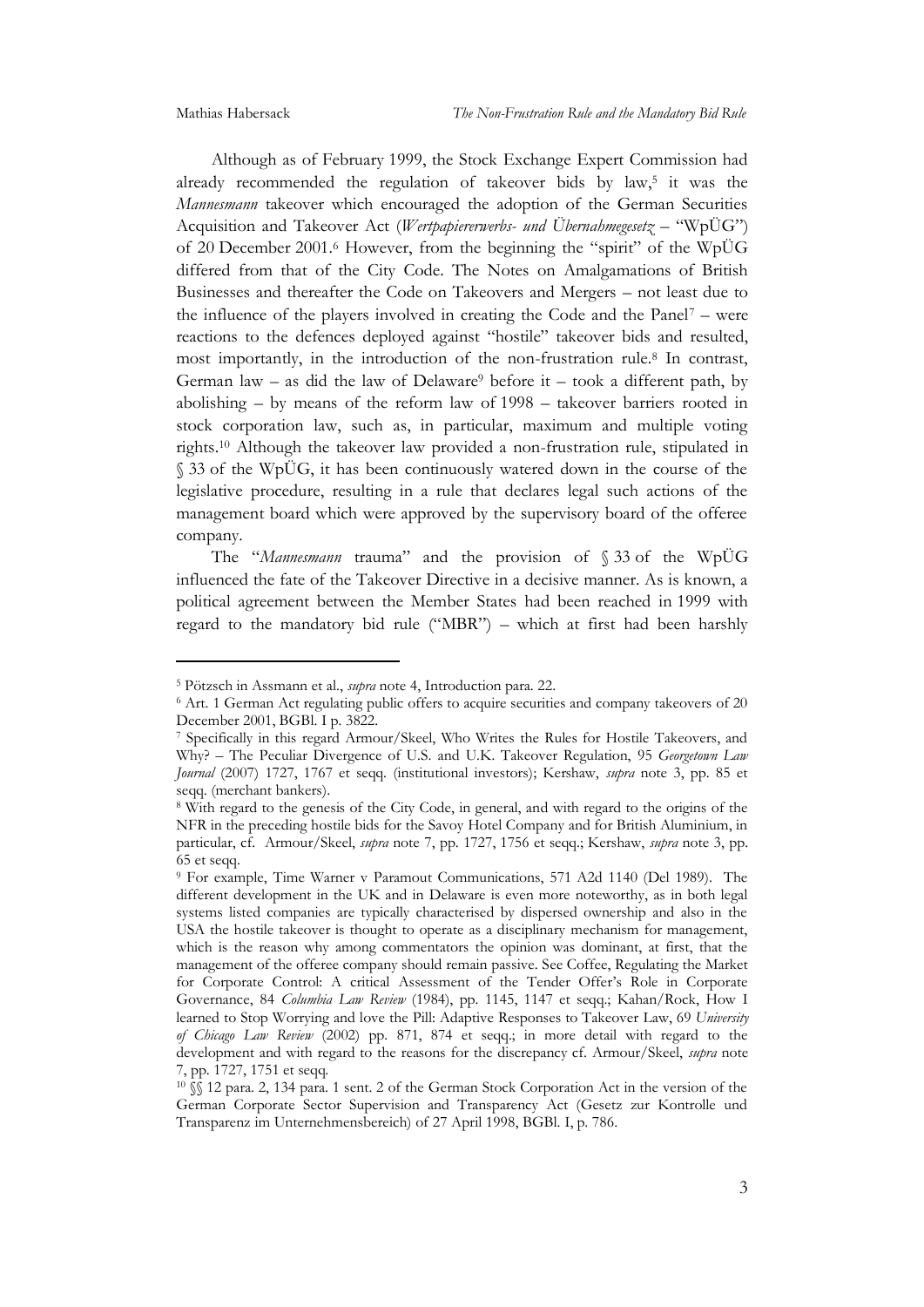

criticised in Germany – so that the final adoption of the Directive seemed to be within reach.<sup>11</sup> With regard to the question of the scope of the non-frustration rule ("NFR"), which was disputed until the very end, the supporters of a strict regime seemed to have prevailed: Pursuant to Art. 9 para. 1 lit. (a) of the draft directive, the management board of the offeree company was to be obliged, as a general rule, to obtain prior authorisation from the general meeting before taking any action which may result in the frustration of the bid. Different rules were to apply only to the search for competing bids and to the utilisation of an authorised capital.

Irrespective of the compromise worked out by the conciliation committee, however, Art. 9 of the draft directive, in particular, was met with fierce resistance from the Federal Republic of Germany. A key concern was that the defensive means provided for in the articles of association, which were taken away from German companies by the aforementioned reform of 1998, were still available to those companies which had their registered office in other member states. After the Federal Government had been successful in mobilising – in addition to the German parliamentarians – also the parliamentarians of Italy and Spain accordingly, the proposal for a directive did not win the necessary majority for a resolution adopting the Directive by the European Parliament on 4 July 2001.

The Commission, however, did not give up and, not least encouraged by the ECJ judgements delivered with regard to 'golden shares', <sup>12</sup> submitted a new proposal for a takeover directive on 2 October 2002,<sup>13</sup> which – inspired by the observations and recommendation of the of the High Level Group of Company Law Experts<sup>14</sup> – contained a strict NFR and a breakthrough rule ("BTR") with regard to restrictions on voting rights and on disposition provided for in the articles of association. After it became apparent that this would also be met with resistance from a few member states,<sup>15</sup> a compromise with regard to the particularly sensitive questions of the NFR and the BTR was reached at the initiative of Portugal at the beginning of June 2003 in the form of the option model provided for in Art. 12 of the TBD. However, the Commission was able to

<sup>11</sup> Neye, Die EU-Übernahmerichtlinie auf der Zielgeraden, 22 *Zeitschrift für Wirtschaftsrecht (ZIP)* (2001), p. 1120: EU Takeover Directive getting to the finish line.

<sup>12</sup> ECJ, Case C-483/99, 2002 I-4781; ECJ, Case C-367/98, 2002 I-4731.

<sup>13</sup> Printed in 23 *ZIP* (2002), pp. 1863 et seqq.; in this regard Habersack, Reformbedarf im Übernahmerecht!, 166 *Zeitschrift für das gesamte Handelsrecht und Wirtschaftsrecht (ZHR)* (2002), pp. 619 et seqq.; Krause, Der Kommissionsvorschlag für die Revitalisierung der EU-Übernahmerichtlinie 57 *Betriebs-Berater (BB)* (2002), pp. 2341 et seqq.; Seibt/Heiser, Der neue Vorschlag einer EU-Übernahmerichtlinie und das deutsche Übernahmerecht, 23 *ZIP* (2002), pp. 2193 et seqq.

<sup>14</sup> Report of the High Level Group of Company Law Experts on issues related to takeover bids, Brüssel, 10. January 2001; in this respect cf., in particular, Wiesner, 23 *ZIP* (2002), pp. 208 et seqq.

<sup>15</sup> This was caused by the fact that the breakthrough rule of Art. 11 of the proposal was intended to apply to restrictions on dispositions and on voting rights, but not to the multiple voting rights which are especially popular in Scandinavia; cf. Wiesner, *supra* note 14, p. 967.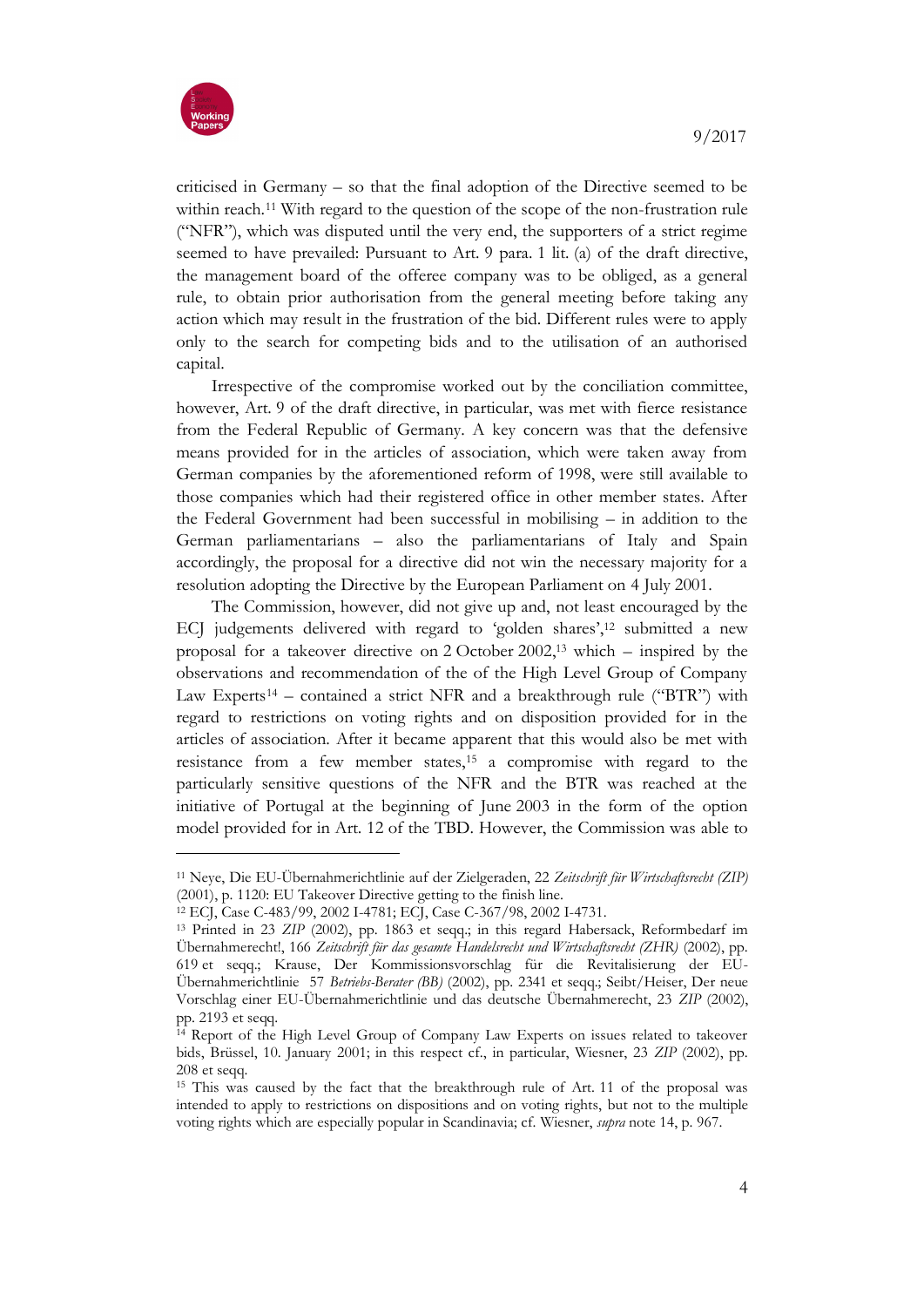maintain the mandatory bid rule ("MBR") as a mandatory requirement - an outcome that was surely enabled by the fact that the takeover laws of most of the member states had already followed the example of the City Code in adopting an MBR.<sup>16</sup> However, although mandatory Art. 5 of the TBD provides significant scope for the member states with regard to the structuring of the MBR. This applies, in particular, with regard to the threshold of voting rights which confers "control" and the method of its calculation, but also with regard to the reference period, which is relevant to the determination of the highest price paid for the same securities, as well as to the kind of consideration. Furthermore, the Directive allowed for exceptions from the MBR to be provided for by the member states.

#### 2. APPLICATION REPORT OF THE COMMISSION

#### *a) Measures Considered by the Commission*

In 2007, the Commission submitted a report on the implementation of the Directive in the member states, which concluded – hardly surprising due to the many options for the member states – that the member states had essentially kept the previously existing takeover barriers, and in some case even increased them.<sup>17</sup> In light of the revision clause of Art. 20 of the Directive, the Commission – based on an "Assessment Report" which Marcuus Partners was commissioned to prepare by the Commission<sup>18</sup> – then published its "Application Report" on 28 June 2012.<sup>19</sup> Pursuant to this report, while 19 member states had transposed the NFR (Art. 9, TBD), only three member states (namely Estonia, Latvia and Lithuania) had transposed the BTR (Art. 11, TBD). About half of the member states made use of the reciprocity clause in Art. 12 para. 3 of the Directive which allows companies which are subject to the NFR and/or the BTR<sup>20</sup> not to apply these provisions, if the offeror or any company controlled by the offeror is not bound by them.<sup>21</sup>

<sup>16</sup> Hopt, *European Takeover Law* (Tübingen 2013), p. 32. For the development cf. under IV. 1.

<sup>17</sup> Commission Staff Working Document, *Report on the Implementation of the Directive on Takeover Bids*, 21. 2. 2007, SEC (2007) 268; in this regard, Davies/Schuster/v. d. Walle de Ghelcke, *The Takeover Directive as a Protectionist Tool?,* ECGI Law Working Paper N. 141/2010, pp. 33 et seqq., 48 et seqq.

<sup>18</sup> The Takeover Bids Directive Assessment Report, commissioned by the European Commission and published on 28/6/2012. This Assessment Report is a study which consists (without annexes) of 367 pages and which has an empirical and comparative legal approach; it was prepared in co-operation with the Centre for European Policy Studies and takes into account the takeover laws of 22 EU Member States as well as of some third-party countries (in particular, the USA and Switzerland).

<sup>19</sup> European Commission, Report from the Commission to the European Parliament, the Council, the European Economic and Social Committee and the Committee of the Regions, Application of the Directive 2004/25/EC on takeover bids, COM (2012) 347 final.

 $20$  Be it, because no opt-out of the member state pursuant to Art. 12 para. 1 exists, be it, because the company decided to opt in pursuant to Art. 12 para. 2.

<sup>21</sup> With regard to the relationship towards third countries cf. Recital 21 as well as in detail, Kersting, Die Reziprozitätsregel im europäischen Übernahmerecht und ihre Anwendung auf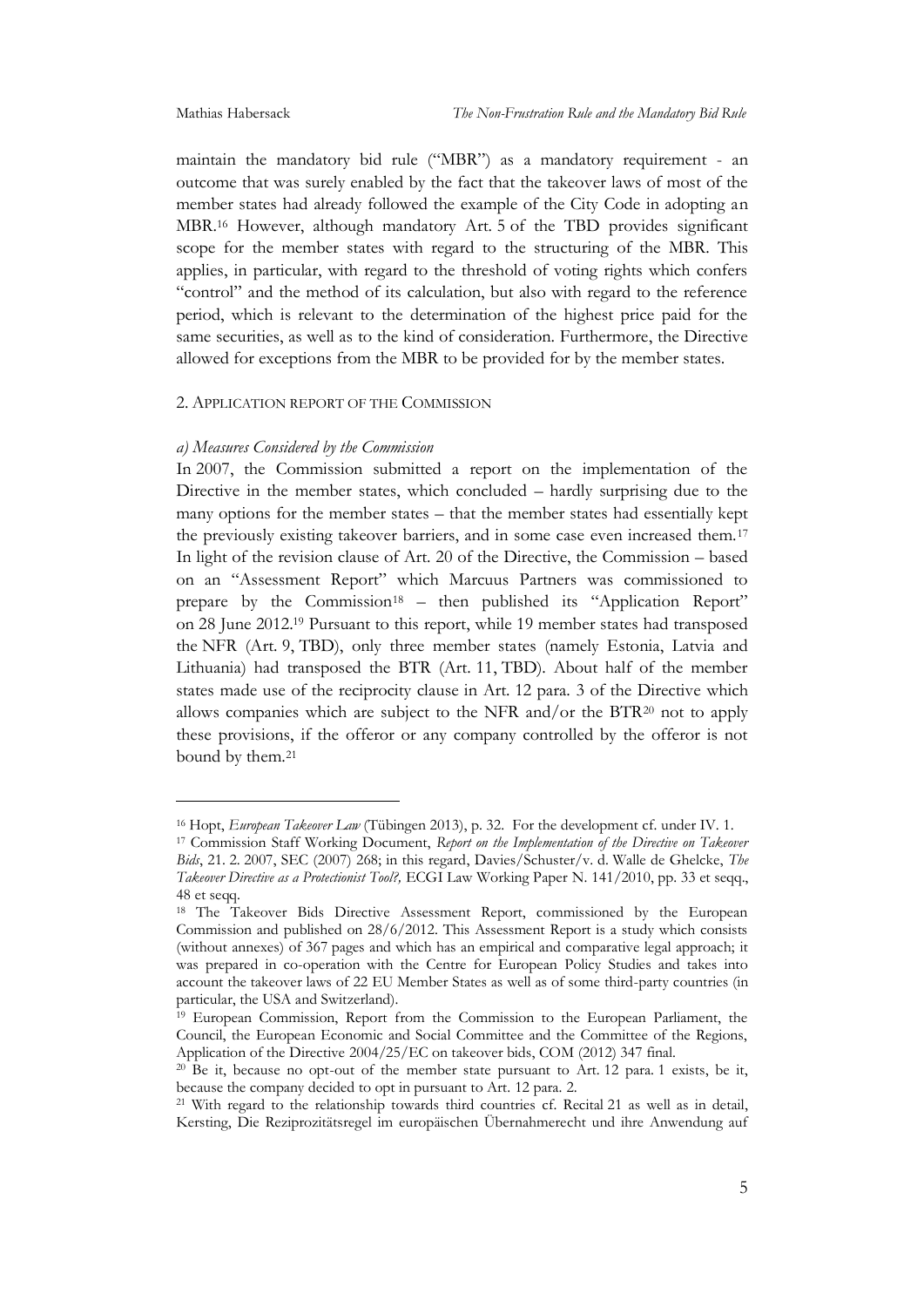

Although the Commission was of the opinion that 'the regime created by the Directive is working satisfactory' and that 'no structural compliance issues have emerged in relation to the application of the legal framework in the Member States', the Commission identified five areas, in which 'the rules of the Takeover Bids Directive could merit some clarification in order to improve legal certainty for the parties concerned and the effective exercise of (minority) shareholder rights'. <sup>22</sup> In addition to a further clarification of the wording of the requirement of 'acting in concert', further examination was recommended with regard to the exceptions from the MBR and the continuation of the dialogue with employee representatives with regard to the development of a better protection of employees. In addition, the Commission was also concerned about a "low balling" technique for evading the application of the MBR:

Thirdly, the review shows that the exemption to the mandatory bid rule included in the Takeover Bids Directive, for situations where control has been acquired following a voluntary bid for all shares of the company, has created a possibility for offerors to get around the mandatory bid rule by acquiring a stake close to the mandatory bid threshold and then launching a voluntary bid for a low price. As a consequence, the offeror would cross the mandatory bid threshold without giving minority shareholders a fair chance to exit the company and share in the control premium. This technique is clearly not in line with the objective of the Directive to protect minority shareholders in situations of change of control, although it does not appear to breach the letter of the Directive. Examples in national legislation, such as additional mandatory bid thresholds or minimum acceptance conditions to takeover offers, show that there are possibilities to prevent the use of this technique. The Commission will take the appropriate steps to discourage the use of this technique across the EU, such as through bilateral discussions with the concerned Member States or Commission Recommendations. 23

With regard to the NFT and BTR, the Commission at this stage considered that is was 'not ... appropriate' to abolish the options contained in Art. 12 of the Directive with regard to the NFR (Art. 9) and the BTR (Art. 11) and to transform the respective provisions into mandatory provisions. However, it observed, 'the lack of application of the optional rules does not seem to have been a major obstacle to takeover bids in the EU, given that stakeholders have indicated that there are sufficient possibilities to break through takeover defences.' 24

Gesellschaften aus Drittstaaten 18 *Zeitschrift für Europäisches Wirtschaftsrecht (EuZW)* (2007), pp. 528 et seqq.; further, Davies/Schuster/de Ghelcke, *supra* note 17, p. 24.

<sup>22</sup> European Commission, *supra* note 19, paras. 21 et seqq.

<sup>23</sup> Ibid., para. 25.

<sup>24</sup> Ibid., para. 26.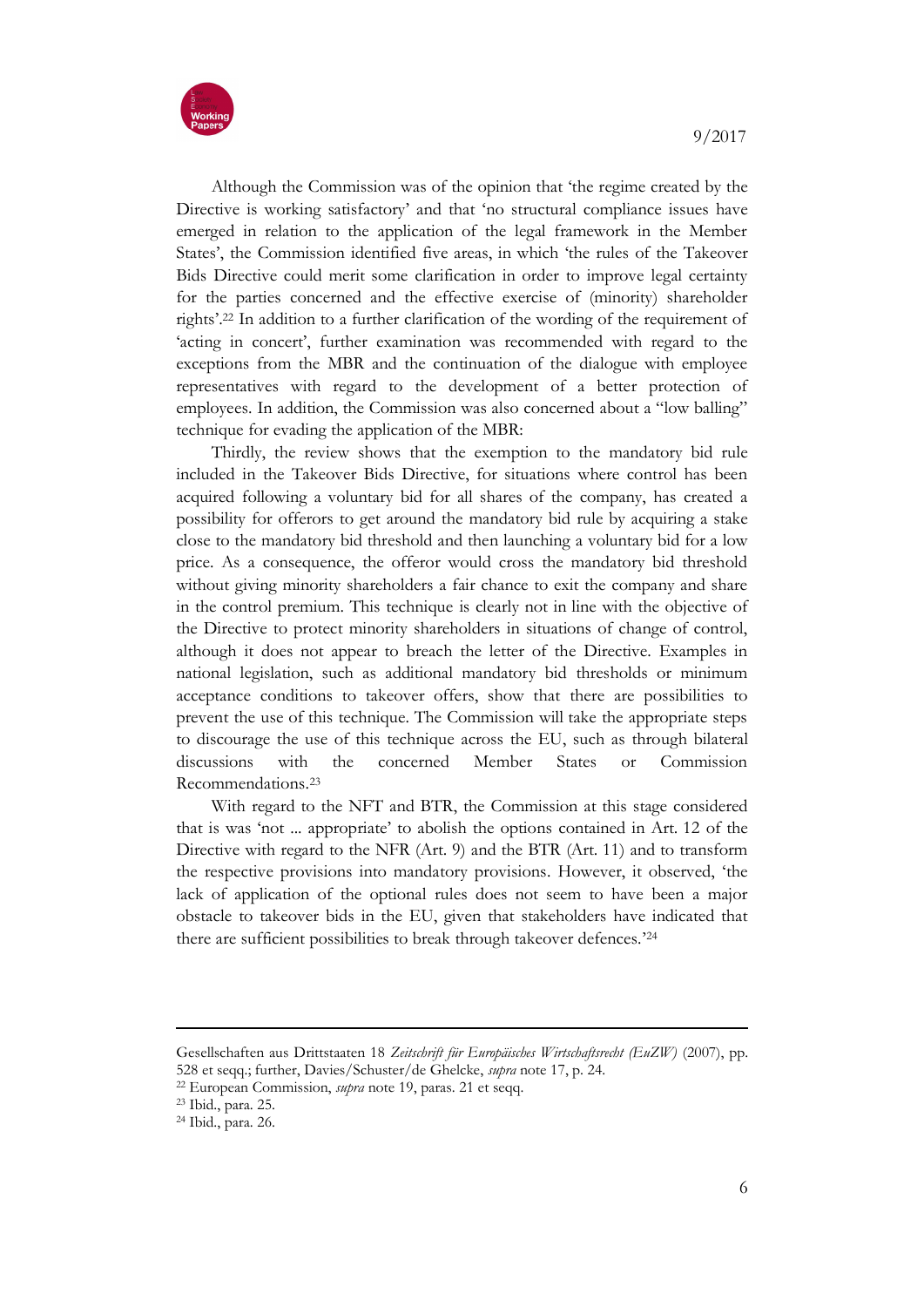#### *b) No Changes with Regard to the Non-Frustration Rule and Breakthrough Rule*

In particular, the findings of the Commission with regard to the options in Art. 12 of the Directive clearly indicate that one can no longer expect a revitalisation of the ambitious harmonisation plans from the time prior to the adoption of the Directive, let alone a transition to full harmonisation.<sup>25</sup> It will, therefore, continue to be left to the member states to decide on the application of the non-frustration rule and the breakthrough rule. A member state that decides against the application of the aforementioned principles, must grant to the shareholders the option to apply the aforementioned provisions anyway; and the reciprocity rule of Art. 12 para. 3 of the TBD already mentioned above also continues to apply. However, the creation of a "level playing field" with regard to the non-frustration rule and the breakthrough rule is no longer sought after. Therefore, takeover law, although it ultimately has a hybrid character, which does not only include company law, but also and foremost capital market law elements, shares the fate of European company law, with regard to which – after ambitious and promising attempts especially in the 1970s and 1980s – we have arrived at an almost complete standstill in relation to harmonisation. In contrast,<sup>26</sup> capital markets law is characterised by an almost comprehensive harmonisation, whose shining star is without doubt the Market Abuse Regulation, which is directly applicable.

The Commission cannot be held responsible for the standstill. Any attempts at making the Takeover Directive more strict, such as the transition to a mandatory non-frustration rule or even a mandatory breakthrough rule, currently do not fit into the political landscape (in other words, they would have no chance of being implemented). As early as 2011, Enriques concluded that 'national government's protectionist instincts have, if anything, strengthened since 2004'; 27 since then, this trend has rather increased. To complicate matters further, with Brexit the very member state which is seen by many to offer model takeover regulation with both a mandatory NFR and MBR will leave the European Union and will, therefore, loose its influence over EU law.<sup>28</sup>

<sup>25</sup> Similar conclusions in Hopt, *supra* note 16, pp. 20 et seqq.

<sup>&</sup>lt;sup>26</sup> One only needs to consider that the project of a reform of the Shareholder Rights Directive, which is rather modest measured by the great "successes" of the Directives on Public Disclosure, Capital and Cross-Border Mergers, started with a Commission proposal from the year 2014 and that an agreement with the Council and the Parliament could not be achieved prior to December 2016, cf. in this regard under III. 1. b.

<sup>27</sup> Enriques, European Takeover Law: Designing a Neutral Approach, *Festschrift für Klaus J. Hopt,* (Berlin 2010), pp. 1789, 1790.

<sup>28</sup> In this regard as well as with regard to the criticism of a strict non-frustration rule, which is rising amongst English legal commentators due to the experience with Cadbury/Kraft cf. under III.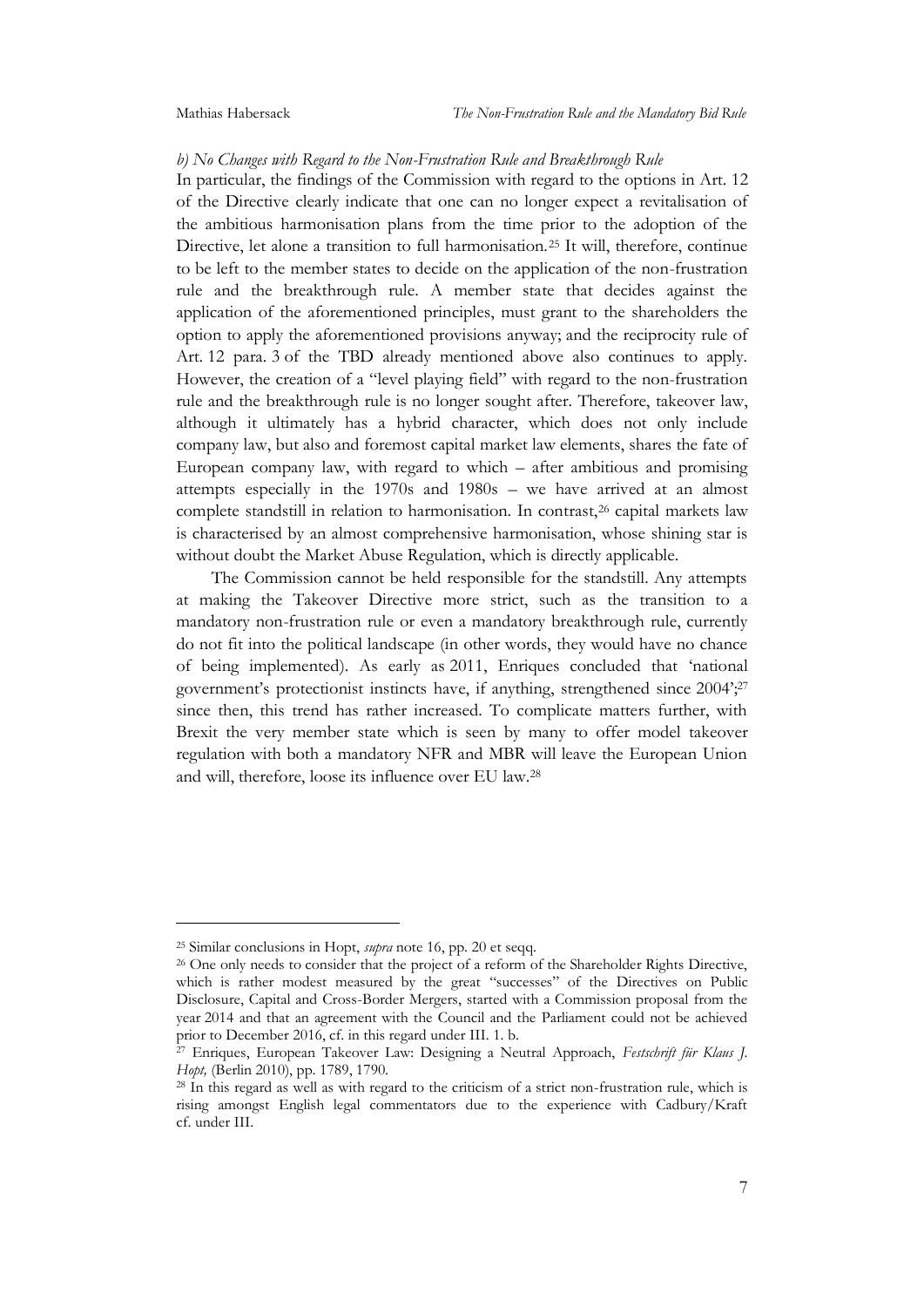

### **II. THE KEY ISSUE: APPROPRIATE DIVISION OF LABOUR BETWEEN COMPANY LAW AND TAKEOVER LAW**

1. THE NON-FRUSTRATION RULE AND THE MANDATORY BID RULE IN THE LIGHT OF CHANGED CIRCUMSTANCES

The Takeover Directive did result in substantial harmonisation of takeover law – in particular with regard to the process of takeover bids, the disclosure obligations of the offeror, the squeeze-out and sell-out as well as the MBR. The initial aim of the Commission to create a level playing field and to ensure an even balance between the shareholders and the management of the offeree company was ultimately not achieved, given the optional NFR. Davies/Schuster/de Ghelcke even raise the question whether the TBD ends up being a 'protectionist tool'. At the end of their study they conclude that 'instead of facilitating the Commission's ideal of a comprehensive, mandatory board neutrality rule, the Directive has, in aggregate, likely had an opposite effect' and 'that there are signs of protectionist motives driving member states' choices regarding board neutrality'. 29

This result can hardly be denied, however, the question remains, whether one should complain about this outcome. Should it be lamented that there is no strict NFR that requires EU-wide application, given that US takeover law manages well without any NFR? Does it constitute a shortcoming that the MBR lacks clear requirements, in particular with regard to the control threshold, and that instead it shifts the task of stipulating the control requirements and the method of their determination to the member states? Does it really give cause for complaint that the MBR does allow low-balling even if it is true that such conduct 'is clearly not in line with the objective of the Directive to protect minority shareholders in situations of change of control', so that  $-$  in this regard  $-$  there is a need for a reform of the TBD?

The answer to these questions not only requires us to revisit the fundamental principles of takeover and company law, but makes it necessary, in addition thereto, to take into account the changes in market and regulatory context within which takeover regulation applies, which has occurred or been compounded since the adoption of the TBD.<sup>30</sup> Such changes include in addition to the advanced harmonisation of capital markets law: the rapidly changing modalities of securities trading; the increasing importance of institutional investors, in general, and of foreign institutional investors, in particular; the influence of proxy advisers and the widespread utilisation of contracts for difference for the purpose of building up shareholdings; Brexit and other protectionist tendencies; and regulatory initiatives such as the Directive on amending the Directive 2007/36 on the exercise of

<sup>29</sup> Davies/Schuster/de Ghelcke, *supra* note 17, Abstract.

<sup>30</sup> Correctly Wymeersch, A New Look at the Debate about the Takeover Directive, *Festschrift for P. Hommelhoff* (Cologne 2012), pp. 1375 et seqq.; Kershaw, *supra* note 3, pp. IX et seqq.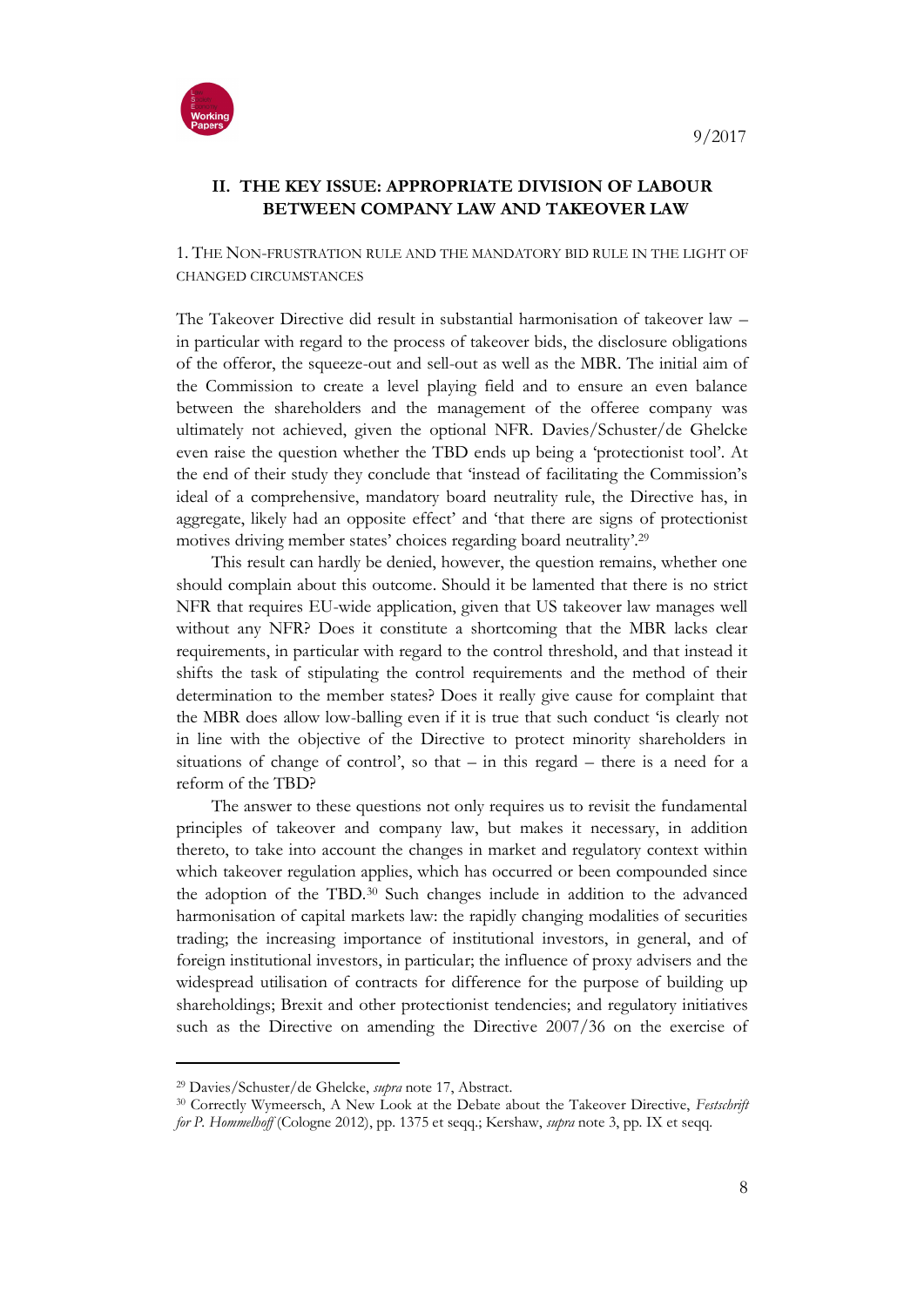certain rights of shareholders in listed companies<sup>31</sup> ("SRD"), by which it is intended to create specific company law protective mechanisms in connection with related party transactions and, in addition, to promote shareholder activism.

With regard to this latter shareholder rights initiative, while an efficient regulation of related party transactions raises the question whether minority shareholders still need a specific takeover law protection in the form of an MBR, it is not possible to draw clear consequences with regard to the importance and fate of the NFR from sustainable shareholder activism. On the one hand, for example, it does not seem implausible to propagate participation rights in the general meeting with regard to the defence against a takeover bid, especially with reference to the changing role of shareholders; however, on the other hand, one could argue that defence powers of the management are not necessary where shareholders are able to defend themselves against too far-reaching an entrenchment of the administration.

#### 2. COMPANY LAW OR TAKEOVER REGULATION

The economic circumstances of company takeovers, the need for protecting the offeree company, the shareholders and other stakeholders, including in particular the employees, and the regulatory instruments which provide this protection will not need to be discussed here in detail.<sup>32</sup> The analysis in this section takes the following as given:

- a public takeover bid results in a "siege" of the offeree company;
- the management of the offeree company, which is confronted with a takeover bid, suffers from a significant conflict of interests;
- the shareholders of the offeree company as addressees of the takeover bid – have a serious collective action problem;
- in the controlled company, conflicts of interest arise between the controlling shareholder and the minority shareholders; and
- the interests of the shareholders of the offeree company often diverge from the interests of the employees and that, therefore, company takeovers give rise to a specific problem of employee protection.

The key question addressed here is whether the law should react to these and comparable protection problems by means of specific takeover law provisions or

<sup>31</sup> Directive on amending Directive 2007/36/EC as regards the encouragement of long-term shareholder engagement and Directive 2013/34/EU as regards certain elements of the corporate governance statement, Proposal of 13 December 2016, 15248/16, adopted by Council on 3 April 2017. With regard to the regulation of related party transactions cf. J. Vetter, Regelungsbedarf für Related Party Transactions?, 179 *ZHR* (2015) pp. 273 et seqq.; with regard to shareholder activism cf. Graßl/Nicoleyzcik, Shareholder Activism und Investor Activism, 62 *AG* (2017), pp. 49 et seqq.

<sup>32</sup> For a current overview cf. Hopt, *supra* note 16, pp. 2 et seqq.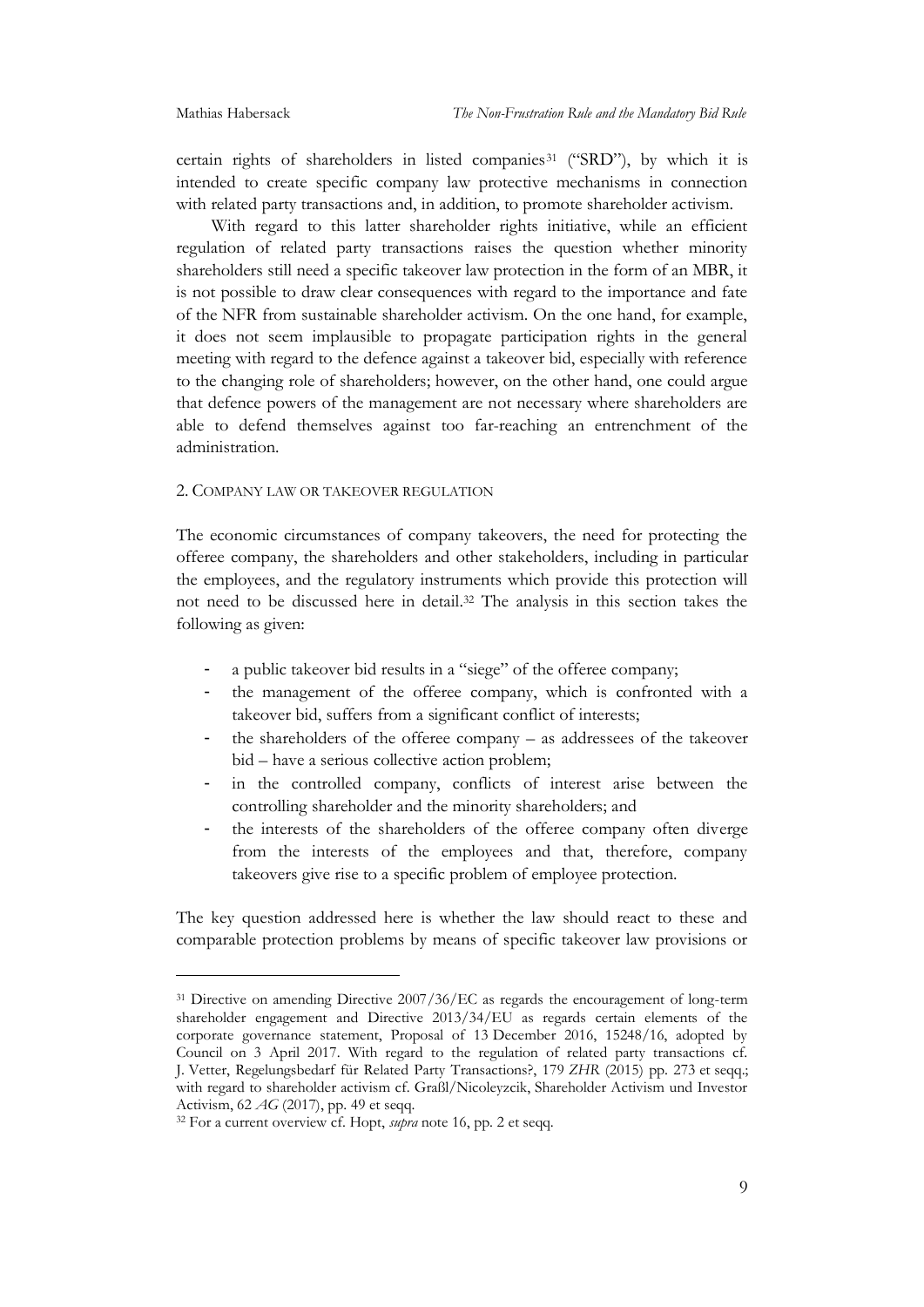

whether it can rely on the effectiveness of the general company law instruments (i.e. primarily on the management's duty of care and loyalty, on the company law restrictions on distributions and, as the case may be, on instruments under the law on groups of companies). In this regard, it is necessary – already from the outset – to differentiate between three areas of regulation:

- To the extent that the takeover procedure, including disclosure, the requirements with regard to the making of the takeover bid and the possibilities of its acceptance are concerned (also after the expiry of the acceptance period by granting a further acceptance period, as well as after the acquisition of control by granting a sell-out right), company law instruments generally provide just as limited regulation and rely on general contract law. Specific takeover law rules are required in this regard.
- As is well known, with regard to the resolution of the conflict of interests of the incumbent management and the protection of the minority shareholders of the company that has become controlled, US law and British law and regulation take diametrically opposite paths: While the City Code on Takeover and Mergers ("City Code") works with specific takeover regulatory instruments and always had a strict NFR and an equally strict MBR, the law of Delaware along with Federal takeover process rules in the Williams Act governs most takeovers in the US and has neither an NFR nor an MBR.<sup>33</sup> Due to the far-reaching power of the board of a US offeree company to defend against an unsolicited takeover bid, US takeover law also is able to do without specific provisions protecting the offeree company against an inappropriate "siege". In contrast, the City Code provided direct regulation of the "siege problem", mainly in the form of the strict "put up or shut up" rule.<sup>34</sup> The TBD steers a middle course. As was already shown in the introduction, with regard to the question of the NFR, the TBD eventually did not include a mandatory provision, however, it at least contains an MBR, which according to the plans of the Commission is now to be secured against "circumvention" by low-balling strategies.
- Finally, with regard to the question whether the management of the offeror company must obtain a decision of the general meeting (of the offeror company or, if the latter is  $-$  as is often the case  $-$  a special purpose vehicle, of the parent company) prior to making a takeover bid, this question is left – both by the TBD and also by most of the national

<sup>33</sup> In more detail with regard to the City Code and to US law, cf. under III., IV. With regard to the reasons for the different development of US and British takeover law, in particular with regard to the influence of the institutional investors on the "privatisation" of the English takeover law, Armour/Skeel, *supra note* 7, pp. 1727, 1765 et seqq.

<sup>34</sup> In this regard cf. under III. 5.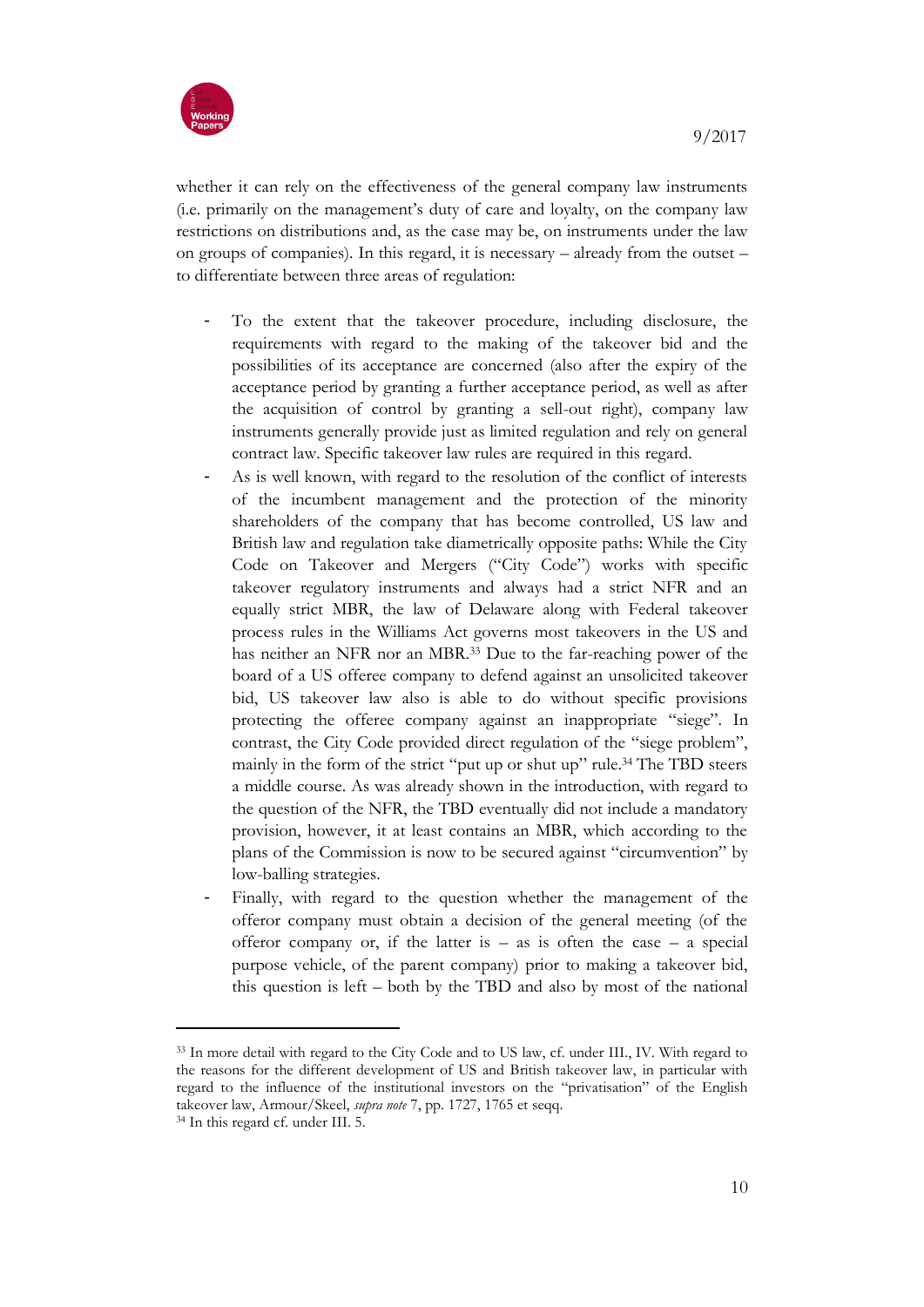takeover laws – to the respective company law; $35$  only very rarely, this question is dealt with by capital market law provisions, e.g. by Section 10 of the Listing Rules of the London Stock Exchange requiring approval for Class 1 (greater than 25% of company value) transactions. Questions are often raised as to whether this regulatory lacuna is appropriate, especially when one considers that a takeover bid affects the interests of the shareholders and stakeholders of the offeror company alike and that, according to empirical research, takeovers often result in share price losses on the part of the offeror company.<sup>36</sup>

It would go beyond the scope of this text to analyse NFR and MBR comprehensively. Instead, it shall be examined – based on the Application Report of the Commission – which role the two principles should take in the future following the substantial changes of the legal and market context, which – as was shown above – have occurred or been compounded since the adoption of the TBD.

### **III. NFR – AN INDISPENSABLE PART OF CORPORATE GOVERNANCE?**

1. MISGUIDED INCENTIVES AND CONFLICTS OF INTEREST – THE CHOICE BETWEEN SCYLLA AND CHARYBDIS

#### *a) Disciplining Function of the NFR in a Company with Dispersed Ownership*

Public takeover bids are aimed at the acquisition of control of a listed company and are, therefore, part of the general market for companies. According to a widespread opinion, this market for companies has a dual function. Like every market, the market for corporate control is firstly also intended to ensure the optimal allocation of resources. The sub-market for the control of listed companies is, furthermore, intended to fulfil the function of disciplining the directors of the company.<sup>37</sup> The concept is not complicated: due to the fact that in the event of a takeover of the company which is not coordinated with the directors, the directors are at risk of being dismissed by the offeror after the

<sup>35</sup> With regard to the legal situation under German company law cf. Emmerich/Habersack, *Konzernrecht*, 10th ed. (Munich 2013), pp. 101 et seqq.

<sup>36</sup> Hopt, *supra* note 16, pp. 7 f.; Martynova/Renneboog, A Century of Corporate Takeovers: What Have we Learned and Where Do We Stand?, 32 *J. of Banking & Finance* (2008), pp. 2148, 2153.

<sup>37</sup> Manne, Mergers and the Market for Corporate Control, 73 *Journal of Political Economy* (1965), p. 110; Coffee, *supra* note 9, 1145; Fama/Jensen, Separation of Ownership and Control, 26 *Journal of Law and Economic* (1983), p. 301; Gilson, A Structural Approach to Corporations: The Case against Defensive Tactics in Tender Offers, 33 *Stanford Law Review* (1981), p. 841; further ref. in Hopt, *supra* note 16, pp. 84 et seqq.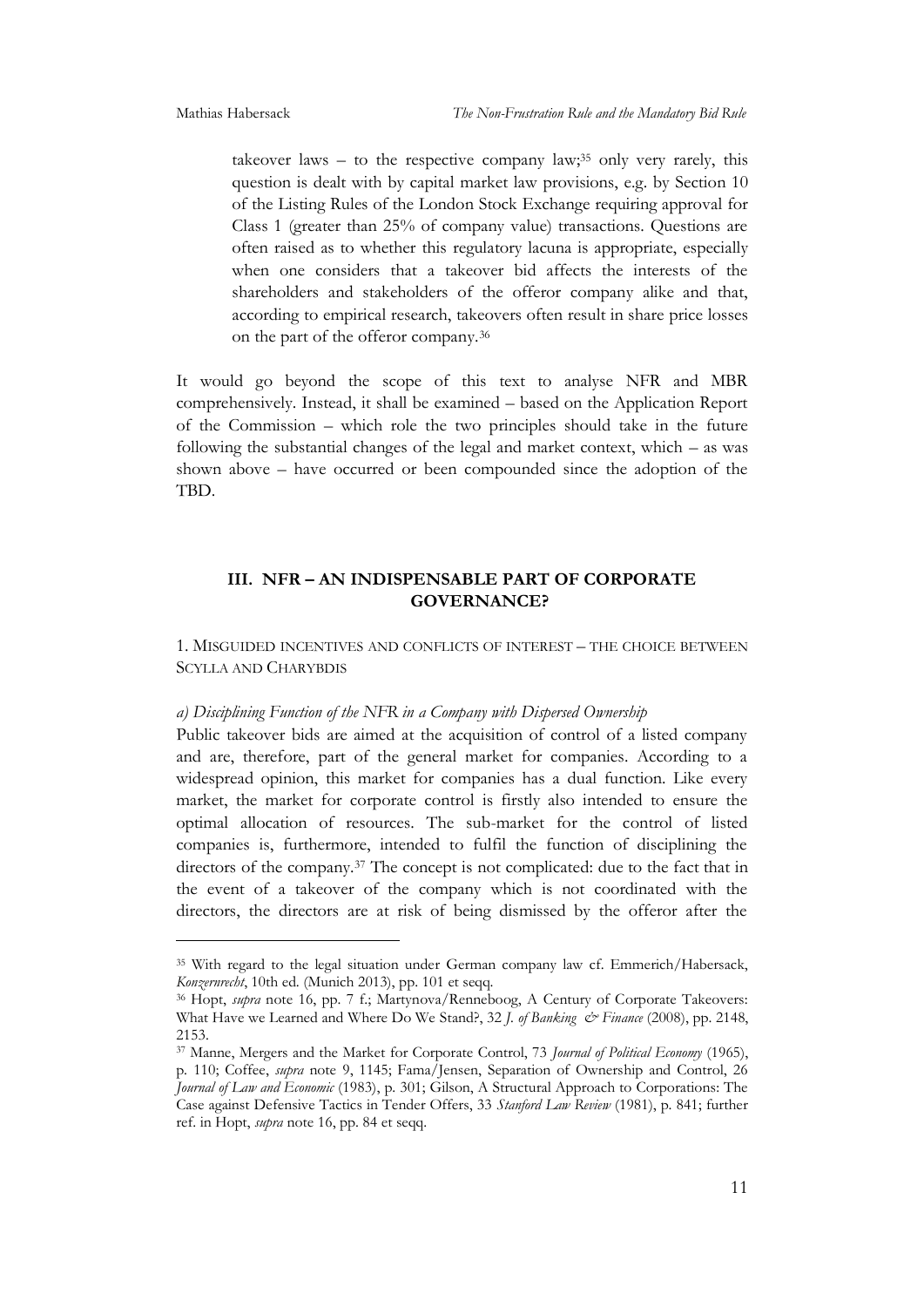

offeror has acquired control of the company, the mere possibility of such a takeover gives them a sufficient incentive to manage the company for the benefit of the shareholders and to maintain a share price which make it unattractive for an offeror to take over the company. However, according to the supporters of a strict NFR, this incentive would be lost in the event that the directors had the opportunity to frustrate a takeover bid unwanted by them and, thereby, to remove the necessary "contestability". For proponents of this position, as a result of the fact that the directors generally do not have to be afraid of being held accountable even if their management is not very successful, the disciplining function of the market for corporate control compensates for the problem that the shareholders – although entitled in theory – are in practice unable to react to ineffective management in an appropriate manner.

It is obvious that such a model may claim applicability primarily with regard to companies with dispersed ownership.<sup>38</sup> In the event, however, that the company has an influential or even controlling shareholder, the directors must – also irrespective of the possibility of a "hostile" takeover – expect counterreactions, if they do not live up to the expectations placed on them. Even if they cannot easily be dismissed early, they at least have to fear not to be reappointed after the expiry of the term of office. In these cases, there is no need for an additional disciplining instrument. In fact, where an influential or even controlling shareholder exists, typically first a sale of a block of shares takes place, which is then followed by a voluntary takeover bid or  $-$  in case of the acquisition of a block of shares which confers control – a mandatory bid of the acquirer of the block of shares. It is true that it cannot be excluded that an offeror makes a voluntary takeover bid without having made a prior arrangement with the controlling shareholder. However, it would be exceptional in such a case if the directors took defensive measures against the will of the controlling shareholder.<sup>39</sup>

#### *b) Market Imperfections and Misguided Incentives*

1

The fulfilment of the functions intended for the market for corporate control – the optimal allocation of resources and the disciplining of the directors – can be achieved, as a matter of course, only by accepting market imperfections.

aa) Firstly, with regard to the allocation of resources, imperfections can be found everywhere. They are linked to the takeover procedure and here mainly to a

<sup>38</sup> Davies/Schuster/de Ghelcke, *supra* note 17, p. 13; Hopt, *supra* note 16, pp. 11 et seqq.

<sup>39</sup> Such cases cannot be ruled out completely. The recent attempt to increase the price of the takeover of Braas Monier Building Group S.A. with its registered office in Luxembourg by Standard Industries (which already held an indirect interest of 39.88% in the offeree company) by means of the issue of "bonus shares" can be mentioned, furthermore the recent attempt of the board of directors of Sika AG, Zurich, to frustrate the takeover of the company by Compagnie de Saint Gobain, Courbevoie (France), by means of the application of a clause in the articles of association which provided for a restriction of the transferability and a maximum voting right, to the seller of a shareholding that conferred control, and to the offeror (cf. Cantonal Court Zug, Decision of 27 October 2016 – A3 2015 27).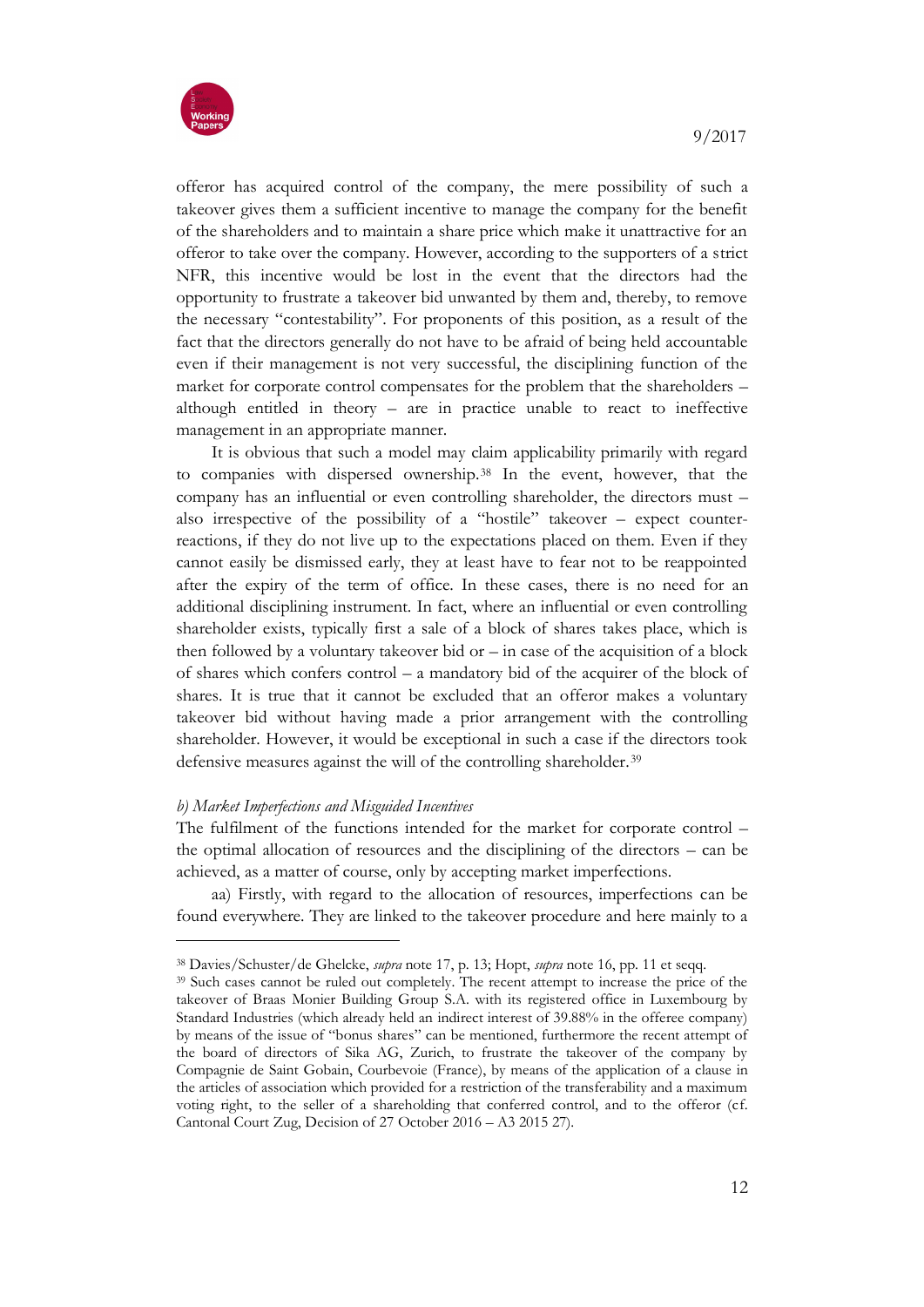form of "free riding", i.e. as outside shareholders expect the shares to increase in value after the successful takeover, the offeror may be forced to share such future value gains by means of a respectively high (premium) bid price.<sup>40</sup> The offeror will have to make such value transfers when there remains inescapable uncertainty as to whether the integration of the offeree company will be successful and the synergies realised.

bb) The disciplining function of the market for corporate control creates even bigger problems, because it is already questionable, whether the stock exchange price is able to reflect the management performance in a reasonable manner.<sup>41</sup> The experiences with the comply or explain mechanism with regard to the respective corporate governance code give reason to be rather sceptical; the expectation that the market rewards "good" corporate governance and punishes "bad" corporate governance – and that, therefore, a competition arises for the best corporate governance – was, at least for the German market, not realised.<sup>42</sup> Furthermore, if managers manage to share price in light of concerns about a possible takeover, there is real a risk that the directors will overweight measures to which they ascribe an effect that increases the share price and measures which promote job creation, but also research and development may fall by the wayside in the process. The 'contestability of control' ensured by the NFR 'is not costfree.' 43

Tellingly, the "invention" of the poison pill<sup>44</sup> by *Martin Lipton* sees itself as a manifestation of an extended stakeholder approach, inspired by the experiences with the leveraged buy-outs common in the 1980s in the USA, which regularly resulted in the hiving off of parts of the company, the closing down of production facilities and the laying off of employees.<sup>45</sup> A strict NFR, that much can definitely be said, obliges the board to adhere to a more or less pure shareholder value approach and thereby thwarts measures, including some of those which were initiated following the financial crisis, to orient the remuneration of the board

-

<sup>40</sup> Fundamentally Grossmann/Hart, Takeover Bids, The Free-Rider Problem and the Theory of the Corporation, 11 *Bell. J. Econ.* (1980), p. 42; in this regard, Habersack/Tröger, "Ihr naht Euch wieder, schwankende Gestalten..." – Zur Frage eines europarechtlichen Gleichbehandlungsgebots beim Anteilshandel, 13 *Neue Zeitschrift für Gesellschaftsrecht (NZG)* (2010), p. 1, 2; further, Enriques, *supra* note 27, pp. 1789, 1791 et seqq. With regard to free riding cf. under IV.2.

<sup>41</sup> In this regard already, see Manne, *supra* note 38, p. 110, 112: 'A fundamental premise underlying the market for corporate control is the existence of a high positive correlation between corporate managerial efficiency and the market price of shares of that company.'

<sup>42</sup> Cf. Habersack, *Staatliche und halbstaatliche Eingriffe in die Unternehmensführung* (Munich 2012), pp. E 52 et seqq.; Tröger, Aktionärsklagen bei nicht-publizierter Kodexabweichung, 175 *ZHR* (2011) p. 746 et seqq.

<sup>43</sup> Enriques, *supra* note 27, p. 1791.

<sup>44</sup> It grants all shareholders – with the exception of the offeror – the right to subscribe for shares of the offeree company at a reduced price pursuant to the conditions stipulated by the board in the shareholder rights plan; shareholder approval is not necessary.

<sup>45</sup> Lipton, Takeover Bids in the Target's Boardroom, 35 *Business Lawyer* (1979), p. 101; further, Why Martin Lipton invented the poison pill, www.youtube.com/watch?v= s0 TrZvKFCw.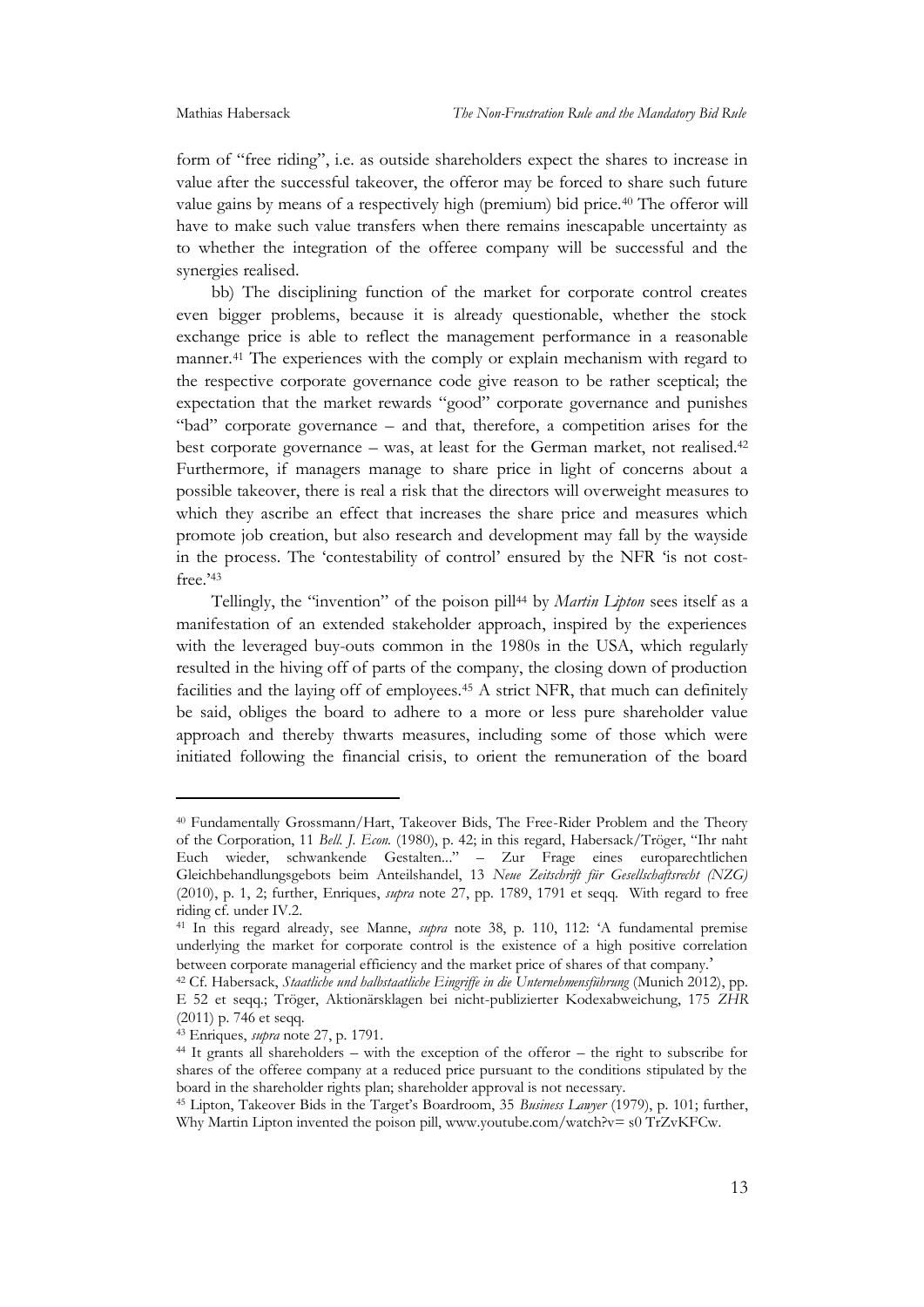

members towards a sustainable development of the company.<sup>46</sup> From this perspective, it is indeed consistent that in the case of listed UK companies – which are subject to the strict NFR of the City Code – the remuneration is also provided on the basis of long-term incentive plans, but that these long-term incentive plans are typically linked to the "relative total shareholder return" or to the "earnings per share". <sup>47</sup> It remains to be seen whether the reforms considered by the *May* Cabinet initiate a paradigm shift in this regard and whether – in the end – maybe even the strict NFR might become restricted. The "Corporate Governance Reform" Green Paper submitted by the Department for Business, Energy & Industrial Strategy in November 2016 at least raises the question 'how long-term incentive plans (could) be better aligned with the long-term interests of quoted companies and shareholders', and dedicates a separate chapter to 'approaches to strengthening the stakeholder voice at board level in large UK companies, particularly the voices of employees and customers'. <sup>48</sup> Also at the European level, increased efforts are noticeable to orient the remuneration of the board members towards the sustainable development of the company. Namely, in addition to the obligatory right of the shareholders to vote on the remuneration policy, the Directive on amending the SRD<sup>49</sup> provides for extensive requirements with regard to remuneration policy; it must be explained, in particular, how financial and nonfinancial performance criteria (including, where appropriate, criteria relating to corporate social responsibility) contribute to the business strategy, long-term interests and sustainability of the company. This means that – even at the level of European law – there is a relevant conflict between Art. 9 of the TBD and the SRD, which can ultimately be solved by the right to opt out provided for in Art. 12 of the TBD.

If, therefore, the NFR – more precisely: the risk posed by it that a share price that is too low results in a successful takeover bid and, as a result thereof, in the dismissal of the incumbents – creates a "transmission mechanism", which can

<sup>46</sup> With regard to German law, emphasis has to be placed, in particular, on the amendments made to §§ 87, 107 para. 3, 120 para. 4 of the German Stock Corporation Act by the German Act on the Appropriateness of Management Board Remuneration (*Gesetz zur Angemessenheit der Vorstandsvergütung*) of 31 July 2009 (BGBl. I 2009, 2509); pursuant to § 87 para. 2 sent. 2 and 3 of German Stock Corporation Act, the remuneration structure of listed companies must be oriented towards a sustainable development of the company; therefore, variable remuneration components are supposed to have an assessment basis that extends over several years and must contain a possibility of limitation in case of extraordinary developments; in more detail, Seibert, Die Koalitionsarbeitsgruppe "Managervergütungen": Rechtspolitische Überlegungen zur Beschränkung der Vorstandsvergütung (Ende 2007 bis März 2009), *Festschrift für Uwe Hüffer*, (Munich 2010), pp. 955 et seqq.

<sup>47</sup> In more detail, Kershaw, *Company Law in Context*, 2nd. ed. (Oxford 2012), pp. 291 et. seqq. (301).

<sup>48</sup> www.gov.uk/beis.

<sup>49</sup> See *supra* note 31.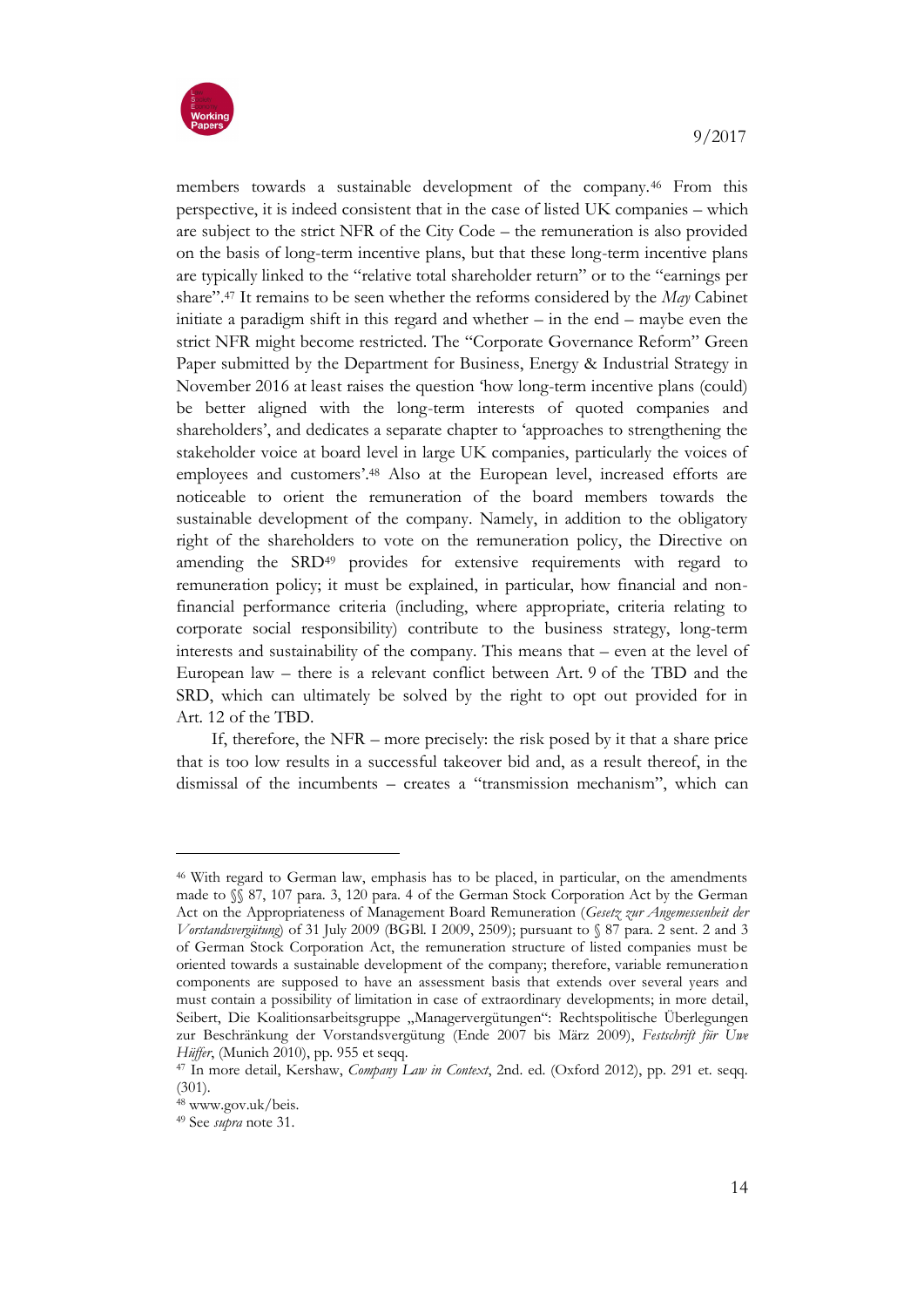transmit short-termism into the boardroom,<sup>50</sup> whether it does so in relation to individual companies depends on other factors, such as the influence of the shareholders – as determined by shareholder ownership structure and shareholder rights - and the remuneration of the directors, as to whether and to what extent this actually takes place.<sup>51</sup> However, a significant risk exists, in particular, if shareholders who are interested in the achievement of share price gains or high distributions, are in a position to exert influence on the management, or if remuneration agreements are linked to short-term or medium-term target share prices. This inclination is amplified by the increasing importance of institutional investors and the fact that their administration is conducted by fund managers whose remuneration is typically oriented towards the relative success of their investment strategy and who, therefore, have every incentive to accept the takeover bid even if the price offered exceeds the stock exchange price, but is lower than the actual value of the share.<sup>52</sup> Thus, the defensive measures of the board, which possesses insider information, do not only contribute to the protection of the shareholders from their own investment decision,<sup>53</sup> but also and foremost to the protection of the ultimate investors from their own fund managers.<sup>54</sup>

#### *c) Conflicts of Interests of the Incumbent Directors*

If, therefore, the NFR is only partly suitable to "truly" discipline the directors, this does not have to mean that the directors should be awarded the power to take defensive measures without the participation of the shareholders. Rather, it is evident, and as such undisputed, that the directors, who are confronted with an unsolicited takeover bid, suffer from a substantial conflict of interests, which results from the very fact that in case of a successful bid the offeror may be inclined to dismiss the incumbent directors. From the point of view of the supporters of a strict NFR, the conflict of interests – and, therefore, the obligation to remain passive – is effectively "self-inflicted", because the directors proved incapable of managing the company in such a successful manner to ensure that there was no reason at all to identify the company as a takeover target.

But also irrespective of this understanding, the conflict of interest is already explained by the fact that by taking defensive measures the directors would conduct a business which primarily concerns the shareholders as addressees of the bid. Consequently, the directors should only be able to frustrate this business opportunity of their own accord, if it was ensured that the directors act in the best

<sup>50</sup> Roe, Corporate Short Termism – In the Boardroom and in the Courtroom, 68 *Business Lawyer* (2013), pp. 978, 985; Kershaw, *supra* note 3, pp. 29 et seqq.

<sup>51</sup> Roe, *supra* note 50, p. 985.

<sup>52</sup> Kershaw, *supra* note 3, pp. 342 et seqq.

<sup>53</sup> With regard to this aspect cf. Gilson/Kraakman, Delaware's Intermediate Standard for Defensive Tactics: Is there Substance to the Proportionality Review?, 44 *The Business Lawyer* (1989), p. 247.

<sup>54</sup> Kershaw, *supra* note 3, pp. 341 et seqq.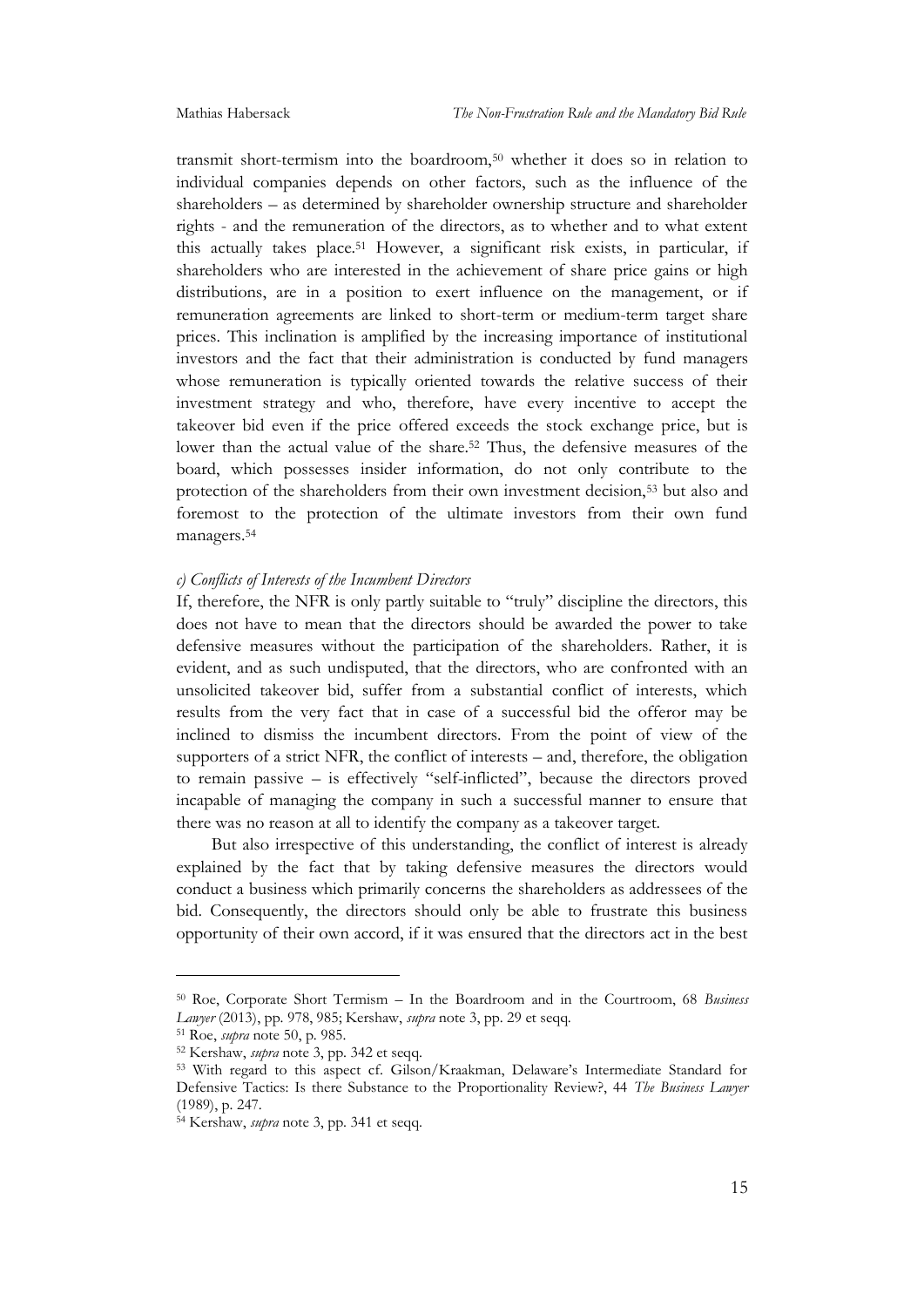

interest of the shareholders. From the point of view of the supporters of a strict NFR, however, this cannot be presumed, which is the reason why it is consistent that the Listing Rules of the London Stock Exchange prohibit the restriction of the transferability of listed shares and, therefore, bar the company – also outside of takeover bids – from exerting influence on the transfer of shares.<sup>55</sup> Nevertheless, it would go too far to argue for logical reasons – based on the fact that the takeover bid is not directed at the company, but at the shareholders – against a right of defence of the company, which acts through the directors. Since the bid is aimed at providing the offeror with the control of the company, the bid rather corresponds – with regard to its economic significance – to a merger than to an ordinary transfer of shares.<sup>56</sup> There is also no need to follow the "classical" view of English company law, according to which the board members do not have original powers to dispose of company assets, but only powers to dispose of company assets which are derived from the articles of association and, thus, from the shareholders, while the respective powers of the board members of a US company are based on statutory law and are, therefore, of a genuine nature.<sup>57</sup> This is because the specific risk that the directors make use of any defence powers in their own interest exists entirely irrespective of such "dogmatic" considerations.

This also applies to the stock corporation under German law with its two-tier system. Pursuant to § 111 para. 4 sent. 2 of the German Stock Corporation Act, the management board generally needs the approval of the supervisory board in order to take defensive measures. However, this does not have a disciplining effect since the members of the supervisory board also have to fear to be dismissed once the takeover is completed. To complicate matters further, the supervisory board of a listed company is not necessarily, but regularly, subject to co-determination pursuant to the German Co-Determination Act (*Mitbestimmungsgesetz*) or the German One-Third Participation Act (*Drittelbeteiligungsgesetz*) <sup>58</sup> and, according to experience, the employee representatives oppose a takeover bid also because they fear reorganisation, cost cutting and lay-offs. As a result, however, the conflict of interest in the person of the management board is intensified.

<sup>55</sup> See Rule 2.2.4 of the Listing Rules and in this regard Kershaw, *supra* note 3, pp. 38 et seqq.

<sup>56</sup> Kershaw, *supra* note 3, pp. 330 et seqq.; see further Davies/Hopt, Control Transactions, in Kraakman/Armour/Davies/Enriques/Hansmann/Hertig/Hopt/Kanda/Rock, Anatomy of Corporate Law, 2nd ed. (Oxford 2009), p. 228: disjunction between the parties to the dealing and the parties to the control shift itself.

<sup>57</sup> In this regard Kershaw, *supra* note 3, pp. 332 et seqq.

<sup>58</sup> Pursuant to §§ 1 para. 1, 7 para. 1 of MitbestG (German Co Determination Act), half of the members of the supervisory board of a company which group-wide (§ 5 para. 1, MitbestG) has more than 2000 employees, are shareholder representatives and the other half are employee representatives; § 1 para. 1 of DrittelbG (German One-Third Participation Act) provides that in a company with more than 500 employees one third of the supervisory board is comprised of employee representatives with, pursuant to § 2 para. 2 of DrittelbG, only the employees of those controlled companies being attributed, which are connected to the parent company by means of a control agreement.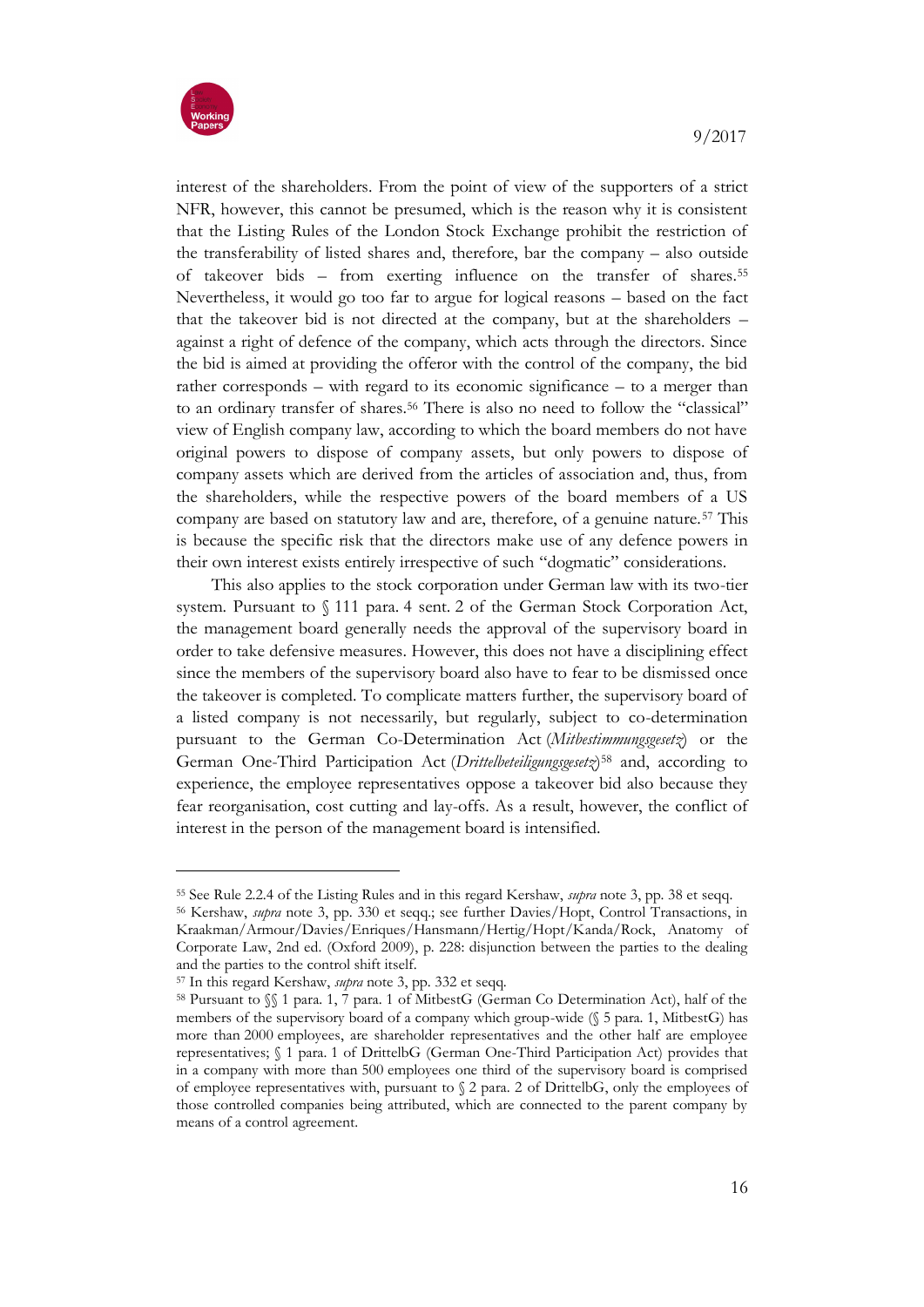Kahan/Rock pointed out, that  $-$  in practice  $-$  mechanisms have developed which give sufficient incentives for the resistant board to accept a "hostile" takeover bid which means that it is more likely that defensive means – among them, in particular, the poison pill – will be used by target boards to buy time (and bargaining power) in order to negotiate a higher price with the raider or to find a white knight, rather than to "just say no".<sup>59</sup> According to Kahan/Rock, these mechanisms, which promote the "contestability" of the offeree company, include, in particular, remuneration agreements, but also the existence of independent directors, who do not have the same incentives as managers to resist the takeover bid. They argue that 'ultimately, the pill contributed to a new equilibrium in which it seems to have transformed into a device that plausibly is in shareholder's interests and certainly one with which shareholders can easily live.' <sup>60</sup> However, at least from the perspective of a legal system which obliges the management to observe not only the interests of the shareholders, but also the interest of the company, which includes the interests of other stakeholders, it is legitimate at least to question whether the burdening of the company's assets with generous severance payments for the benefit of incumbent board members does constitute a balanced solution. For good reason, therefore, the German Corporate Governance Code is critical – particularly in light of the substantial payments to managers arising from the takeover of *Mannesmann AG* by *Vodafone* mentioned in the introduction $61 -$  of the provision of disproportionate severance payments.<sup>62</sup> Moreover, Davies/Schuster/de Ghelcke point out correctly that such severance payments have the character of a "reward for failure", because the takeover may have taken place because of the underperformance of the offeree company.<sup>63</sup>

#### 2. NO REDUNDANCY OF THE NFR

Pursuant to the above findings, both the approach of English law and also the law of Delaware give rise to some reservations. While the strict NFR might address the board's non-aligned incentives, the conflict of interests which the directors are subject to if they are allowed to deploy defensive measures can ultimately be resolved by the specific prospect of an attractive severance payment. Furthermore, as Kershaw now argues, the NFR of the City Code may be redundant as even in the absence of the rule, the board could not create and exercise defences without the approval of the shareholders.<sup>64</sup> He observes, for example, in relation to whitesquire defences that although it is quite common to grant to the board rolling

<sup>59</sup> Kahan/Rock, *supra* note 9, pp. 871, 893 et seqq.

<sup>60</sup> Ibid, pp. 871, 911.

<sup>61</sup> In this regard Federal Court of Justice (BGH), 27 *ZIP* (2006), p. 72 - Mannesmann.

<sup>62</sup> No. 4.2.3 paras. 4 and 5 of the German Corporate Governance Code suggest that the severance payment in case of a premature termination of the management position shall not exceed the value of two years' compensation, and that in case of a change of control it shall not exceed the value of three years' compensation.

<sup>63</sup> Davies/Schuster/de Ghelcke, *supra* note 17, p. 10.

<sup>64</sup> To this effect especially, see Kershaw, *supra* note 3, pp. 334 et seqq.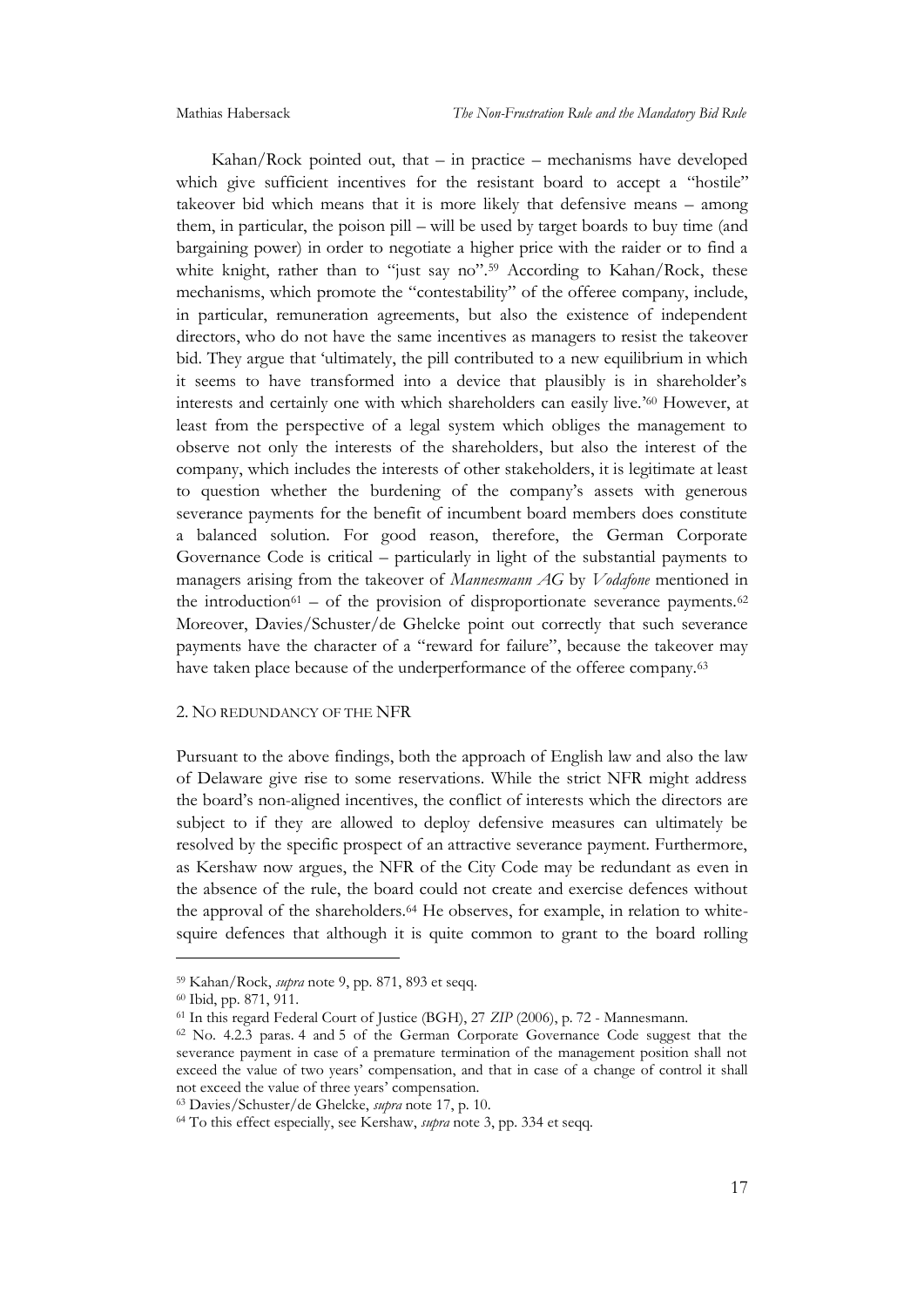

grants of authority to allot shares and rolling waivers of pre-emption rights, the shareholders would most likely refrain from such authorisations granted without limitations if they feared that they would be used for defensive purposes. Thus, a strict NFR would be of much greater practical importance for Delaware companies than UK companies, because it was possible for the board of Delaware companies to create and use a poison pill even without shareholder approval. By contrast for UK companies, however, the NFR is only of clarificatory importance.

At least with regard to the German law it cannot be denied that a strict NFR would have a "constitutive" effect, i.e. that it would prohibit the management board from taking defensive actions which pursuant to general stock corporation law it would be allowed to take.<sup>65</sup> Recent examples show very clearly that the management board and the supervisory board of a German company which is confronted with a takeover bid are well placed to take such defensive measures, which they would not be able to take if a strict NFR applied. For example, the management board of Hochtief AG, after it had classified the takeover bid of Spanish ACS S.A. as hostile, made use of their authorised capital, with the approval of the supervisory board, by excluding the existing shareholders from their pre-emption right (§§ 203 para. 2 sent. 1, 186 para. 3 sent. 4, German Stock Corporation Act), thereby diluting the interest of the offeror from 29.95% to 27.25%.<sup>66</sup> Although this could not prevent the takeover, it still made it more difficult.

Similar conclusions can be reached in relation to other legal systems. For Luxembourg, for example, reference can be made to the takeover of *Braas Monier Building Group S.A*. by *Standard Industries*, for Switzerland to the attempted takeover of *Sika AG* by *Compagnie de Saint Gobain*; in both cases the board made use of defensive measures.<sup>67</sup> Such measures are not available under UK regulation,<sup>68</sup> which even after the experience with the takeover of Cadbury by Kraft held on to the strict NFR and which – by means of the amendments of the City Code adopted in 2011 – only intended to reduce 'the tactical advantage of bidder companies, particularly in hostile deals' and to restore the 'balance in favour of the target' <sup>69</sup>. Davies/Schuster/de Ghelcke do not only point out that, pursuant to the City Code, the board, if it intends to take defensive measures, needs a post-bid authorisation, while general company law provides for the possibility of pre-bid

<sup>65</sup> Denying a "redundancy" of the NFR also, see Davies/Schuster/de Ghelcke, *supra* note 17, pp. 4 et seqq.; Hopt, Stand der Harmonisierung der europäischen Übernahmerechte – Bestandsaufnahme, praktische Erfahrungen und Ausblicke, in Mülbert/Kiem/Wittig, *10 Jahre WpÜG* (Frankfurt am Main, 2011), pp. 42, 53 et seqq.

<sup>66</sup> In this regard, see Seibt, Übernahmerecht: Update 2010/2011, 5 *Corporate Finance Law* (2011), pp. 213, 237 et seqq.

<sup>67</sup> See *above*, note 39.

<sup>68</sup> Davies/Schuster/de Ghelcke, *supra* note 17, pp. 4 et seqq.

<sup>69</sup> Takeover Panel, Response Statement to Review of Certain Aspects of the Regulation of Takeover Bids (2010/22), paras. 2.6 et seq., para 5.1; with regard to the reform cf. Hopt, *supra* note 65, pp. 60 et seq.; Kershaw, *supra* note 3, pp. 223 et seqq.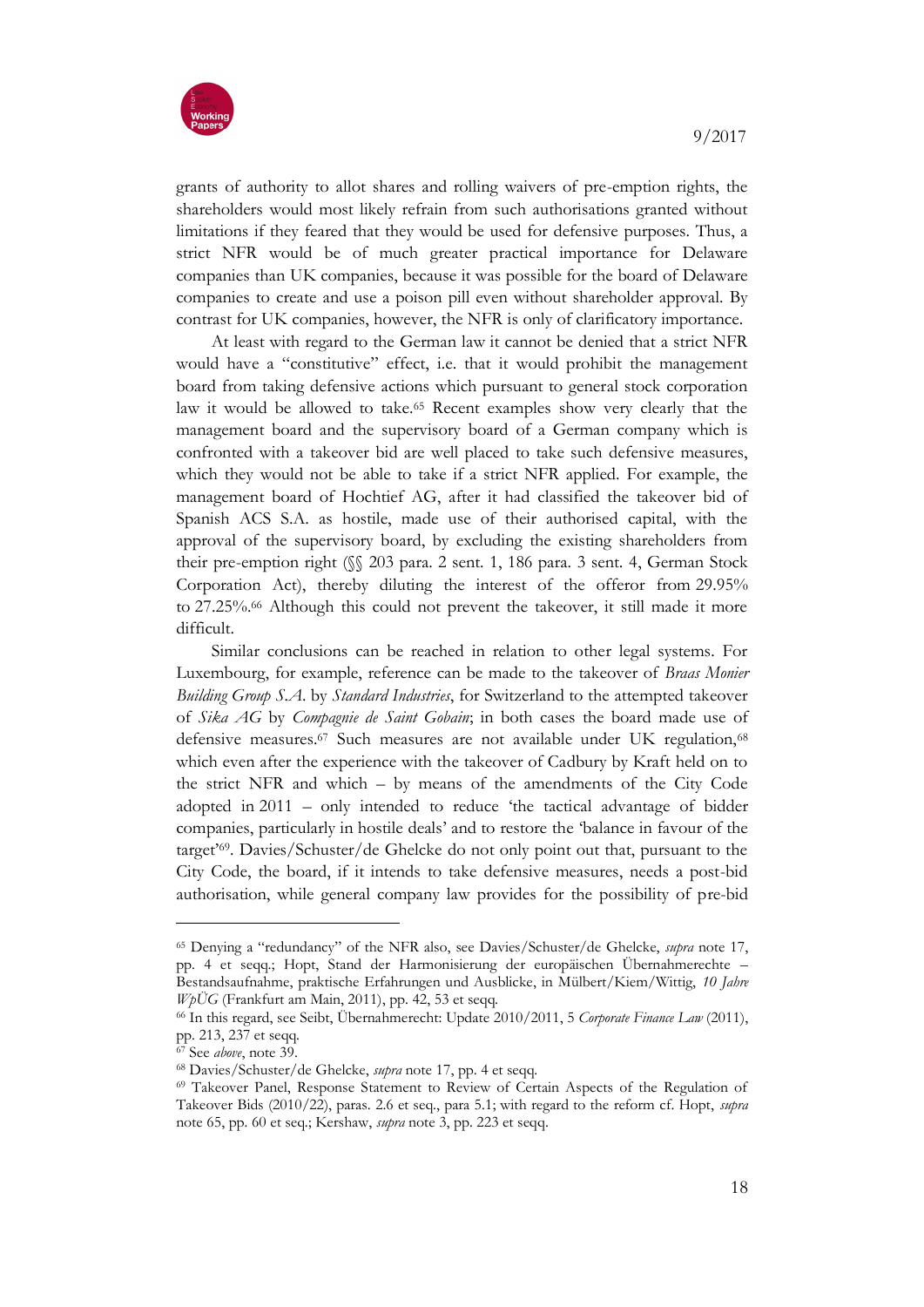authorisations. Rather, they also deny that the shareholders would not grant a prebid authorisation, if they were aware that this authorisation would be used to defend against a future takeover bid. In such circumstances the shareholders would be hesitant to trade off the risk of entrenchment against the chance of the offeree making a higher bid due to the bargaining power granted to the board by the defensive powers.<sup>70</sup>

Ultimately, these and similar speculative considerations with regard to rolling grants are not relevant. The decisive factor is that a strict NFR denies the board defensive measures irrespective of the circumstances of the individual case – namely, the kind of measure, the motives and intentions of the board and the question of how the measure would have to be assessed pursuant to the respective applicable company law – and that, therefore, a strict NFR – already for reasons of legal certainty, but also for reasons of efficiency – is superior to company law control over defensive measures.<sup>71</sup>

3. DISCIPLINING IS NECESSARY, BUT MUST BE DONE THE RIGHT WAY – PROPOSALS FOR STRUCTURING THE NFR

#### *a) NFR as a "Disciplining Tool of Last Resort"*

While in view of the above argument a NFR is not only of clarificatory significance, this does not change the fact that it may generate misguided incentives and therefore has to be scrutinised critically.<sup>72</sup> Such critical scrutiny has become all the more necessary, because – as was described in the introduction – since the adoption of the TBD the legal and economic framework conditions have changed fundamentally. Furthermore, in the UK – in particular as a result of the takeover of Cadbury by Kraft – a view has formed that English companies (which are typically characterised by dispersed ownership and are protected neither by a controlling shareholder nor by the state) have an all too visible "for sale" sign in their front yard.<sup>73</sup> The scepticism regarding a strict NFR is even more justified considering that the empirical evidence does not tell us whether acquisitions are neither per se beneficial nor per se detrimental; rather, the consequences may only be assessed on a case by case basis and only subsequently.<sup>74</sup> More than 30 years ago, Coffee showed that takeovers may have varied and even offsetting effects and that too strong a promotion of hostile takeovers may not only increase the probability of inefficient acquisitions, but could also result in an undesirable shift in managerial behaviour and in overdeterrence. He showed that the disciplining function of the markets for corporate control had never been adequately

<sup>73</sup> Kershaw, *supra* note 3, pp. 334 et seqq.

<sup>70</sup> Davies/Schuster/de Ghelcke, *supra* note 17, pp. 6 et seqq.

<sup>71</sup> Ibid, pp. 5 et seqq.; to this effect, also see Hopt, *supra* note 65, p. 54.

<sup>72</sup> However, in favour of a strict NFR modelled after the City Code, see Hopt, *supra* note 16, pp. 69 et seqq. (88); further Armour/Skeele, *supra* note 7, pp. 1727, 1784 et seqq.; in favour of a shareholder decision, see Davies/Schuster/de Ghelcke, *supra* note 17, pp. 48 et seqq.

<sup>74</sup> Enriques, *supra* note 27, pp. 1789, 1791.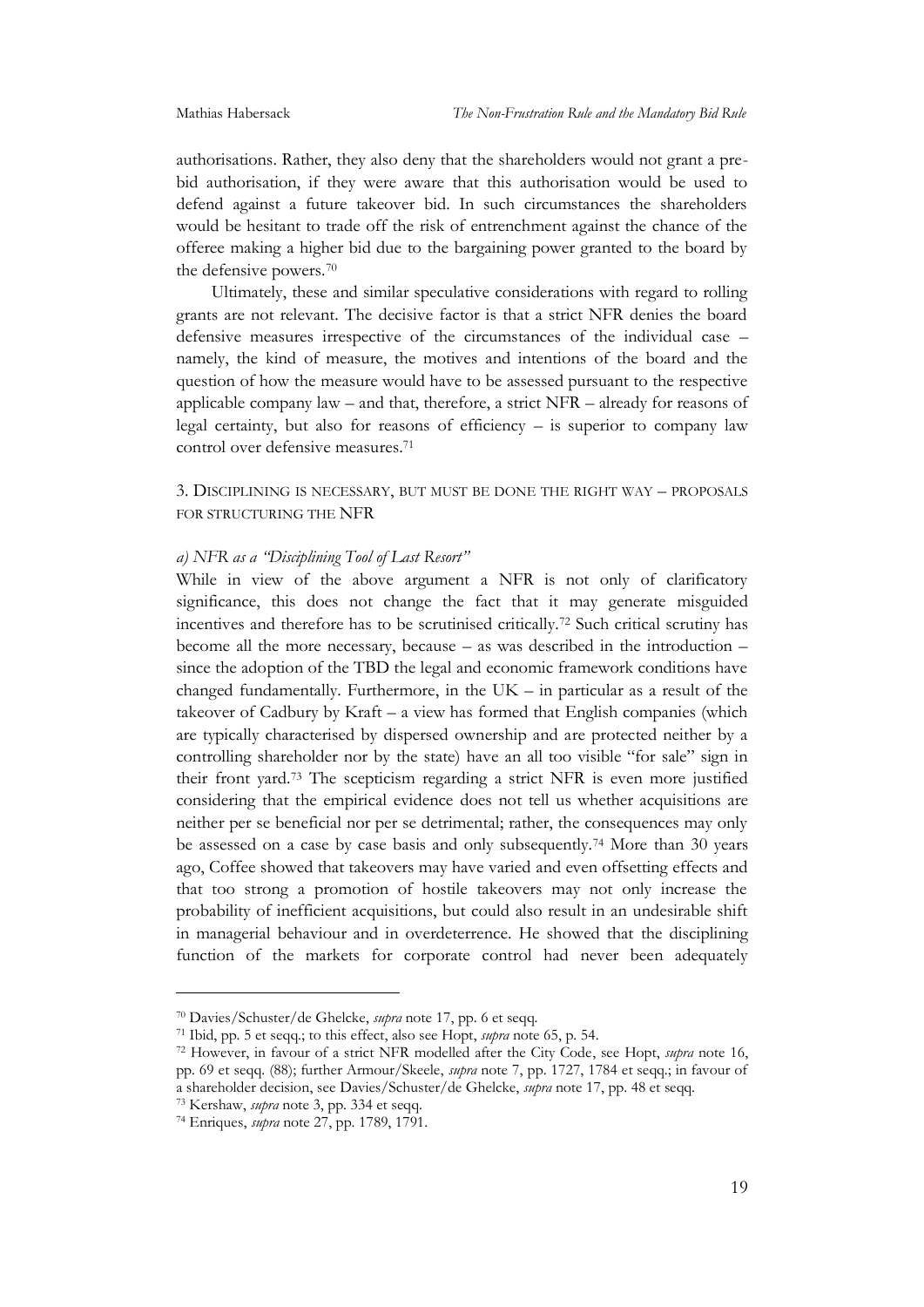

scrutinised critically, and – given the mismatch between its theoretical assumptions and the practical reality – was likely only to serve as a remedy of last resort for massive managerial failures and not as the principal enforcer of corporate accountability.<sup>75</sup> Wymeersch's views go in the same direction. He emphasises that an entrenchment of incumbent board members and block members may be detrimental to the interest of the company or all shareholders, but he also regards the (unsolicited) takeover bid as only a disciplining instrument of last resort and recommends that other disciplining instruments be used, such as shareholder activism, and recommends allowing the board not only the search for a white knight, but enabling to use any measure 'that is likely to improve the financial condition of the shareholders'. He emphasises that the prevention of an entrenchment by the incumbent board should not be an end in itself of any regulation and, therefore, in particular should not be prohibited to the detriment of the shareholders.<sup>76</sup>

#### *b) Activating the Shareholders?*

Considering the fact that a disciplining of the management is particularly necessary in companies with a dispersed ownership, but not in companies with a controlling or at least influential shareholder,<sup>77</sup> dispersed shareholders need to be activated to fulfil the function of the NFR in order to discipline the directors, without triggering the misguided incentives generated by the NFR.<sup>78</sup> However, implementing this idea faces considerable difficulties.

aa) First, the question arises whether the shareholders of a company with dispersed ownership have the required instruments at their disposal to exercise opposing power in the takeover situation. This question cannot be answered easily one way or the other. Without doubt, it can be determined also for the large public companies that activist shareholders approach the board to articulate their views on the further development of the company and to criticise any developments they do not approve of. Occasionally, activist shareholders – acting from a clear minority position – even succeed in bringing about amendments in the composition of the supervisory board. One example in this regard is the course of action taken by *Acitve Ownership Capital* with regard to *Stada AG*. <sup>79</sup> On the basis of an interest of 6.98% (1.92% thereof in derivatives) and with the support of Guy Wyser-Pratte (who held an interest of less than 3%), *Active Ownership Capital* managed to have the chairman of the supervisory board dismissed in the general meeting of shareholders of 26 August 2016, after proxy advisor *ISS* had recommended to support this proposal. In addition to activist shareholders,

<sup>75</sup> Coffee, *supra* note 9, pp. 1148 et seqq.

<sup>76</sup> Wymeersch, *supra* note 30, pp. 1390 et seqq. (1395).

<sup>77</sup> See above III. 1. a.

<sup>78</sup> To this effect also Wymeersch, *surpa* note 29, pp. 1390 et seqq.

<sup>79</sup> In more detail on the following, Seibt, Handlungsoptionen gegen Aktivisten, *Börsen-Zeitung* 170/2016 (3 September 2016), p. 13; Graßl/Nikoleyczik, *supra* note 31, p. 52.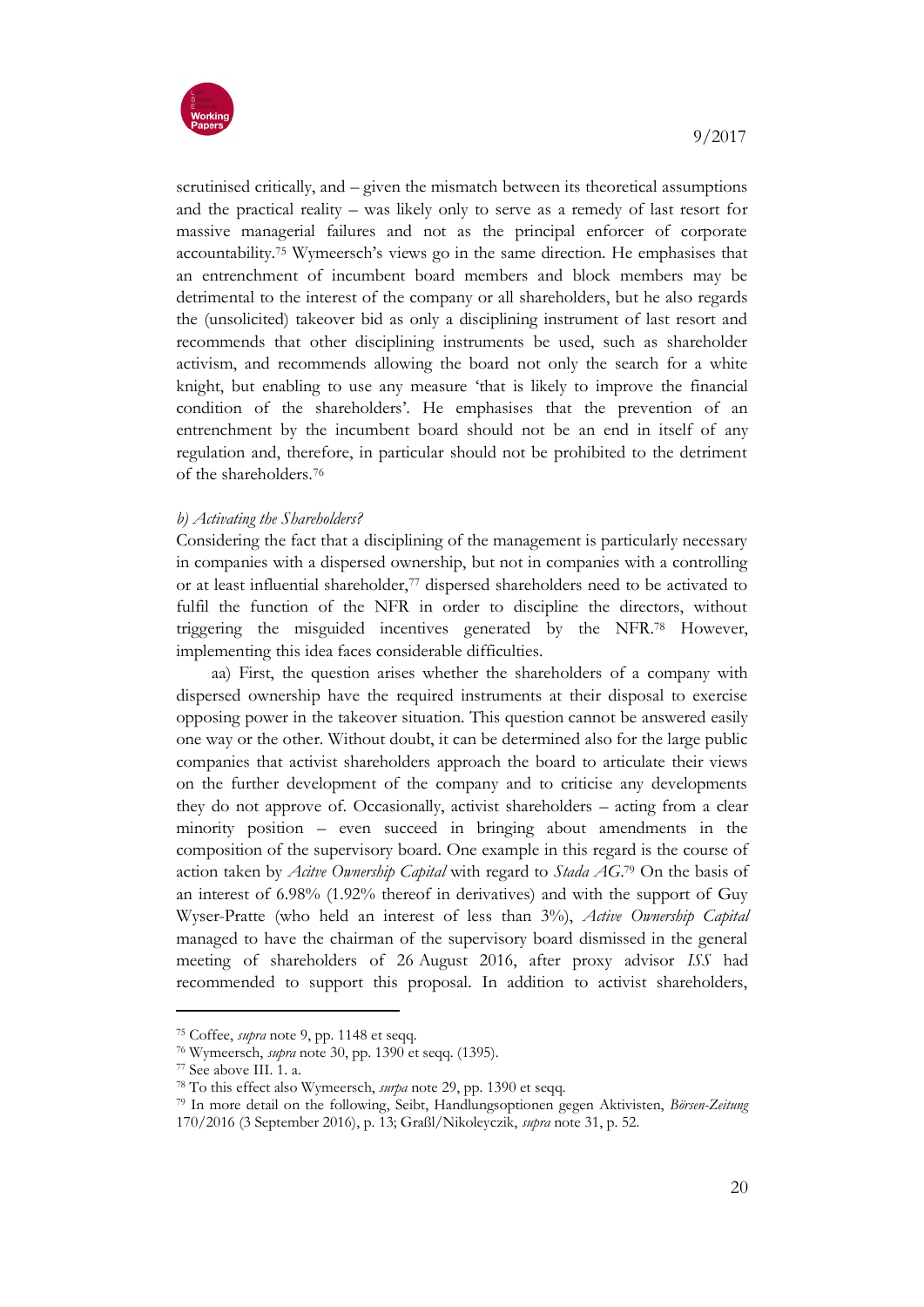associations promoting shareholder interests are playing an increasingly more important role; examples in this regard include the special audits at *Deutsche Bank AG* and *ThyssenKrupp AG*, which in each case were initiated at the instigation of *Deutsche Schutzvereinigung für Wertpapierbesitz e.V*. (German Investor Protection Association). In a public company with a one-tier governance system, powerful rights for the dismissal of directors may also play a role. In any case, it cannot be argued against their disciplining effect that the assertion of the dismissal right generally comes too late to prevent the frustration of a takeover bid.<sup>80</sup> The relevant consideration is whether the board members feel exposed to a real risk of being held responsible in the event of the frustration of a takeover bid that is viewed as being beneficial by the shareholders.

With regard to German law, there has been a corresponding general discussion for a long time in connection with the question whether the competences of the shareholders regarding the assertion of claims for damages of the company against members of corporate bodies acting in breach of duty should be extended and whether the shareholders should be granted stronger incentives for exercising their powers, e.g. in the form of a share of their own in the damages obtained by means of a dispute.<sup>81</sup> With regard to the frustration of a takeover bid which is relevant here, an action of the shareholder in its own right could be considered – which, depending on the situation in the individual case, could result in a cease-and-desist order, removal or damages. On the basis of § 33 of the WpÜG, such an action, in my view rightly, is supported now by some authors in those cases where the management board takes defensive measures.<sup>82</sup> The underlying rationale that in this case that the management board's actions infringe the (residual) competence of the general meeting of shareholders to decide on defensive measures could also be transferred to other jurisdictions. With this, the shareholders would indeed have a potent instrument in their hands, with which they could discipline the board and prevent it from defending against a takeover bid which the shareholders view positively.

bb) The Directive on amending the SRD mentioned above<sup>83</sup> acknowledges an important role of institutional investors and fund managers in the corporate governance of listed companies. However, recital no. 9 of the Draft Directive also states:

However, the experience of the last years has shown that institutional investors and asset managers often do not engage with companies in which they hold shares and evidence shows that capital markets often exert pressure on companies to perform in the short term, which may jeopardise the longterm financial and non-financial performance of companies and lead, among

<sup>80</sup> To this effect, however, Davies/Schuster/de Ghelcke, *supra* note 17, p. 12.

<sup>81</sup> In more detail, Habersack, *supra* note 42, pp. E 96 et seqq.

<sup>82</sup> Emmerich/Habersack, *supra* note 35, p. 146.

<sup>83</sup> See *supra* note 31.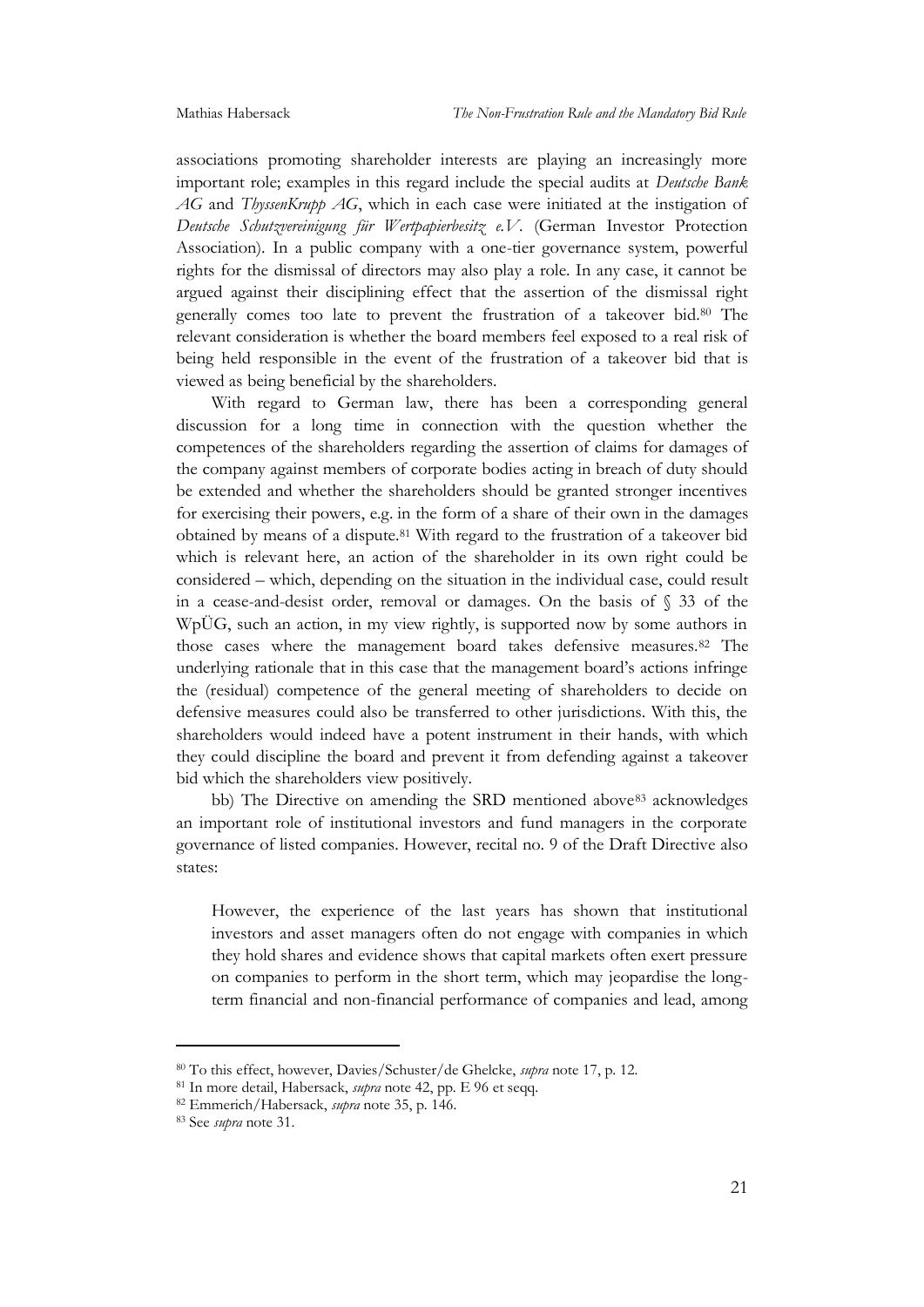

other consequences, to a suboptimal level of investments, for example in research and development to the detriment of the long-term performance of both the companies and the investor.

It remains to be seen whether the measures provided for in the Directive for increasing the transparency of the investment conduct of institutional investors, fund managers and proxy advisors (which the institutional investors and fund managers are using in many cases) will be sufficient to create a closer link between the investment interests and the company's interest in a sustainable development. As long as no progress is discernible in this respect, one will hardly be able to rely on institutional investors and fund managers in the endeavour to discipline the directors. Furthermore, the current behaviour of institutions and their fund managers raises real concerns about the operation and effects of the NFR in practice.

In this regard, the effects of shareholder behaviour on bids were identified by the previous chairman of Cadbury, Roger Carr. He focused in particular on the willingness of long funds to sell to short term merger arbs following the announcement of the deal and the bias this generated in favour of the bidder. One of his recommended responses was to increase the acceptance quota required for a successful takeover bid, which under the City Code currently amounts to 50%.<sup>84</sup> In the alternative, he recommended disregarding the shares held by short term shareholder (shareholders who purchase following the announcement of the offer) in the determination of whether the acceptance quota has been achieved.<sup>85</sup> However, both proposals are highly problematic. Increasing the acceptance quota to more than 50% would not only significantly restrict contestability, but would also result in subsequent problems regarding the MBR; namely, it would then be possible that while the takeover bid is unsuccessful, the bidder is nonetheless obliged to make a mandatory bid.<sup>86</sup> The proposal to disregard the shares held by short term investors in the determination of the acceptance quota would generate several legal (equal treatment) and practical (in which manner would the shares be determined that are not to be considered) problems and, ultimately, would fail to address the root of the problem (that long term investors, who consider the bid to be below fundamental value, are willing to sell their shares through the market after publication of the takeover bid).<sup>87</sup>

<sup>84</sup> In this regard, see also *below* IV. 5.

<sup>85</sup> Carr, speech at Said Business School, 9 February 2010, available at: http://podcasts.ox.ac. uk/roger-carr-cadbury-hostile-bids-and-takeovers.

<sup>86</sup> Approving of the proposal, however, Kershaw, *supra* note 3, pp. 355 et seqq., 369, who seeks to solve the problem specified in the text by the Panel imposing on the bidder to reduce its interest to under 30%.

<sup>87</sup> Rejected also by Kershaw, *supra* note 3, pp. 361 et seqq.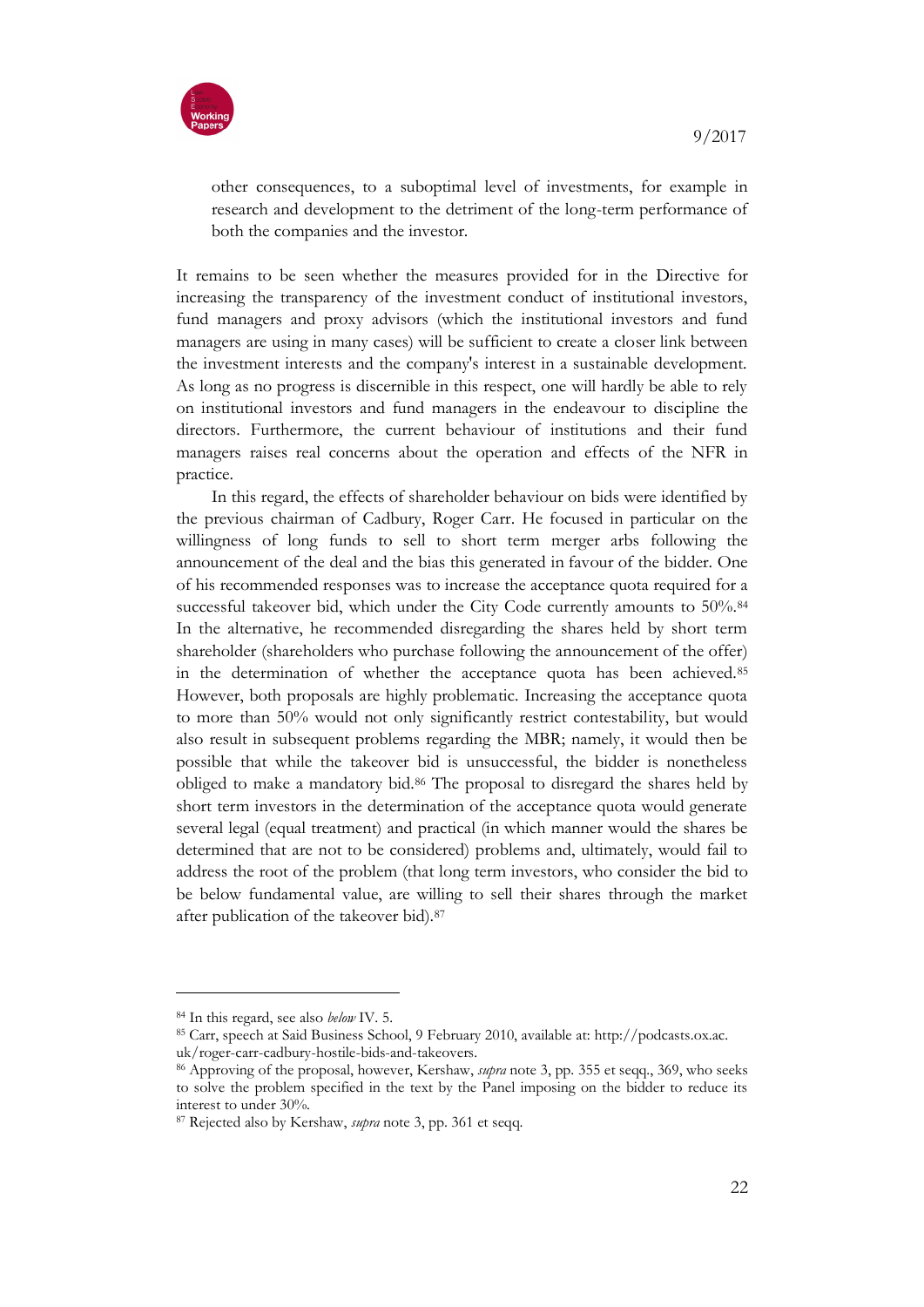#### *c) Shareholder Autonomy*

The above observations show that all approach to the disciplining of directors involves several theoretical and practical limitations. A strict NFR may set misguided incentives and should therefore be considered only as a "disciplining tool of last resort". But activating the shareholders does not necessarily promise more effective accountability. If this is correct then it is essential that we enable the shareholders to decide for themselves as to whether or not the NFR shall apply to their company.

First, let us consider Davies/Schuster/de Ghelcke's proposal according to which the strict NFR under Art. 9 of the TBD is applied, unless the general meeting of shareholders resolves that the NFR shall not apply.<sup>88</sup> Thus, the member states' option right under Art. 12 of the TBD would be abolished and it would be in the sole discretion of the respective company to decide about the application of the NFR. This appears convincing, not least in view of the fact that Davies/Schuster/de Ghelcke were able to prove that with the adoption of the TBD a significant shift away from bidder friendliness occurred.<sup>89</sup> If one further considers that pursuant to Art. 12 para. 2 of the TBD in cases where a member state opts out of the application of the NFR it is up to the shareholders to reintroduce the NFR by resolution with a majority sufficient to amend the company's articles, it is not surprising that such an opt-in is irrelevant in practice.<sup>90</sup> If the member states' option right were to be abolished and the application of the NFR thus to become the default rule, this would still be a flexible system; however, it would be up solely to the shareholders to provide for an opt out by way of a general meeting resolution.

The proposal of Enriques/Gilson/Paccess is similar.<sup>91</sup> Based on the consideration that takeovers are neither per se good nor per se bad, but that, rather, the success of a takeover is dependent on a variety of individual factors, they argue that takeover regulation should neither impede nor promote takeovers. They argue in favour of an "unbiased" and, thus, largely abrogable takeover law. The articles of association should not only set forth provisions about the NFR and the MBR, but it should also be possible to provide that decisions on the acceptance of the bid are not made individually, but by resolution of the general meeting of shareholders. These quite extensive proposals cannot be considered in detail here.<sup>92</sup> But especially the proposal to transform Art. 9 of the TBD into a

<sup>88</sup> Davies/Schuster/de Ghelcke, *supra* note 17, pp. 48 et seqq. (54); supporting Hopt, *supra* note 65, pp. 55 et seqq.; sceptical Wymeersch, *supra* note 30, p. 1394.

<sup>89</sup> Davies/Schuster/de Ghelcke, *supra* note 17, p. 52 table 4.

<sup>90</sup> Davies/Schuster/de Ghelcke, *supra* note 17, p. 41.

<sup>&</sup>lt;sup>91</sup> Enriques/Gilson/Pacces, The Case for an Unbiased Takeover Law (with an Application to the European Union), 4 *Harvard Business Law Review* (2014), pp. 85 et seqq.; see further Enriques, *supra* note 27, pp. 1789 et seqq.

<sup>92</sup> Critically Hopt, *supra* note 16, pp. 26 et seqq.; Fedderke/Ventoruzzo, The Biases of an "Unbiased" Optional Takeovers Regime: The Mandatory Bid Threshold as a Reverse Drawbridge, *ECGI* Law Working Paper N. 304/2016, pp. 12 et seqq. With regard to the MBR, see below IV. 4.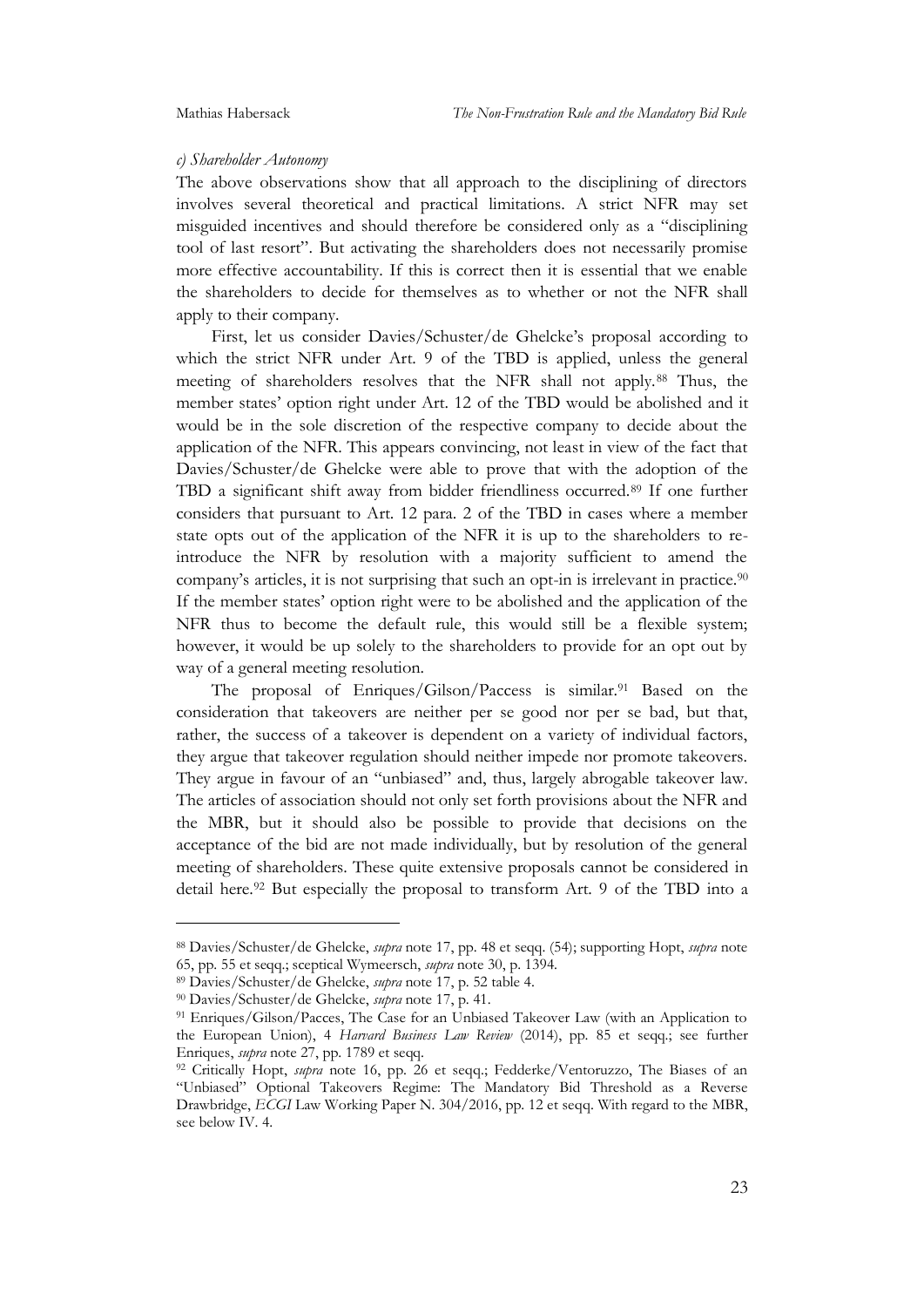

genuine default rule and to give (only) the general meeting of shareholders the right to opt out, is along the same line as the proposal of Davies/Schuster/de Ghelcke and as the latter is convincing. However, in order to avoid the once resolved opt out being "cemented" and, thus, de facto making the non-application of the NFR the default rule, it should always only be possible to provide that the opt out will only apply for a limited period.<sup>93</sup>

#### 4. PRE-BID DEFENCES

Pursuant to Art. 9 para. 2 sub-para. 2 sent. 1 of the TBD, the NFR only applies from the moment in which the board of the offeree company receives the information referred to in the first sentence of Art. 6 para. 1 of the TBD, i.e. from the decision on the issuing of a takeover bid. However, pursuant to Art. 9 para. 2 sub-para. 2 sent. 2 of the TBD, the member states may stipulate that the NFR applies already from an earlier point in time, for example, as provided by Rule 21.1 of the Takeover Code as soon as the board of the offeree company becomes aware that the bid is "imminent". Pursuant to this rule where a defensive nonordinary course action is not completed at the point in time when the bid is deemed to be "imminent", the action becomes subject to the non-frustration prohibition even when the target is contractually bound to complete the action.<sup>94</sup> This bidder-friendly regulation (which is further reinforced by an application by the Panel that is also bidder-friendly)<sup>95</sup> is supplemented by rules on possible offer announcements which are primarily intended to prevent the "siege" of the offeree company.<sup>96</sup> Accordingly, under the "put up or shut up" rule already mentioned above (Rule 2.6, City Code), the offeree company can be forced to announce whether or not it intends to make a takeover bid. If it announces it does not intend to do so then it is prohibited from making such a bid for the next six months.

By way of contrast, in Germany  $\S$  33 of the WpÜG not only permits the management board to take extensive defensive measures, but it only becomes applicable in the first place once the bidder has published its intention to make a takeover bid. Experience shows that this provision is imperfect.<sup>97</sup> This becomes particularly clear when we consider the example of the failed takeover of *Kali+Salz* 

<sup>93</sup> Davies/Schuster/de Ghelcke, *supra* note 17, p. 55: five years.

<sup>94</sup> In more detail Kershaw, *supra* note 3, pp. 323 et seqq.

<sup>95</sup> Cf. the reference to a Panel announcement in Kershaw, *supra* note 3, p. 323 (fn. 7).

<sup>96</sup> Kershaw, *supra* note 3, pp. 155 et seqq.; Hopt, supra note 16, pp. 106 et seqq.

<sup>97</sup> To this effect see also Seibt, Verhaltenspflichten und Handlungsoptionen der Leitungs- und Aufsichtsorgane in Übernahmesituationen, in Mülbert/Kiem/Wittig, *supra* note 65, pp. 148, 153 et seqq.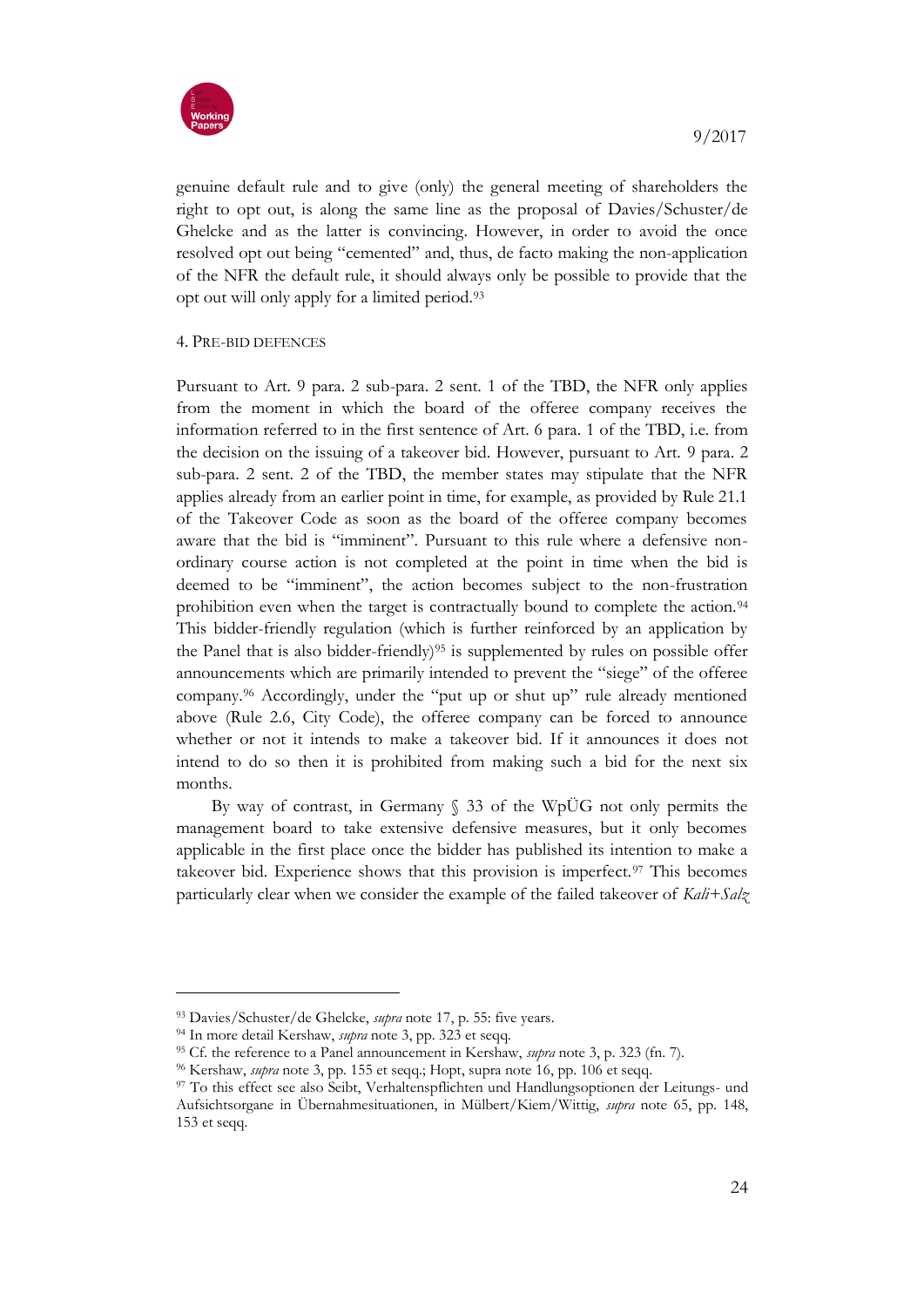AG by *Potash*.<sup>98</sup> The opposition articulated by the offeree company and in politics was so vehement that a takeover bid was not even made. The management board of *Kali+Salz AG* did not have to observe any restrictions under takeover law, since § 33 of the WpÜG could not yet apply. The example shows that the German legislator would be well advised to also use the regulatory option in Art. 9 para. 2 sub-para. 2 sent. 2 of the TBD and extend the scope of application of the NFR to "imminent offers".

#### 5. RESULT

While it is evident that board members have to be disciplined and especially in takeover situations, it is difficult to determine which approach to the discipline is optimal. A strict NFR modelled after that of the City Code may result in misguided incentives and is suitable at most as a disciplining tool of last resort. The obvious substitute of relying on the increasing shareholder activism and of trusting that the shareholders will be able to discipline the board also in a company with dispersed ownership is compelling in principle; however, since the active shareholders often seek a short-term maximisation of returns, misaligned incentives cannot be avoided in this context, either. In view of these findings, it is submitted that more emphasis should be placed on the decision by the shareholders, and that the member states' option right under Art. 9 para. 2 of the TBD be abolished and (only) the shareholders should be given the possibility to opt out of the strict NFR – which would continue to serve as the default rule. Such an opt out should only be possible for a limited period of time.

#### **IV. MBR – AN INDISPENSABLE INSTRUMENT FOR THE PROTECTION OF MINORITY SHAREHOLDERS?**

#### 1. STARTING POINT

1

#### *a) Origin and Concept of the European MBR*

As we observed in the introduction, although in the run up to the Directive the MBR was vehemently criticised, in the end it was included in the TBD without great difficulty. Even in retrospect, this is indeed surprising. This is because while the MBR has been a fixture and a generally accepted part of the City Code since 1972 and, therefore, from a UK perspective a corresponding European provision appeared entirely natural, the situation was and is different from the German perspective especially when one considers the fact that the German Stock

<sup>98</sup> In more detail Gaul, Politische Einflussnahme bei der gescheiterten Übernahme von K+S durch Potash- Effektives Verteidigungsmittel oder unzulässiger Protektionismus?, 61 *AG* (2016), pp. 484 et seqq.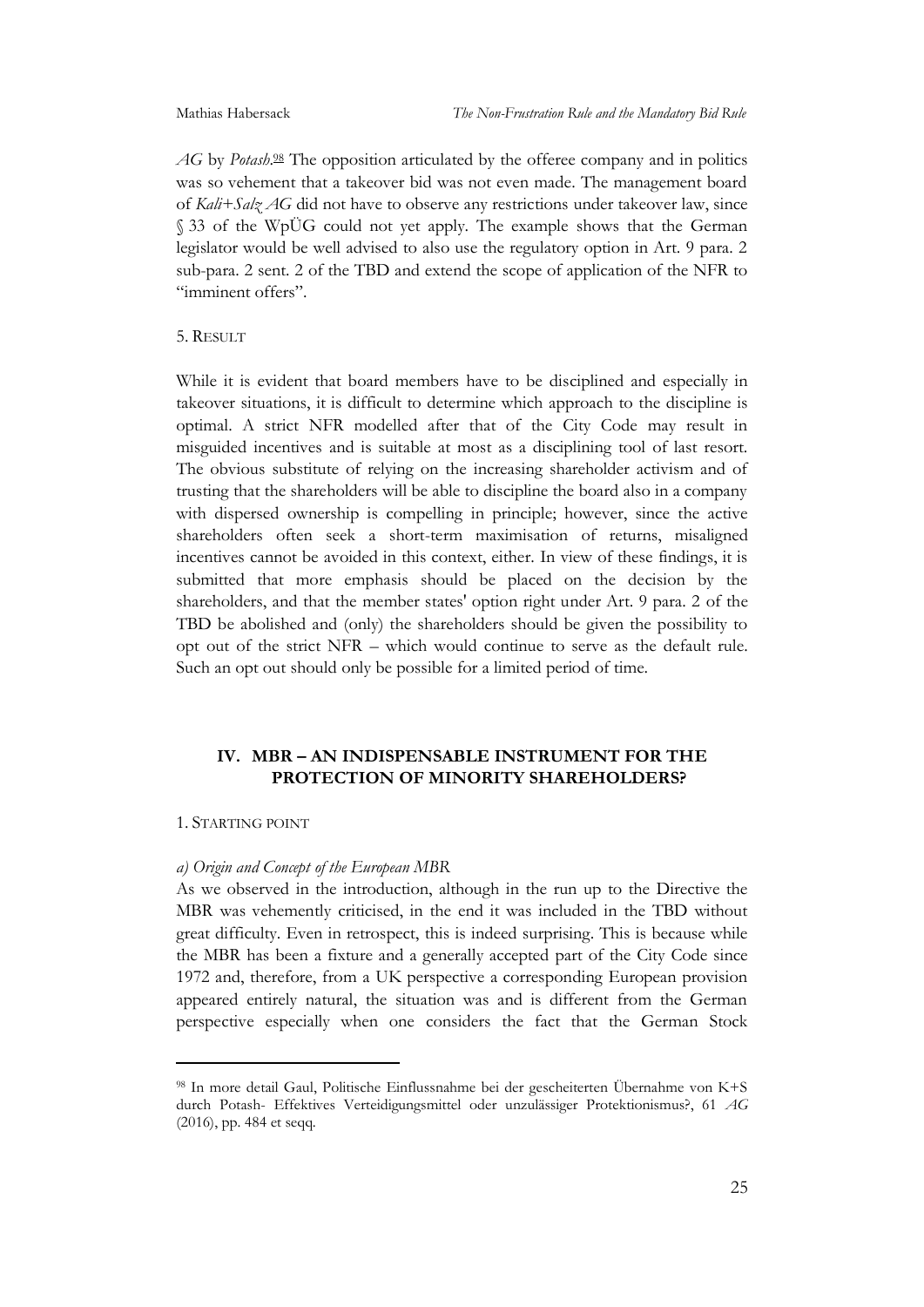

Corporation Act in §§ 291 et seqq., 311 et seqq. contains detailed provisions intended to ensure the protection of the outside shareholders of a controlled company. This was one of the reasons why the TBD draft presented in 1996 contained a provision intended to allow the member states to replace the MBR by 'other appropriate and at least equivalent means' in order to protect the minority shareholders.<sup>99</sup> This provision was aimed, in particular, at provisions under the law on groups of companies along the lines of those of the German Stock Corporation Act. There were a number of reasons for the German legislator eventually relinquished its opposition<sup>100</sup> to a binding MBR. Alongside the experience of the *Mannesmann* takeover (which was based on a voluntary bid) and the fact that Art. 5 of the TBD left significant implementation discretion to the national legislator, it was also the concern that the 'equivalent regulation clause' might result in the TBD 'superimposing' the provisions under the law on groups of companies.<sup>101</sup> As a consequence, provided that the controlling shareholder is in a position to exert controlling influence over the company and, thus, a dependency relationship as defined in § 17 of the German Stock Corporation Act exists,<sup>102</sup> the shareholders of a listed company with a controlling shareholder are now protected not only by the provisions in §§ 291 et seqq., 311 et seqq. of the German Stock Corporation Act, but also by the MBR. This is important not least for the reason that under the German Stock Corporation Act the outside shareholders of a dependent company have no tendering right as long as the dependent company has not concluded a control or profit and loss transfer agreement. In contrast, due to the MBR the outside shareholders benefit from a mandatory acquisition offer, which pursuant to Art. 5 para. 4 of the TBD has to be equivalent to at least the prices paid in any prior and subsequent acquisitions and, thus, enables them to participate in any control premium.

#### *b) American "Market Rule" as an Alternative Concept*

Not only with regard to the NFR, but also with regard to the MBR, the City Code and the TBD deviate fundamentally from US law, which refers the question of a mandatory bid to company law and, thus, to the law of the individual states. In

<sup>99</sup> OJ 1996, C 162/5; in more detail in this regard, Hopt, Europäisches und deutsches Übernahmerecht, 161 *ZHR* (1997), pp. 368, 384 et seqq.; Krause, Der revidierte Vorschlag einer Takeover-Richtlinie 51 *AG* (1996), pp. 209, 211 et seqq.

<sup>100</sup> From the critics cf. in particular Altmeppen, Neutralitätspflicht und Pflichtangebot nach dem neuen Übernahmerecht, 22 *ZIP* (2001) pp. 1073, 1082 et seqq.; Assmann, *supra* note 4, p. 570; Hommelhoff/Kleindiek, Takeover-Richtlinie und europäisches Konzernrecht, 35 *AG*  (1990) pp. 106 et seqq.

<sup>101</sup> Habersack/Mayer, Der neue Vorschlag 1997 einer Takeover-Richtlinie – Überlegungen zur Umsetzung in das nationale Recht, 18 *ZIP* (1997), pp. 2141 et seqq.; see also Hopt, *supra* note 99, pp. 368, 387 et seqq.

<sup>102</sup> Regarding the differences between control as defined in §§ 29 para. 2, 35 of the WpÜG and dependency as defined in §§ 17, 311 et seqq. of the German Stock Corporation Act see Emmerich/Habersack, *supra* note 35, p. 43; Habersack, *supra* note 13, p. 622.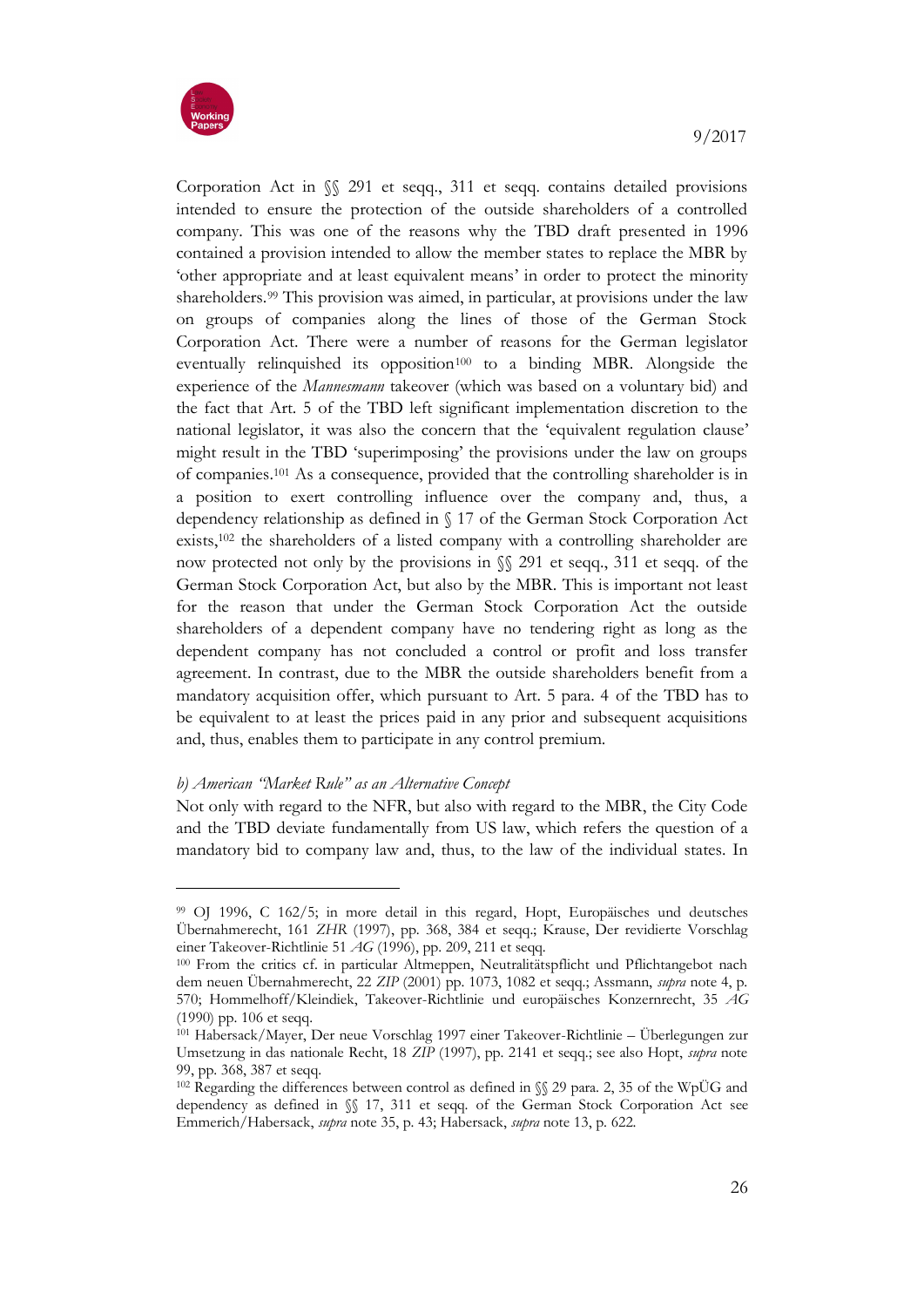fact, only two states have a regime comparable to the MBR, namely Pennsylvania and Maine.<sup>103</sup> In contrast, the other states and, thus, in particular also Delaware, follow the "market rule" and, therefore, in principle reject a participation of the outside shareholders in a possible control premium – be it as a result of the bidder submitting an acquisition offer to the outside shareholders, or as a result of the seller passing on part of the control premium received by it. While exceptions from the market rule are derived from the fiduciary duties of the controlling shareholder, their practical significance is limited.<sup>104</sup> This applies, for example, with regard to the obligation of the current controlling shareholder to share a control premium if it can be clearly envisaged that the acquirer of the controlling interest will misappropriate ("loot") the assets of the target company.<sup>105</sup> In contrast, apart from such scenarios, U.S. takeover and company law relies on the outside shareholders being awarded sufficient protection by general company law after a change of control. In contrast, the Commission endeavours to extend the MBR and, in particular, to prohibit the practice of low balling (for example, by additional threshold values for mandatory bids or minimum requirements for the acceptance of takeover bids), even though the outside shareholders of a controlled company will be protected in the future against an exploitation of the controlled company by provisions on related party transactions and, in addition, active shareholders, when present, will keep the controlling shareholders in check.

2. THE ALLOCATION OF THE CONTROL PREMIUM – A QUESTION OF LAW, NOT ECONOMY

In view of the fact that U.S. law and the City Code answer the question whether the outside shareholders should participate in the control premium in a diametrically opposed manner, it is not surprising that no agreement exists with regard to the economic assessment of the MBR, either. The MBR's opponents assert that the MBR makes desirable takeovers more expensive and may even prevent mergers. In addition, it may have the effect of promoting concentration, by granting the outside shareholders the possibility of tendering their shares to the controlling shareholder.<sup>106</sup> In contrast, those supporting the MBR argue that the rule prevents inefficient acquisitions – in particular those that are likely to result in the looting of the target company. They object to the assumption that the MBR had the effect of promoting concentration by pointing out that the capital invested

<sup>103</sup> Hopt, *supra* note 16, pp. 33 et seqq.; Schuster, The Mandatory Bid Rule: Efficient, After All?, 76 *The Modern Law Review* (2013), pp. 529, 535 et seqq.

<sup>104</sup> Schuster, *supra* note 103, pp. 529, 537 et seqq.

<sup>105</sup> In more detail, see Elhauge, The Triggering Function of Sale of Control Doctrine, 59 *The University of Chicago Law Review* (1992), pp. 1465, 1503 et seqq.

<sup>106</sup> Easterbrook/Fischel, Corporate Control Transactions, 91 *Yale Law Journal* (1981/82), pp. 698 et seqq.; Romano, The Political Economy of Takeover Statutes, 73 *Yale Law Review* (1987), pp. 111 et seqq.; Wymeersch, Übernahmeangebot und Pflichtangebote, 31 *ZGR* (2002), pp. 520, 542 et seqq.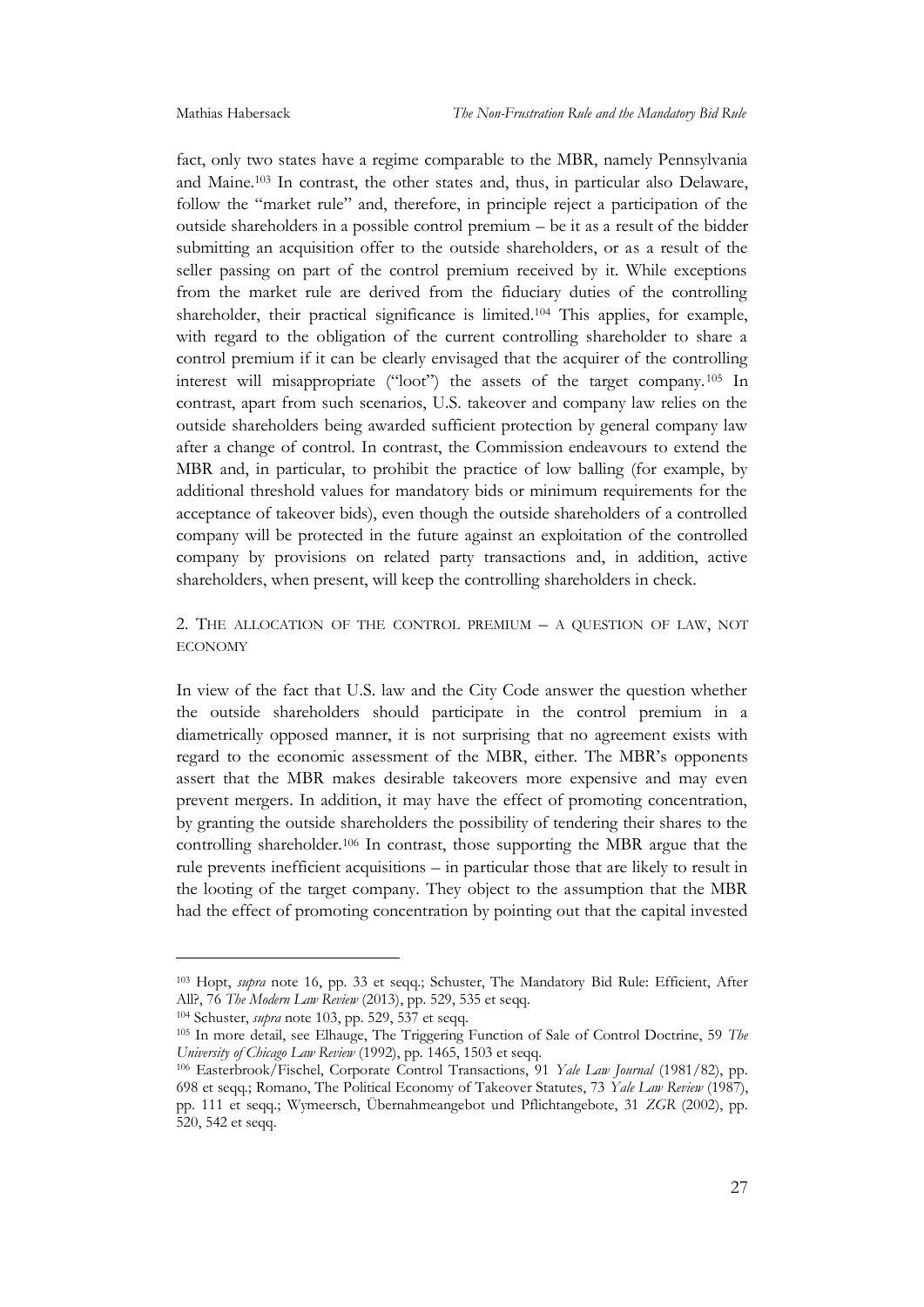

in the target company could not be used otherwise.<sup>107</sup> Indeed, any generalisation should be avoided and it should be conceded that the success of any takeover – and, thus, also the consequences of the MBR – can only be assessed on a case by case basis.<sup>108</sup>

The notion – which goes back to Berle/Means – that control was a "corporate asset" and, therefore, all shareholders had to participate in a control transaction,<sup>109</sup> is economically plausible subject to the argument that the controlling shareholder has Private Benefits of Control ("PBC") and is in a position to use control to its pecuniary and non-pecuniary advantage. However, it is also economically plausible that the increase of the cost of the acquisition of control has detrimental effect of the efficient operation of the market for corporate control and therefore should be prevented by way of the acquirer of control excluding the outside shareholders ("nonpayers") from the benefits of the takeover.<sup>110</sup>

The assumption that control was a "corporate asset" is based on the presumption that the controlling shareholder has the capability to exploit the controlled company. However, this presumption, in particular, does not apply if and to the extent that the law applicable to the controlled company seeks to prohibit inappropriate transactions between the company and the controlling shareholder, either generally by means of fiduciary duties or by specific provisions governing related party transactions.<sup>111</sup> Certainly, the controlling shareholder may benefit not only from movements of assets, but also very generally from synergy effects and comparable PBCs.<sup>112</sup> However, it is an open question both in economic and in legal respects whether external shareholders should be entitled to expect to participate specifically in *these* benefits. If one considers that the generation of synergy effects is based in any case also, if not decisively, on circumstances attributable to the sphere of the controlling shareholder, the notion that in the case of a participation the outside shareholders would be granted a windfall gain appears by no means inappropriate.

1

<sup>110</sup> Grossmann/Hart, *supra* note 40, pp. 42, 59.

<sup>107</sup> Hopt, *supra* note 16, pp. 33 et seqq.; Schuster, *supra* note 103, pp. 529, 539 et seqq.; Reul, *Die Pflicht zur Gleichbehandlung der Aktionäre bei privaten Kontrolltransaktionen*, 1991, pp. 191 et seqq., 238 et seqq.; Krause, Zur Gleichbehandlung der Aktionäre bei Übernahmeangeboten und Beteiligungserwerb (Teil I und II), 50 *Wertpapier-Mitteilungen (WM)* (1996), pp. 845 et seqq., 893 et seqq.

<sup>108</sup> Enriques, *supra* note 27, pp. 1789, 1791.

<sup>109</sup> Berle and Means, *The Modern Corporation and Private Property*, 1932 (1968), pp. 215 et seqq.; rejecting e.g. Easterbrook/Fischel, *supra* note 106, pp. 698, 715 et seqq.

<sup>111</sup> See already Habersack/Tröger, *supra* note 40, p. 1, 2; also Wymeersch, *supra* note 30, pp. 1384 et seqq.

<sup>112</sup> In more detail, Dyck/Zingales, Private Benefits of Control: An International Comparison, 59 *The Journal of Finance* (2004), pp. 537 et seqq.; see further Schuster, *supra* note 103, pp. 539 et seqq.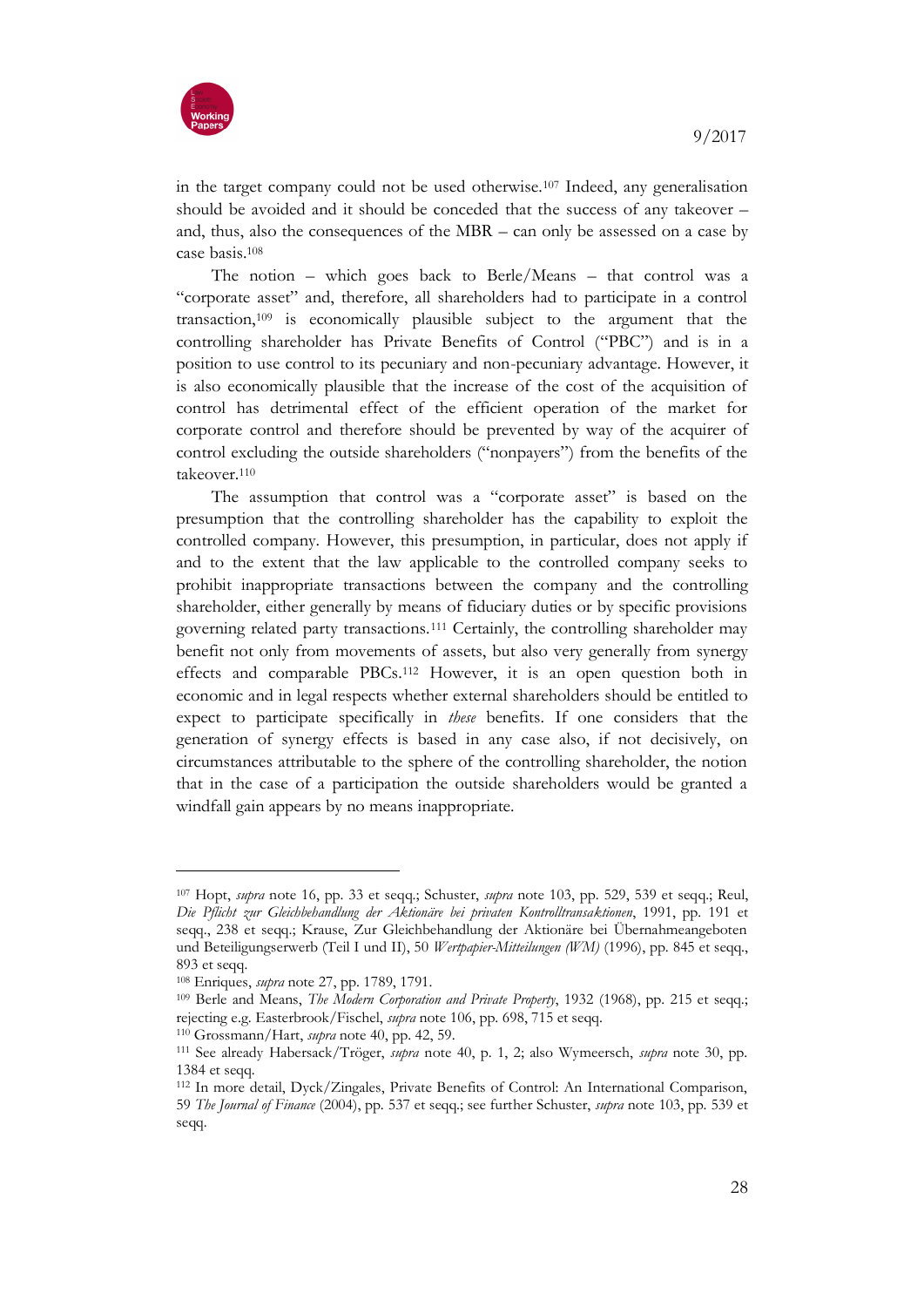#### 3. JUSTIFYING A STRICT MBR?

The above findings lead directly to the question of the legitimation of a strict, i.e. non-optional, MBR under company law.

#### *a) Appropriateness of Preventive Protection?*

In the event that the target company comes under the control of a shareholder for the first time or that a change of control occurs, the MBR enables the outside shareholders to sell their shares at a price meeting at least the requirements of Art. 5 para. 2 of the TBD. It thus reacts to the mere risk that the controlling shareholder may exert his influence on the company to the latter's detriment, but not to an actual adverse effect on the interests of the target company and its outside shareholders.<sup>113</sup> This preventive protection is granted by the MBR not only in the event that the company comes under the control of a shareholder for the first time, but also in the event of a change of control. Irrespective of whether functionally one considers the MBR to be part of capital markets law or of company law,<sup>114</sup> it thus supplements the regular mechanisms of company law for preventing an exploitation of the target company.

Obviously, the MBR is no substitute for an ex post protection of the shareholders who did not leave the controlled company.<sup>115</sup> However, the decisive question is whether internal control mechanisms are capable of ensuring a sufficient and appropriate protection of the outside shareholders and therefore an additional protection by the market for control over enterprises is not necessary. One could be inclined to respond to this question simply by pointing out that general company law and the law on groups of companies do not provide for a right of the outside shareholders to leave the company that has come under another party's control.<sup>116</sup> However, this would mean to take too narrow a view, since the very question to be answered is whether, in view of the ex postprotection provided for in general company and the law on groups of companies,

<sup>113</sup> Correctly emphasised by Davies, The Notion of Equality in European Takeover Regulation, in Payne/Prentice, *Takeovers in English and German Law* (2002), p. 25; Kershaw, *supra* note 3, pp. 249 et seqq.; Hopt, *supra* note 16, p. 39.

<sup>114</sup> This question was intensively discussed for German law and answered by Federal Court of Justice in favour of an allocation to capital markets law, cf. German Federal Court of Justice, judgment of 11 June 2013 – II ZR 80/12 16 *NZG* 2013 p. 939 para. 19; for US law see *above* 1. b.

<sup>115</sup> Hopt, *supra* note 16, p. 39; apparently different Schuster, *supra* note 103, p. 534: 'substitute for, or an add-on to, other minority protection devices.'

<sup>116</sup> § 305 of the German Stock Corporation Act provides for a right of withdrawal of the outside shareholders only in the event a control or profit and loss transfer agreement is concluded; in contrast, in the case of mere dependency as well as in groups not based on agreements – and, thus, in cases in which the MBR generally applies.  $\S$  311 et seqq. of German Stock Corporation Act are limited to the obligation to prepare a report on intra-group exchange relationships and to having this report examined by the supervisory board and the auditor, as well as the prohibition of influencing the dependent company in a detrimental manner and without compensation; in more detail Emmerich/Habersack, *supra* note 35, p. 477.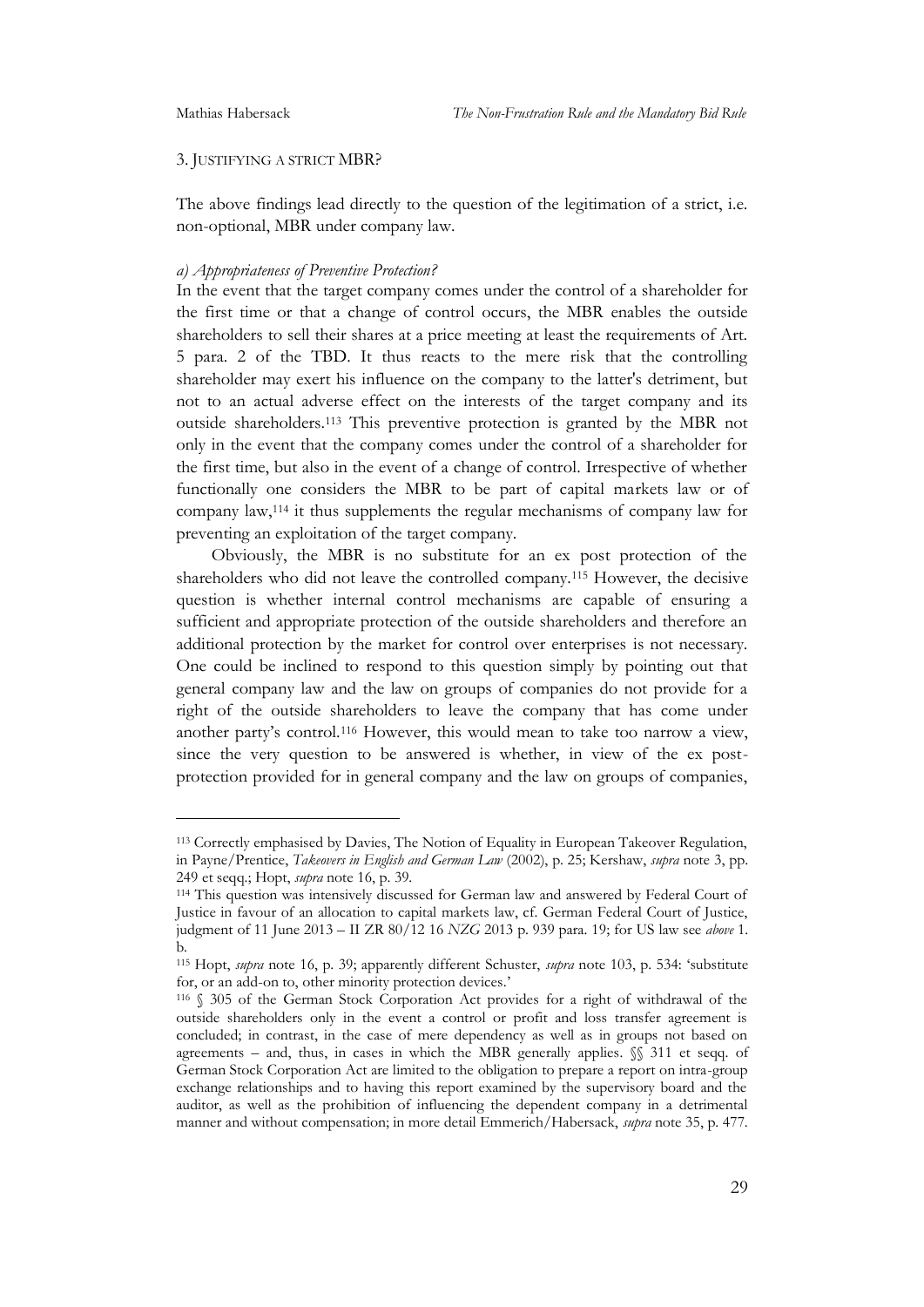

the MBR is excessive. Taking into account the changes in the MBR's legal environment already mentioned above, it is clear that company law provides adequate protection.<sup>117</sup> In particular, the provisions of the SRD on related party transactions and measures for the improvement of corporate governance coupled with the emergence of active shareholders today provide for the protection of the outside shareholders which did not exist to this extent at the time the Directive was enacted. This story of increased shareholder protection following the adoption of the MBR can be told in the United Kingdom as well as in Germany.

#### *b) Equal Treatment of Shareholders?*

The MBR cannot simply be legitimised by the principle of equal treatment of shareholders. That control is a "corporate asset" belonging to all shareholders is only plausible, at all, where there is a controlling shareholder with significant PBCs.<sup>118</sup> However, this is not the case to the extent that provisions under company law and the law on groups of companies prevent the exploitation of the controlled company by the controlling shareholder. In contrast, outside shareholders benefit from PBCs resulting from synergy effects without any contribution on their part. Consequently, from the perspective of equal treatment, this means that there is no unequal treatment in the first place, if the seller of a block of shares conveying control or material influence receives a price premium and shareholders who only hold an infinitesimal percentage of shares do not participate therein. On the contrary, it would constitute unequal treatment if the small shareholders could demand to be put in the same position as the seller of a block of shares.<sup>119</sup> In contrast, where the offeror obtains control over a company which so far was not controlled, this is typically based on a voluntary takeover bid; pursuant to Art. 5 para. 2 of the TBD, no mandatory bid is necessary in these cases, as the shareholders have had the opportunity to accept the voluntary bid. However, where control over a company that so far was not controlled has not been acquired by way of a voluntary takeover bid, but in another manner, the offeror will usually not have paid a control premium, either. Since the outside shareholders had not received an offer from the new controlling shareholder, they now find themselves for the first time in the role of the shareholder of a controlled company. They then bear the risk associated with whether the instruments of company law will actually be capable of preventing an exploitation of the company by the controlling shareholder and of whether the envisaged synergy effects will actually be realised. This risk as well as the narrowing of the market resulting from the acquisition of control may in turn lead to a fall in stock prices. Therefore, upon closer examination a mandatory bid is justified solely in

<sup>117</sup> To this effect also Kershaw, *supra* note 3, pp. 249 et seqq.; Wymeersch, *supra* note 30, pp. 1385 et seqq.; contrary opinion, see Hopt, *supra* note 16, pp. 39 et seqq.

<sup>118</sup> Cf. in this respect *below* 2.

<sup>119</sup> To this effect also Kershaw, *supra* note 3, pp. 251 et seqq.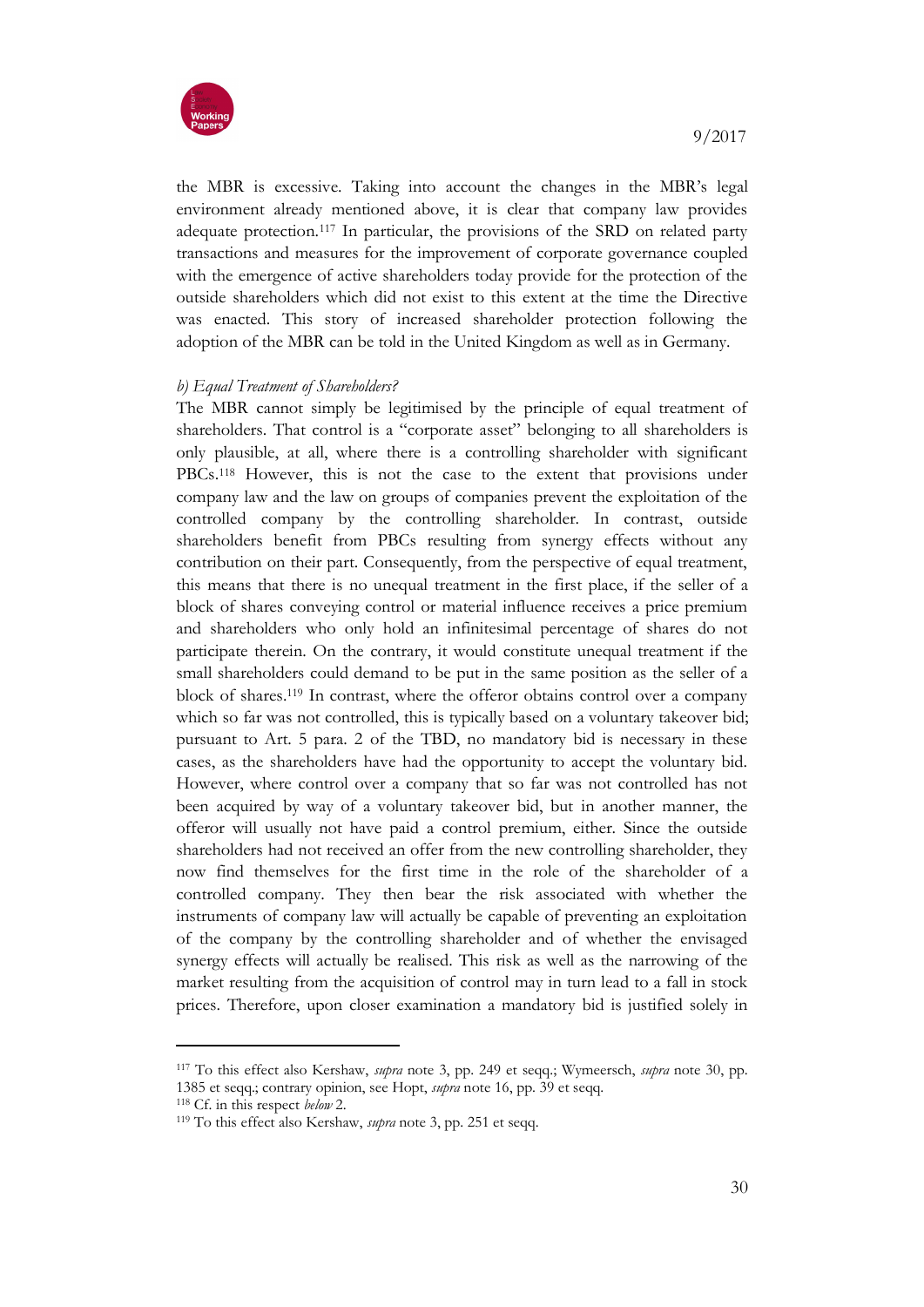the – very atypical – case that the offeror obtains control over a company that was not obtained by means of a voluntary takeover bid, but in another manner, and where corporate law is incapable of protection the shareholders going forward.<sup>120</sup>

#### 4. FIRST CONCLUSIONS

#### *a) MBR as a Default Rule?*

In view of these findings, it appears worth considering whether Art. 5 TBD should be a mere default rule. This would allow the companies – more specifically: the shareholders – the right to abrogate the MBR by way of a decision of the general meeting of shareholders. This proposal is not new. Such an optional MBR has been favoured, as was already mentioned in connection with the NFR, in particular by Enriques/Gilson/Paccess, <sup>121</sup> and recently Kershaw endorsed their view.<sup>122</sup> In contrast, Hopt and Fedderke/Ventoruzzi, in particular, reject the proposal,<sup>123</sup> with the proviso that the latter authors at least concede that the MBR can be inefficient and is 'far from being a flawless regulatory approach'. Instead of the option right, they favour extending the exception in Art. 5 para. 2 of the TBD to apply already in the case of a partial bid.<sup>124</sup> Outside of the EU125, an optional MBR can be found, in particular, in Swiss law; Art. 22, 32 of the BEHG (Swiss Stock Exchange Act) which allows not only an increase of the control threshold from 33  $1/3\%$  to up to 49%, but also provides for an opt out.<sup>126</sup>

The argument that the mandatory MBR reduces transaction costs by saving market actors the trouble of inspecting the articles of association of individual companies is weak.<sup>127</sup> Even irrespective of the fact that the currently applicable version of Art. 5 of the TBD already grants the national law significant legislative scope of discretion, access for the investors and intermediaries to the relevant information does not present a problem.<sup>128</sup> Besides, in the context of their corporate governance companies are specifically requested to design custom solutions and to subject these to a market test by means of the comply-or-explain

<sup>120</sup> Kershaw, *supra* note 3, pp. 194 et seqq., 251 et seqq.

<sup>121</sup> Enriques/Gilson/Pacces, *supra* note 93, pp. 85, 90 et seqq.; see further Enriques, *supra* note 27, pp. 1789 et seqq.

<sup>122</sup> Kershaw, *supra* note 3, pp. 255 et seqq.

<sup>123</sup> Hopt, *supra* note 16, pp. 43 et seqq.; Fedderke/Ventoruzzo, *The Bias of an "Unbiased" Optional Takeovers Regime: The Mandatory Bid Threshold as a Reverse Drawbridge*, ECGI Law Working Paper No. 304/2016, pp. 12 et seqq.

<sup>124</sup> Fedderke/Venoruzzo, *supra* note 123, pp. 29 et seqq.

<sup>125</sup> Regarding the liberalisation of the MBR under Italian law that occurred in 2014, see Fedderke/Ventoruzzo, *supra* note 123, pp. 7 et seqq.

<sup>126</sup> See the example of Sika AG in German Federal Administrative Court, judgement of 27 August 2015 – B-3119/2015; further Hopt, *supra* note 16, pp. 43 et seqq.

<sup>127</sup> To this effect, however, Hopt, *supra* note 16, p. 45.

<sup>128</sup> Enriques/Gatti, *Creeping Acquisitions in Europe: Enabling Companies to Be Better Safe than Sorry*, ECGI Law working paper N. 264/2014, pp. 54 et seqq.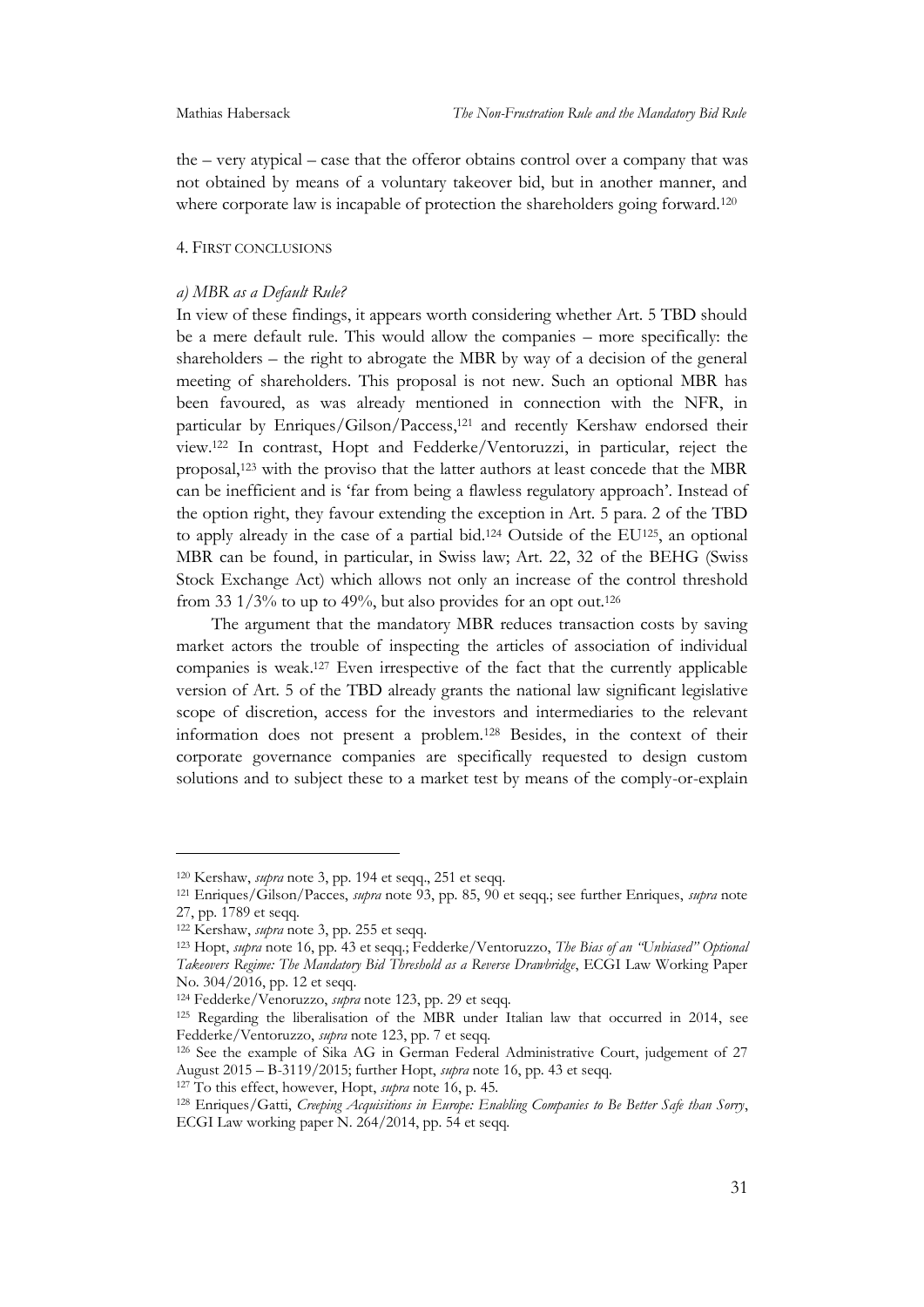

mechanism.<sup>129</sup> An option right of the individual companies in respect of the MBR would be fully in line with this.

Neither can it be argued that typically a controlling shareholder had no interest in opting out, because otherwise the takeover of the company by an offeror who acquires the shares that are in free float would be made easier. In fact, it is rather likely that also the controlling shareholder would benefit from the possibility of achieving a change of control without the necessity of a mandatory bid.<sup>130</sup> As far as companies held in free float are concerned, it is up to the shareholders to consider the advantages and disadvantages of opting out. As was already shown with regard to the NFR, an opting out should, in any case, always only be possible for a limited period of time.<sup>131</sup>

As long as Art. 5 of the TBD provides for a stringent MBR, national law could at least delegate the determination of the control threshold to the articles of association and thus enable the shareholders to make takeovers more difficult by choosing a particularly low control threshold and to facilitate takeovers by choosing a rather high control threshold. This would indeed be permissible under Art. 5 of the TBD,<sup>132</sup> and Italian law now actually provides for such a possibility, at least for small and medium companies.<sup>133</sup> It would also be permissible for the national law of the member states – already under the currently applicable version of Art. 5 of the TBD – to provide for staggered control thresholds and to stipulate, for example, that in the case of an acquisition of 50% of the voting rights a stringent, i.e. non-optional MBR is to apply, while in the case of an acquisition of 30% to 49,9% an opting out is possible.<sup>134</sup>

### *b) Extension to Multilateral and Organised Trading Facilities as Well as to Contracts for Difference*

In other respects, the TBD – and with it the MBR – should be made more stringent, namely by extension of its scope of application. First, it is not convincing that only such companies fall within the scope whose shares are traded in the regulated market; rather, it would be consistent to adjust the scope of application of the TBD to that of the Market Abuse Regulation (MAR) and, thus,

<sup>129</sup> See *above* III. 1. b.

<sup>130</sup> Cf. the example of the intended takeover of Sika AG, in this respect see *supra* note 39.

<sup>131</sup> See *above* III. 4. c.

<sup>132</sup> This would not constitute a defensive measure as defined in the NFR, already for the reason that it is not the board, but the general meeting of shareholders who decides about the amount of the control threshold; contrary view apparently Fedderke/Ventoruzzo, *supra* note 123, pp. 10 et seqq.

<sup>133</sup> In more detail Fedderke/Ventoruzzo, *supra* note 123, pp. 9 et seqq.

<sup>134</sup> To this effect, see the proposal of Kershaw, *supra* note 3, p. 258.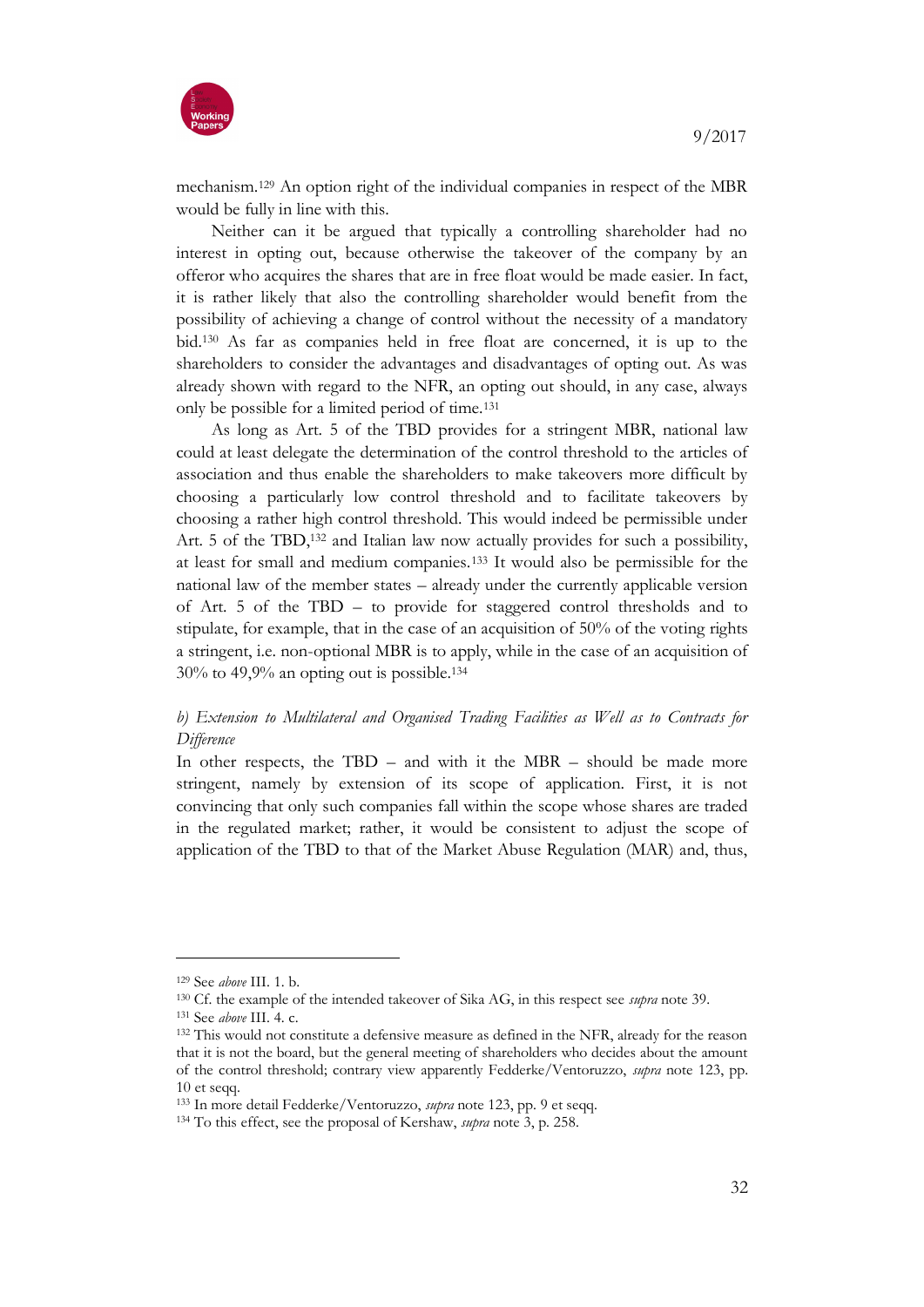also to include those companies whose shares are traded in a multilateral or organised trading facility as defined in Art. 2 para. 1 lit. b(c) of the MAR.<sup>135</sup>

In addition, for the purpose of determining the control threshold, "interests in shares" and, thus, in particular contracts for difference should also be taken into account – as is the case in Rule 9.1 of the City Code.<sup>136</sup> The discussion of creeping acquisitions has shown that notification thresholds relating to voting rights can easily be circumvented by cash-settled derivatives.<sup>137</sup> The resulting extension of Arts. 13, 13a of the Transparency Directive to cash-settled derivatives should serve as a model also for the MBR.<sup>138</sup>

#### 5. LOW-BALLING

1

By way of introduction, it was already shown that the Commission intends to take measures in order to prevent the MBR from being circumvented by the acquisition of interests 'close to the mandatory bid threshold' and the subsequent launching of a mandatory bid 'for a low price' <sup>139</sup>. The scenarios by which the Commission is guided in this respect are generally known and in many cases relate to German law, the MBR of which –  $\{\$ 35, 29 \text{ para. 2 of the WpÜG - is triggered}$ by the acquisition of 30% or more of the voting rights of the offeree company (provided that the acquisition is not based on a voluntary takeover bid) and does not provide for an additional threshold. These scenarios include, for example, the voluntary takeover bid made by Spanish *ACS S.A.* for the shares of *Hochtief AG*, after it held already almost 30% of the *Hochtief* shares,<sup>140</sup> the mandatory bid issued by *Porsche Automobilholding SE* after the acquisition of a controlling interest in *Volkswagen AG*<sup>141</sup> as well as the mandatory bid of *Volkswagen AG* in respect of *MAN SE*. In these and other cases the offer was deliberately made at an unattractive price (which was in compliance with the minimum price provisions), with the consequence that it was accepted only by a small number of shareholders. Afterwards, the bidder was in each case able to further increase its interest,

<sup>135</sup> For an inclusion of OTC trading, see Wymeersch, *supra* note 30, pp. 1375 et seqq.; see further Merkt, Das übernahmerechtliche Pflichtangebot im Spiegel der Reformdiskussion, in Veil, *Übernahmerecht in Praxis und Wissenschaft*, 2009, pp. 53, 60.

<sup>136</sup> In more detail on Rule 9.1 City Code, see Kershaw, *supra* note 3, pp. 237 et seqq.

<sup>137</sup> Enriques/Gatti, *supra* note 128, pp. 24 et seqq.; Habersack, Beteiligungstransparenz adieu? – Lehren aus dem Fall Continental/Schaeffler, 53 *AG* (2008), pp. 817 et seqq.

<sup>138</sup> In favour of an optional approach also in this respect – with deliberations worth considering – see Enriques/Gatti, *supra* note 128, pp. 30 et seqq., 50 et seqq.

<sup>139</sup> European Commission, *supra* note 19, paras. 21 et seqq.

<sup>140</sup> In this regard, Assessment Report, *supra* note 18, pp. 127 et seqq.; Baums, Low Balling, Creeping in und deutsches Übernahmerecht, 31 *ZIP* (2010), pp. 2374, 2375; von Bülow, 10 Jahre WpÜG – eine kritische Bestandsaufnahme, in Mülbert/Kiem/Wittig, *supra* note 65, pp. 9, 31 et seqq.; Cascante, "12 Years a Rave" – Schlüsseltransaktionen im deutschen Übernahmerecht von 2002 bis 2013, in: *Festschrift für Wegen* (Munich 2015), pp. 175, 188 et seqq.

<sup>141</sup> In this regard, von Bülow, *supra* note 140, pp. 9, 27 et seqq.; Cascante, *supra* note 140, p. 183.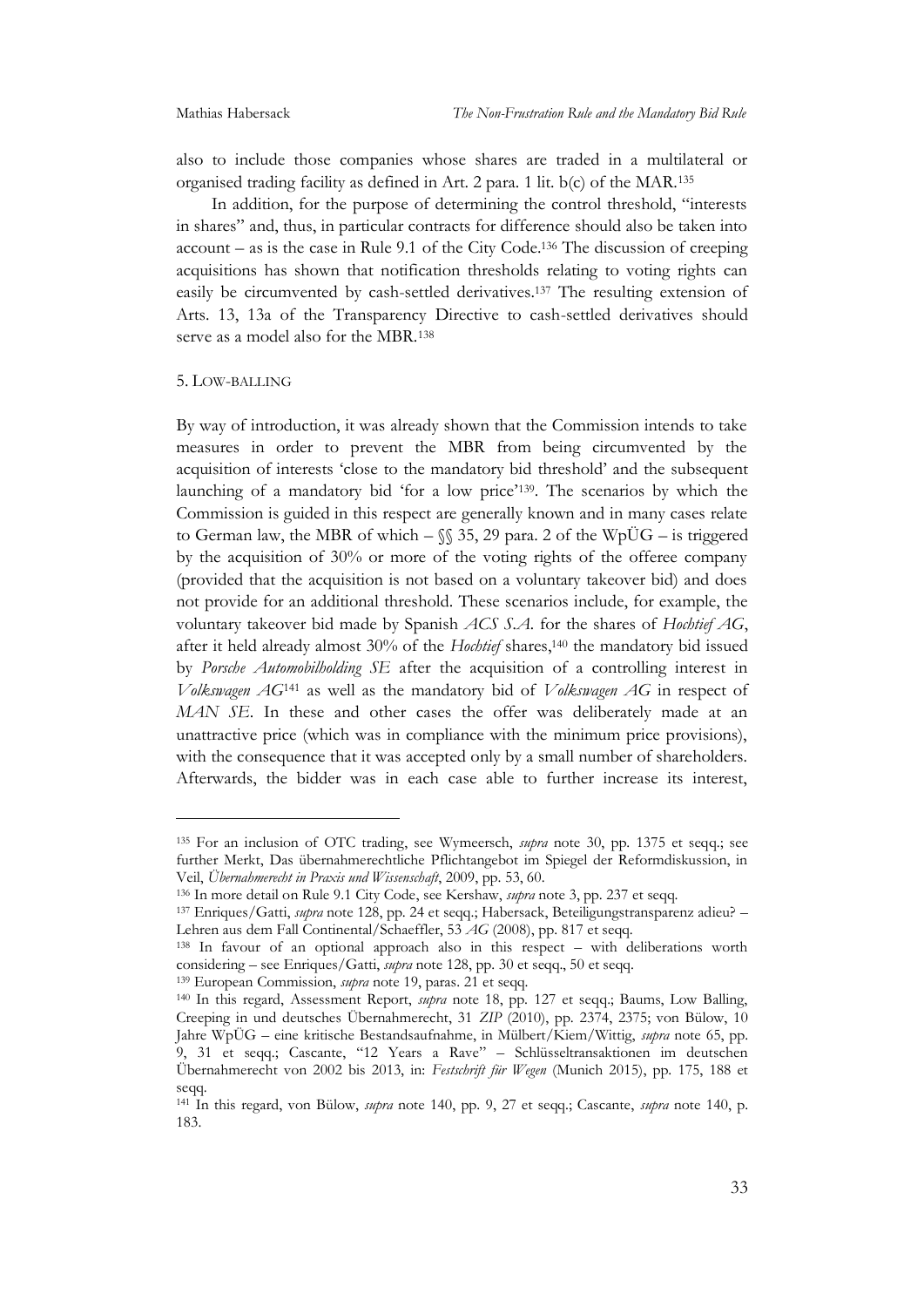

without being forced to issue a new mandatory bid or to make a subsequent payment to the shareholders who had accepted the offer of the balance between the offer price and the price paid in the course of the subsequent acquisition.

The low-balling was occasionally accompanied by a creeping-in, i.e. a secret building-up of a stake on the basis of contracts for difference.<sup>142</sup> While this form of building-up of a stake is now, as was mentioned, covered by the Transparency Directive, it is not covered by the TBD. However, even if the MBR were to extend to contracts for difference, this would not affect the practice of lowballing, since for the latter it is irrelevant whether the control threshold is achieved by acquisition of shares or by contracts for difference. This could therefore be remedied, in particular, by the measures considered by the Commission, namely the introduction of an additional control threshold and the introduction of a minimum acceptance quota. Several member states have provided for an additional control threshold – with considerable differences in detail.<sup>143</sup> The City Code is particularly strict, with its Rule 9.1 (b) also obliging such party to issue a mandatory bid who holds between 30% and 50% of the voting rights and acquires additional shares (or interests in shares),<sup>144</sup> and with its Rules 9.3 and 10 further stipulating the condition for each offer – including mandatory bids – that the bidder has to hold at least 50% of the voting rights after the offer; if this condition is not fulfilled, the bidder is not permitted to acquire the shares offered to it.<sup>145</sup>

In Germany, too, following the takeover of *Hochtief* by *ACS* there were calls for the introduction of another control threshold; they resulted in draft bills proposed by the SPD parliamentary group and of the Federal State of North Rhine-Westphalia<sup>146</sup> which, however, were not implemented. In the course of the discussion, the conceptional connection has been rightly pointed out between Rule 9.1 (b) and the minimum acceptance quotas stipulated in Rules 9.3, 10 of the Code;<sup>147</sup> in effect, Rule 9.1 (b) of the City Code, which triggers another mandatory bid, thus sanctions a status that in the view of the Code is undesirable. Besides, is

<sup>145</sup> Kershaw, *supra* note 3, pp. 212 et seqq.

<sup>142</sup> In more detail, Enriques/Gatti, *supra* note 128, pp. 24 et seqq.; Kalss, Creeping-in und Beteiligungspublizität nach österreichischem Recht, in Kämmerer/Veil, Übernahme- und Kapitalmarktrecht in der Reformdiskussion (2013), pp. 139, 153 et seqq.; using the example of the takeover of Continental AG by Schaeffler KG Habersack, *supra* note 137, pp. 817 et seqq.

<sup>143</sup> See in more detail Assessment Report, *supra* note 18, pp. 129 et seqq., further, Merkt, "Creeping in" aus internationaler Sicht, 14 *NZG* (2011), pp. 561 et seqq.

<sup>144</sup> In this regard, as well as regarding the preceding version, according to which in the case of an acquisition of 1% per year a new mandatory bid was not necessary, see Crawshay, Mandatory Bids in U.K., in: Veil, Übernahmerecht in Praxis und Wissenschaft (2009), pp. 83, 84 et seqq.; Kershaw, *supra* note 3, pp. 237 et seqq.

<sup>146</sup> BT-Drucks. 17/3481 and BR-Drucks. 584/2/10; on this matter, Baums, *supra* note 140, pp. 2374 et seqq.; Merkt, *supra* note 143, pp. 566 et seqq.; Tyrolt/Cascante, Pflichtangebotsbefreiung durch Übernahmeangebot und Mindestpreisregelungen, in: Mülbert/Kiem/Wittig, *supra* note 65, pp. 110, 140 et seqq.

<sup>147</sup> Von Bülow, *supra* note 140, pp. 38 et seqq.; von Falkenhausen, Reformbedarf beim Pflichtangebot gemäß § 35 WpÜG, 174 *ZHR* (2010), pp. 293, 298 et seqq.